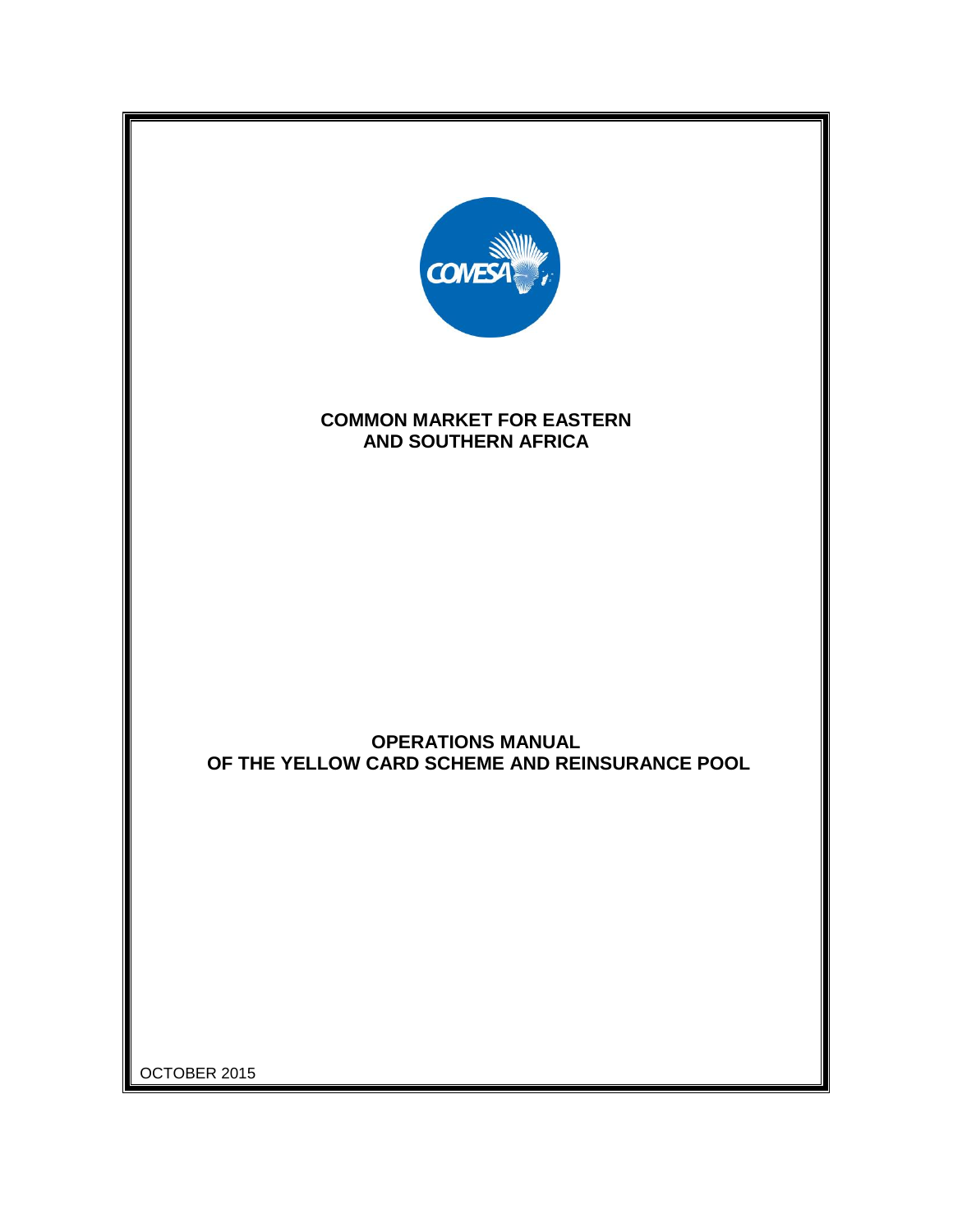# **TABLE OF CONTENTS**

# **PREAMBLE**

## **SECTION I**

## **1. UNDERWRITING - GENERAL DIRECTIVES**

- 1.1 The Yellow Card Scheme
- 1.2 The Yellow Card
- 1.3 Participation in the Scheme
- 1.4 Eligibility
- 1.5 Operations of the Scheme
- 1.6 Yellow Card Unit
- 1.7 Information Bureau
- 1.8 Communication
- 1.9 Yellow Card Scheme Reinsurance Pool

## **SECTION II**

## **2. UNDERWRITING - PROCEDURES**

- 2.1 Policies Applicable
- 2.2 Scope of Cover
- 2.3 Territorial Limits
- 2.4 Premium Applicable
- 2.5 Premium Payment
- 2.6 Period of Insurance
- 2.7 Issuing of Yellow Card
- 2.8 Countries to be Visited /Transited
- 2.9 Amendments
- 2.10 Cancellation of the Yellow Card
- 2.11 Advise to Policyholders
- 2.12 Reinsurance Pool

## **SECTION III**

## **3. CLAIMS - GENERAL DIRECTIVE**

- 3.1 Claims Handling
- 3.2 Notification
- 3.3 Verification
- 3.4 Litigation
- 3.5 Authorised Claims Settlement Limits
- 3.6 Reinsurance Pool Settlement Limit
- 3.7 Common Excess of Loss Reinsurance Settlement Limit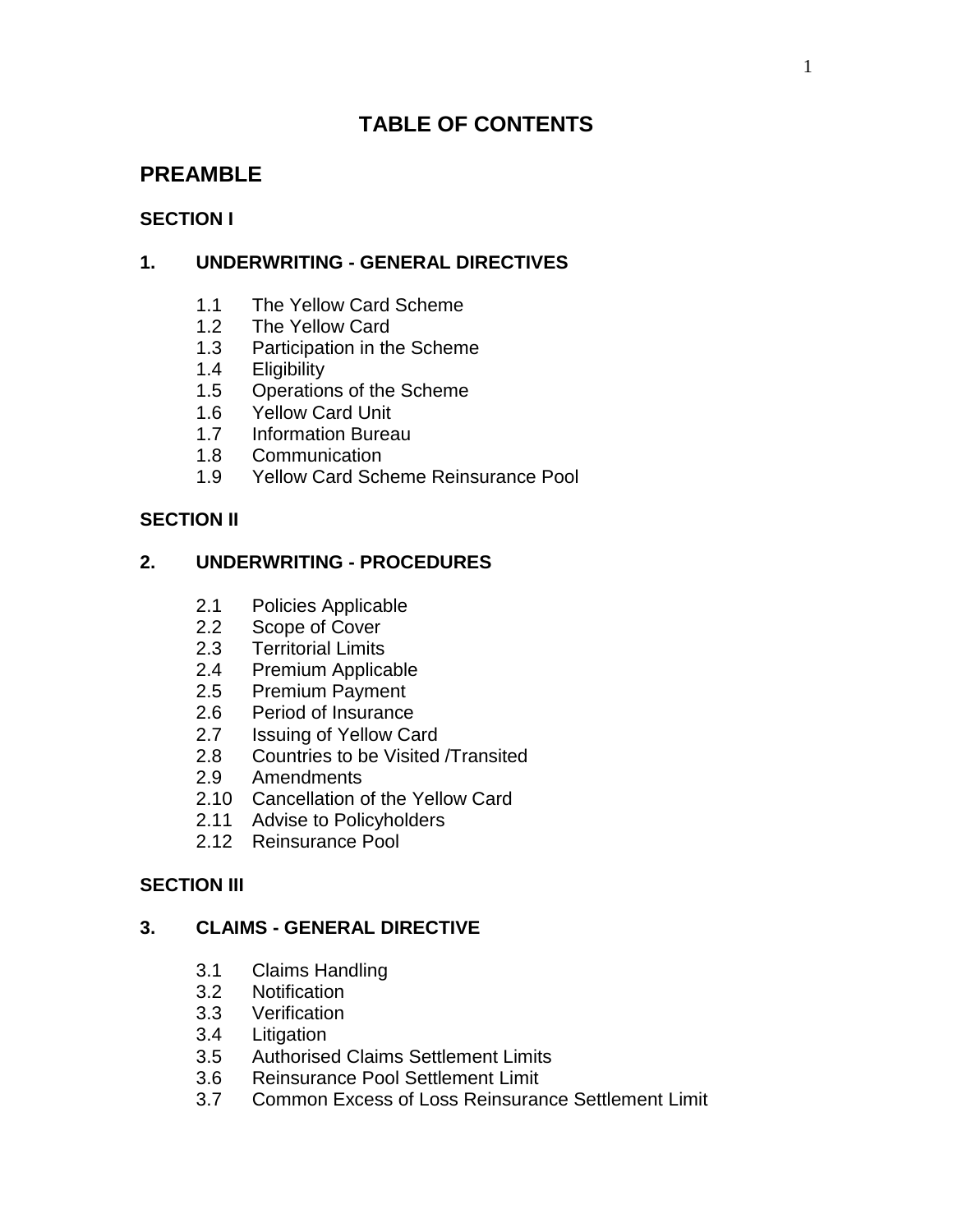- 3.8 Emergency Medical Expenses
- 3.9 Handling Fee
- 3.10 Reimbursement from the Issuing Bureau
- 3.11 Reinsurance Pool Claims
- 3.12 Interest Charge
- 3.13 Fines
- 3.14 Claims Settlement Currency

#### **SECTION IV**

## **4. CLAIMS - PROCEDURES**

- 4.1 Notification of Claims
- 4.2 Verification
- 4.3 Immediate Action
- 4.4 Subsequent Action
- 4.5 Litigation
- 4.6 Claims Settlement Limits
- 4.7 Reimbursement through the Pool Clearing House
- 4.8 Reimbursement of Old Claims Through the Clearing House
- 4.9 Interest Charge
- 4.10 Clearing Services
- 4.11 Costs Incurred to Expedite Reimbursement
- 4.12 Claims Exceeding US\$15,000
- 4.13 Monthly Statements, Reports and Bordereaux
- 4.14 Emergency Medical Expenses Claim
- 4.15 Cash Calls

## **SECTION V**

## **5. ACCOUNTING**

- 5.1 National Bureau Current Accounts
- 5.2 Reinsurance Pool Registers/Accounts

## **SECTION VI**

#### **6. OBLIGATIONS**

6.1 Member Insurance Company's Failure to Meet Obligations

## **SECTION VII**

## **7. SECURITY**

7.1 Security of Yellow Card Books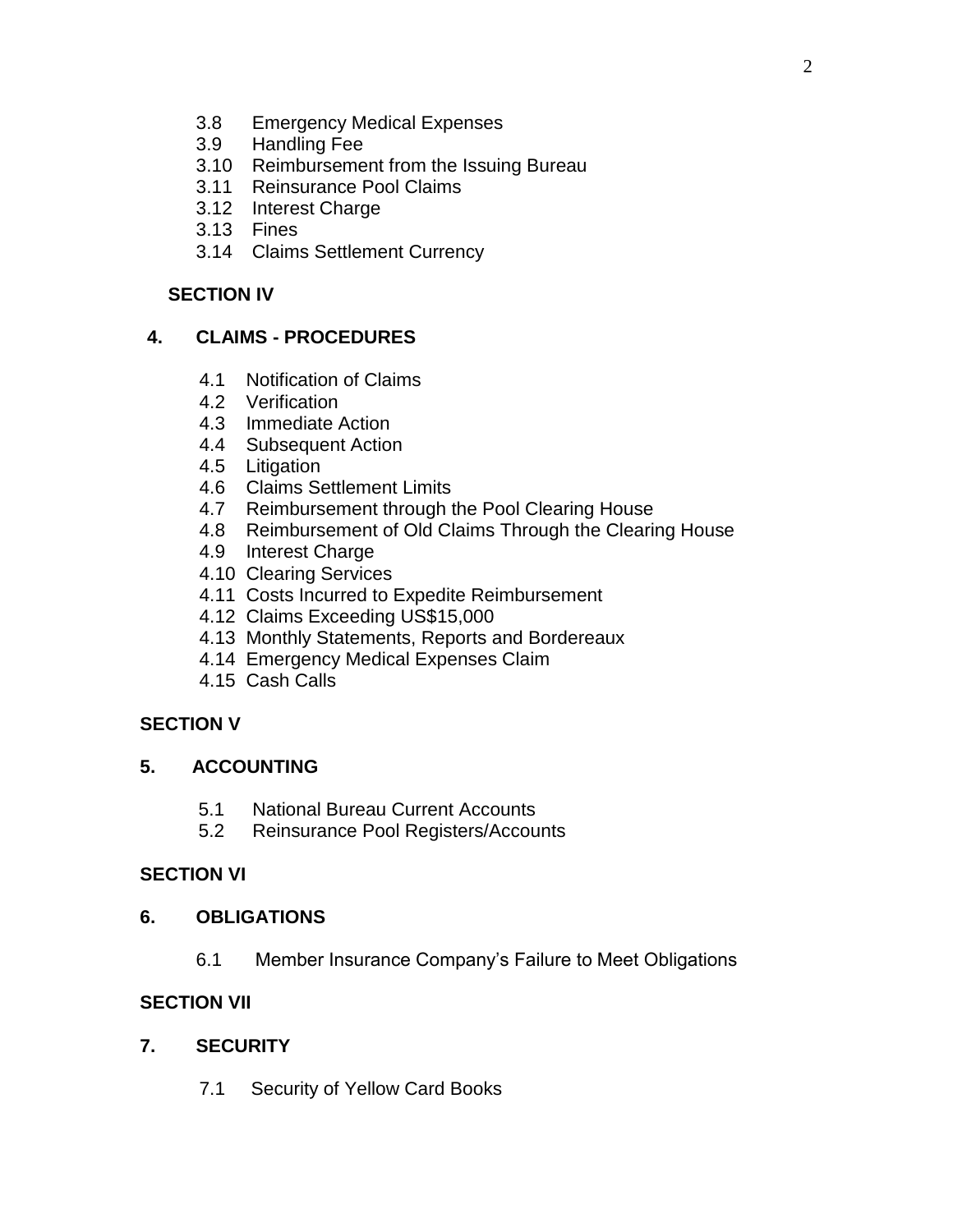7.2 Yellow Card Security Features

#### **8. ANNEXES:**

- I. Monthly Summary Form of Yellow Cards Issued,
- II. Accident Report Form,<br>III. Advice for Reimbursem
- Advice for Reimbursement of Paid Claims,
- IV. Reinsurance Pool Statement of Accounts,<br>V. Claims Intimation Register.
- Claims Intimation Register,
- VI. Monthly Outstanding Claims Bordereaux,<br>VII. Monthly Paid Claims Bordereaux.
- Monthly Paid Claims Bordereaux,
- VIII. Quarterly Statement of Outstanding, Paid and Repudiated Claims;<br>IX. Cash Loss Register.
- IX. Cash Loss Register,<br>X. Debit Notes.
- Debit Notes,
- XI. Credit Notes,
- XII. Reinsurance Premium Register
- XIII. Claims Settlement Register
- XIV. Statement of Accounts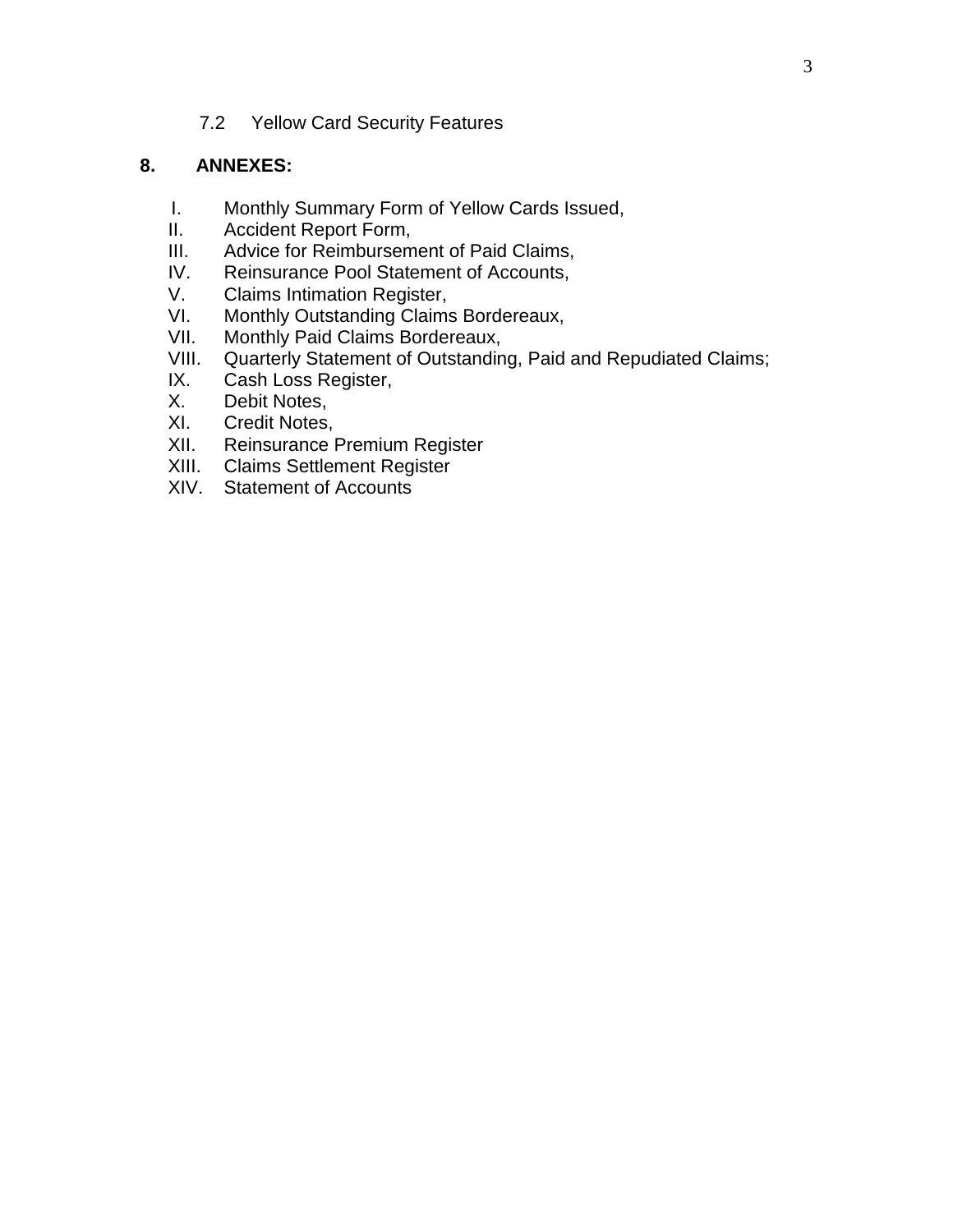# **OPERATIONS MANUAL OF THE YELLOW CARD SCHEME AND REINSURANCE POOL**

# **PREAMBLE**

1. This Manual on the operations of the Yellow Card Scheme and Reinsurance Pool was produced in accordance with the decision of the  $12<sup>th</sup>$ Council of Bureaux Meeting, which was held in Harare, Zimbabwe from  $17<sup>th</sup>$  to 18<sup>th</sup> September 1998. The Manual combines the Procedures Manual on the Use of Yellow Card revised in 2006 and 2010 together with other Technical Instruments governing the Operations of the Yellow Card Scheme with a view to make it more users friendly and operationally effective in addressing the current challenges the Yellow Card administrators may face.

2. This Revised Yellow Card Operation Manual incorporate changes and developments in the Yellow Card Scheme which include, among others; the implementation of the enhanced security feature Yellow Card Books, the revised franchise excess of loss limit and Pool's Reinsurance commission on the premium returns, and various Council of Bureaux decision on inter-bureaux claims reimbursement, increase on the additional property damage cover, and the issuance of Yellow Card covers to non-resident motorists.

3. The objective of issuing a revised manual is to provide a comprehensive and an up to date guideline to be used by National Bureaux and their member insurance companies in their day-to-day activities of Yellow Card operations, specifically in issuing Yellow Cards, handling and settlement of claims and the management of the operations of the Reinsurance Pool.

4. The Yellow Card Manual draws authority from the Yellow Card Scheme Instruments, namely; the Protocol on the Establishment of a Third Party Motor Vehicle Insurance Scheme; the Inter-Bureaux Agreement on the Implementation of the Third Party Motor Vehicle Insurance Scheme; the Constitution of the Yellow Card Reinsurance Pool and the Guidelines for the National Bureaux and Member Insurance Companies on the Implementation of the Yellow Card Scheme.

5. The Manual contains the following Sections: the Preamble, the General Underwriting Directives, Underwriting Procedures, the Claims General Directives, Claims Procedures, Reinsurance Pool Registers and Accounting, Obligations and Security. It also includes specimen document formats on underwriting, claims handling and settlement, Re-insurance Pool, and Accounting Registers/Forms for use by National Bureaux and the Pool Managers.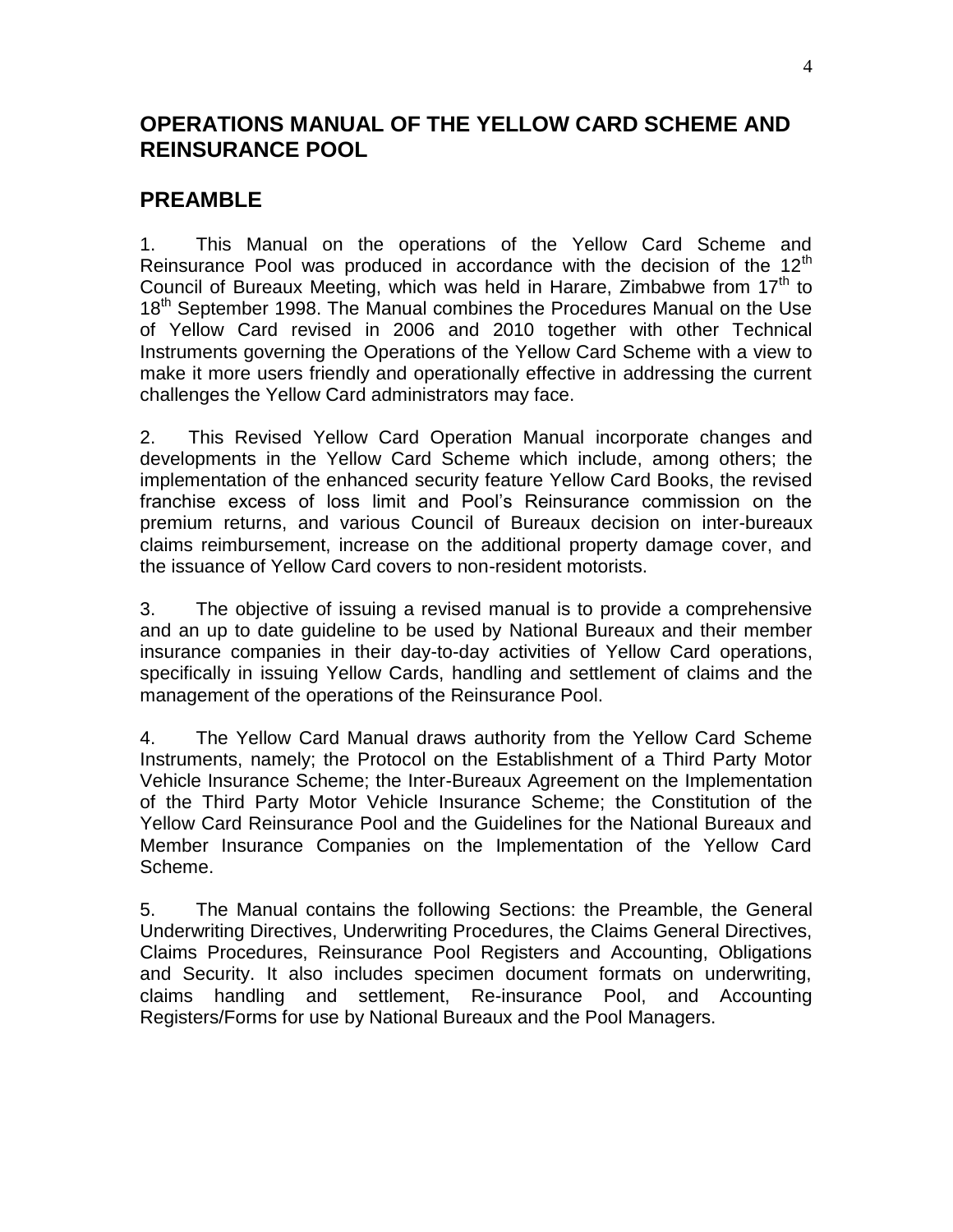6. This Manual is produced in loose-leaf and bounded form for ease of substitution of amended pages in the event changes, corrections and additions are made on the directives and procedures of the operations of the Scheme.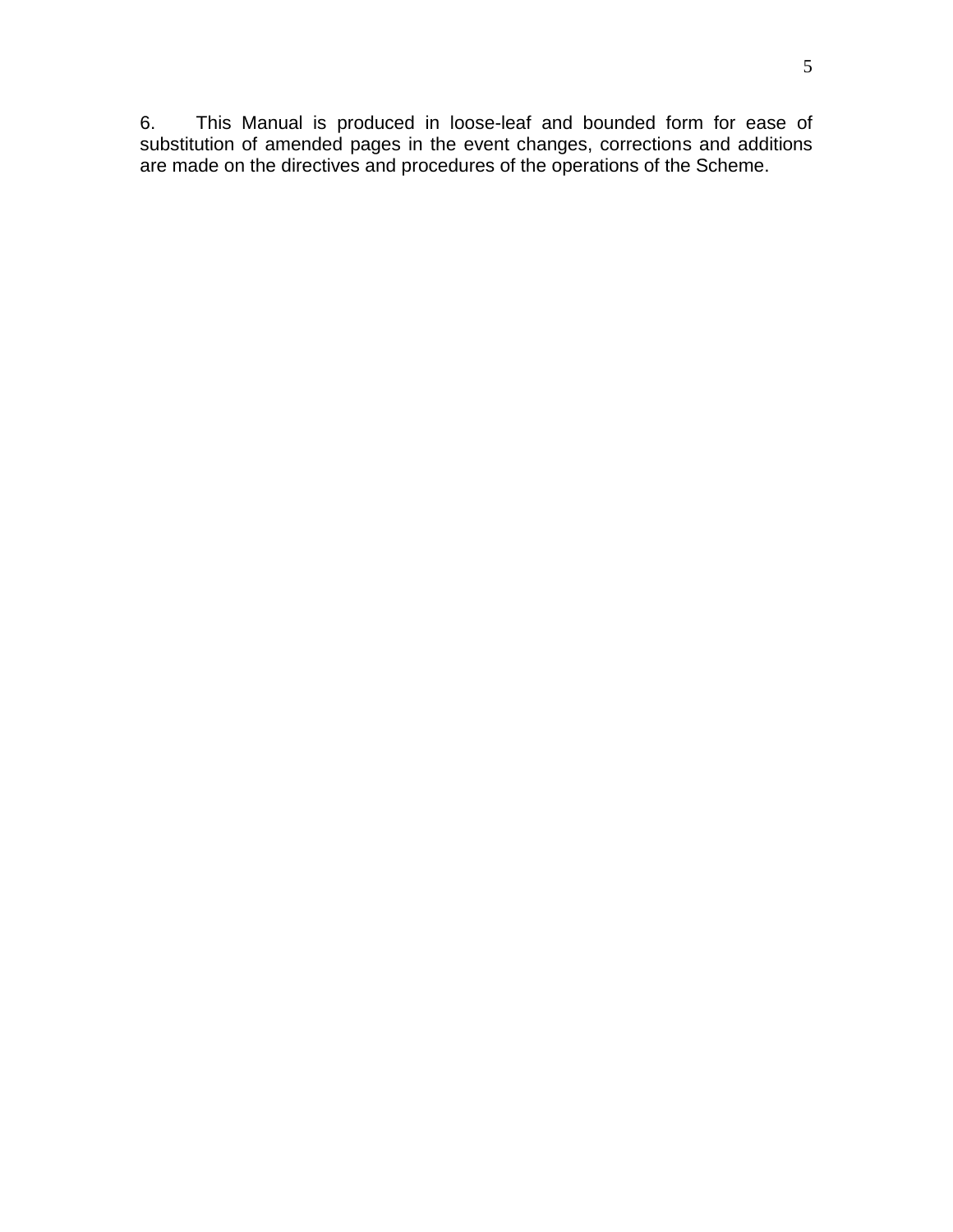#### **SECTION I**

# **1. UNDERWRITING- GENERAL DIRECTIVE**

#### **1.1 The Yellow Card Scheme**

- 1.1.1 The third party motor vehicle insurance scheme, commonly known as the Yellow Card, is a regional Third Party insurance card system recognised by participating states party to the Yellow Card Scheme as evidence of guarantee in compliance with the national laws or regulations governing third party liability in respect of motor vehicle accidents.
- 1.1.2 The scheme provides the following covers:
	- (a) The minimum compulsory third party motor vehicle insurance cover as required by the laws in force in the territories of each of the participating states party to the Yellow Card Scheme;
	- (b) Third party property damage, in those states who are party to the Yellow Card Scheme where such cover may not be included in the minimum compulsory cover, subject to the limit of indemnity; and
	- (c) Extra benefit for Emergency Medical Treatment Expenses cover to travelling motorists and passengers a limited sum of indemnity.

#### **1.2 The Yellow Card**

- 1.2.1 The Yellow Card is an equivalent of a policy of insurance recognised as a valid certificate of motor insurance and evidence of a guarantee to provide the compulsory minimum insurance cover required by the laws of the participating states party to the Scheme, in which accidents would have occurred and caused by vehicles from other member participating countries.
- 1.2.2 The Card is standard and uniform in appearance throughout the Yellow Card Scheme region so that it can be readily identified and accepted as a certificate of insurance within the participating countries.

## **1.3 Participation in the Scheme**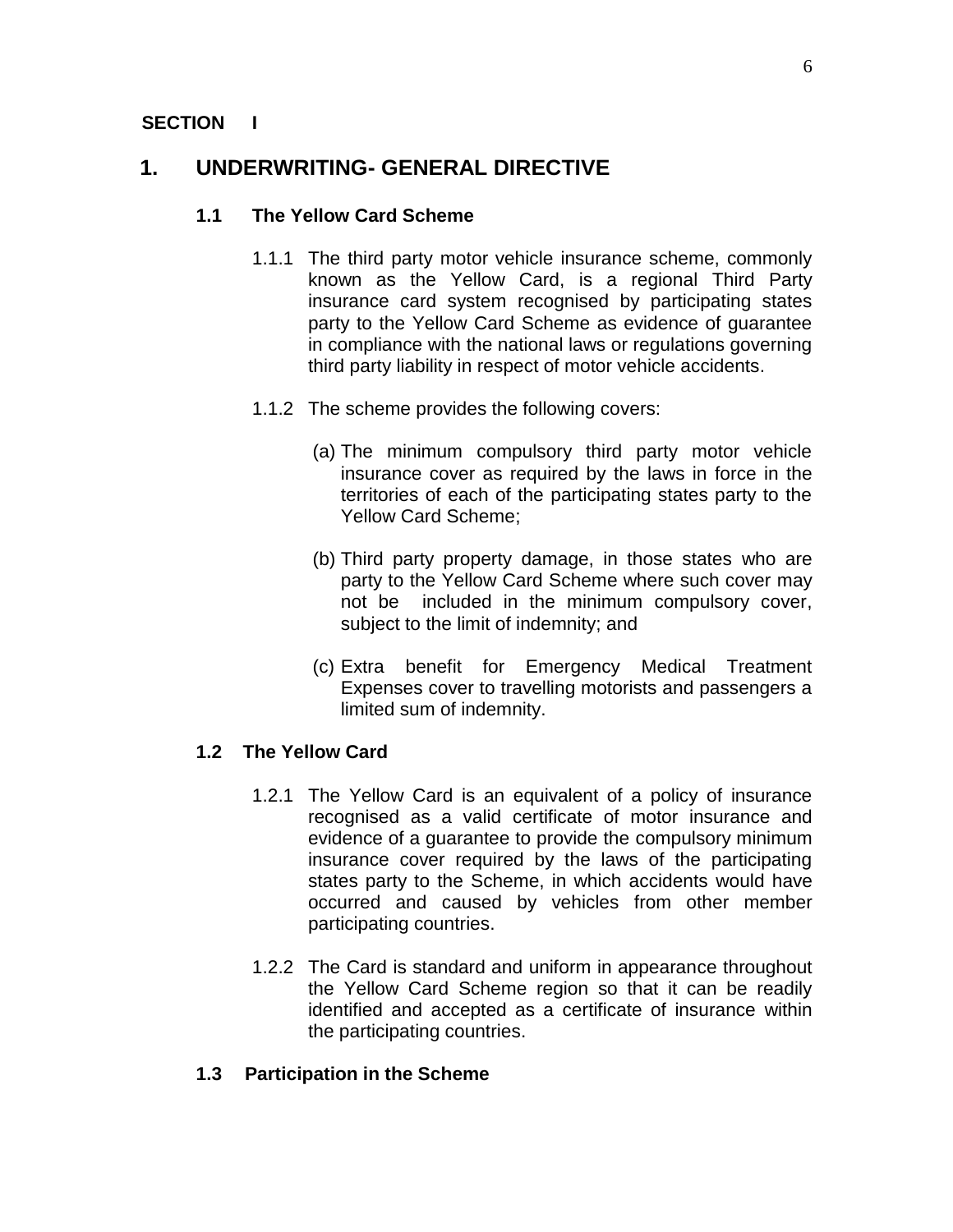- 1.3.1 The Scheme operates between the participating states that would have fulfilled the requirements for implementation of the Scheme and have signed the Inter-Bureaux Agreement and the Constitution on the Establishment of the Yellow Card Reinsurance Pool.
- 1.3.2 The current participating states of the Scheme are BURUNDI, DJIBOUTI, DEMOCRATIC REPUBLIC OF CONGO (DRC), ERITREA, ETHIOPIA, KENYA, MALAWI, RWANDA, SUDAN, TANZANIA, UGANDA, ZAMBIA, and ZIMBABWE.

#### **1.4 Eligibility**

Any legal or natural person is eligible to be issued with a Yellow Card if the vehicle to be covered by the Yellow Card is insured under a current primary policy. A member insurer of a National Bureau shall have issued the primary policy. Where this requirement cannot be met, a Yellow Card shall not be issued.

#### **1.5 Operations of the Scheme**

- 1.5.1 The practical day-to-day operation of the Scheme is the responsibility of the National Bureau in each participating state. The National Bureau has the following functions:
	- (a) It acts as the Issuing Agency: it is responsible for obtaining/supplies of Yellow Card Books/Pads from the printers and making them available to member insurance companies for issuing;
	- (b) It acts as the Handling Agency: It deals with claims under the Yellow Card Scheme which occur inside its own country, as well as coordinating the claims which occur outside its own country;
	- (c) It handles activities for the Reinsurance Pool of the Yellow Card Scheme; and
	- (d) It serves as an Information Bureau.
- 1.5.2 Each National Bureau is automatically a member of the Council of Bureaux, which is charged with the overall function of the Yellow Card Scheme.

#### **1.6 Yellow Card Unit**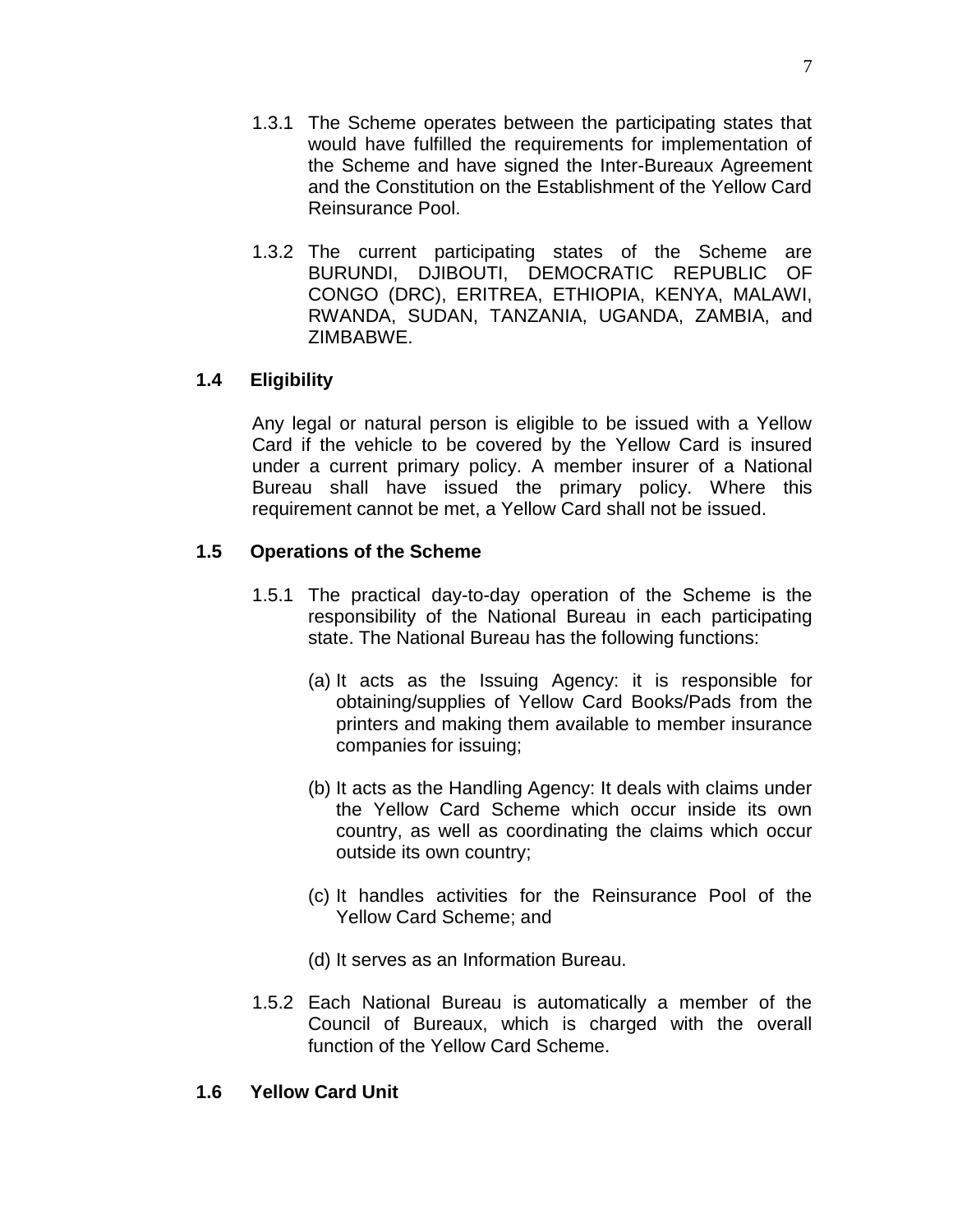A National Bureau and its member insurers shall establish a section or unit clearly marked and conspicuously displayed with **"YELLOW CARD SCHEME"** to specifically administer and control the operations and activities of the Scheme.

#### **1.7 Information Bureau**

- 1.7.1 The National Bureau shall serve as an Information Bureau in their respective countries to assist accident victims who suffer injury/death and/or damage to their property in motor accidents caused by visiting or transiting vehicles not covered under the Scheme.
- 1.7.2 The National Bureau may charge a reasonable fee, for services rendered as an Information Bureau, to be fixed by the National Bureau, in consultation with its members.

#### **1.8 Communications**

- 1.8.1 All communications between the Handling and Issuing Bureau shall be made in the language (French or English) of the addressee to facilitate quick action.
- 1.8.2 A National Bureau receiving documents prepared in any language other than French or English shall return to the sender such documents for them to be prepared in the COMESA official language of French or English)
- 1.8.3 A National Bureau shall make use of the e-mail services where available in corresponding among them and with the Secretariat and the Reinsurance Pool.

## **1.9 The Yellow Card Scheme Reinsurance Pool**

The Yellow Card Scheme Reinsurance Pool is an arrangement established by the Council of Bureaux and their members to enhance the efficacy and profitability of the Yellow Scheme. The Pool and National Bureaux/primary insurance companies shall carryout the following:

#### **Reinsurance Cover**

1.9.1 The Pool shall provide reinsurance cover for loss and/or damage over and above the claims settlement authority limit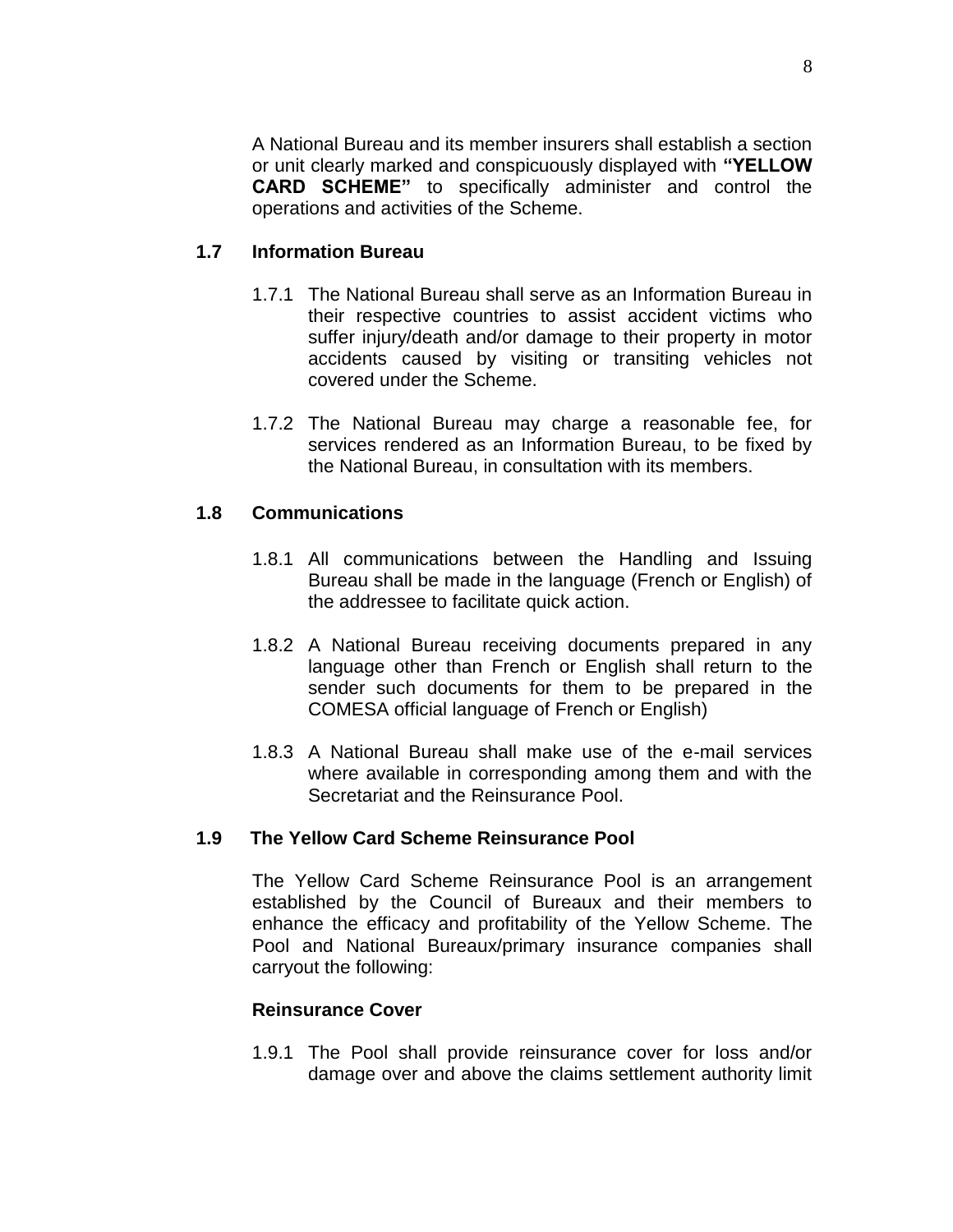of the National Bureau/primary insurance companies on Yellow Cards issued.

#### **Premium Cession**

1.9.2 Issuing/primary insurance companies shall cede 30 per cent of the premium earned on each and every Yellow Card issued to the Reinsurance Pool.

#### **Outstanding Premium**

1.9.3 The Pool Manager shall deduct from the claims payable to a Handling Bureau, premium outstanding for more than ninety days from the date of issue of the Yellow Cards.

#### **Clearing Facility**

1.9.4 The Pool shall provide a clearing facility for reimbursement of claims between the Handling and Issuing bureaux, for claim payments below or equal to the claims authority settlement limits of the National Bureau/primary insurance companies issuing Cards.

#### **Premium Cession Commission**

1.9.5 The Pool shall pay the issuing/primary insurance company commission of 5% on the premiums ceded to the Reinsurance Pool.

#### **Statistical Data**

1.9.6 The Pool Managers shall maintain detailed statistical data on Yellow Card underwriting and claims from the regular reports submitted to the Pool by National Bureaux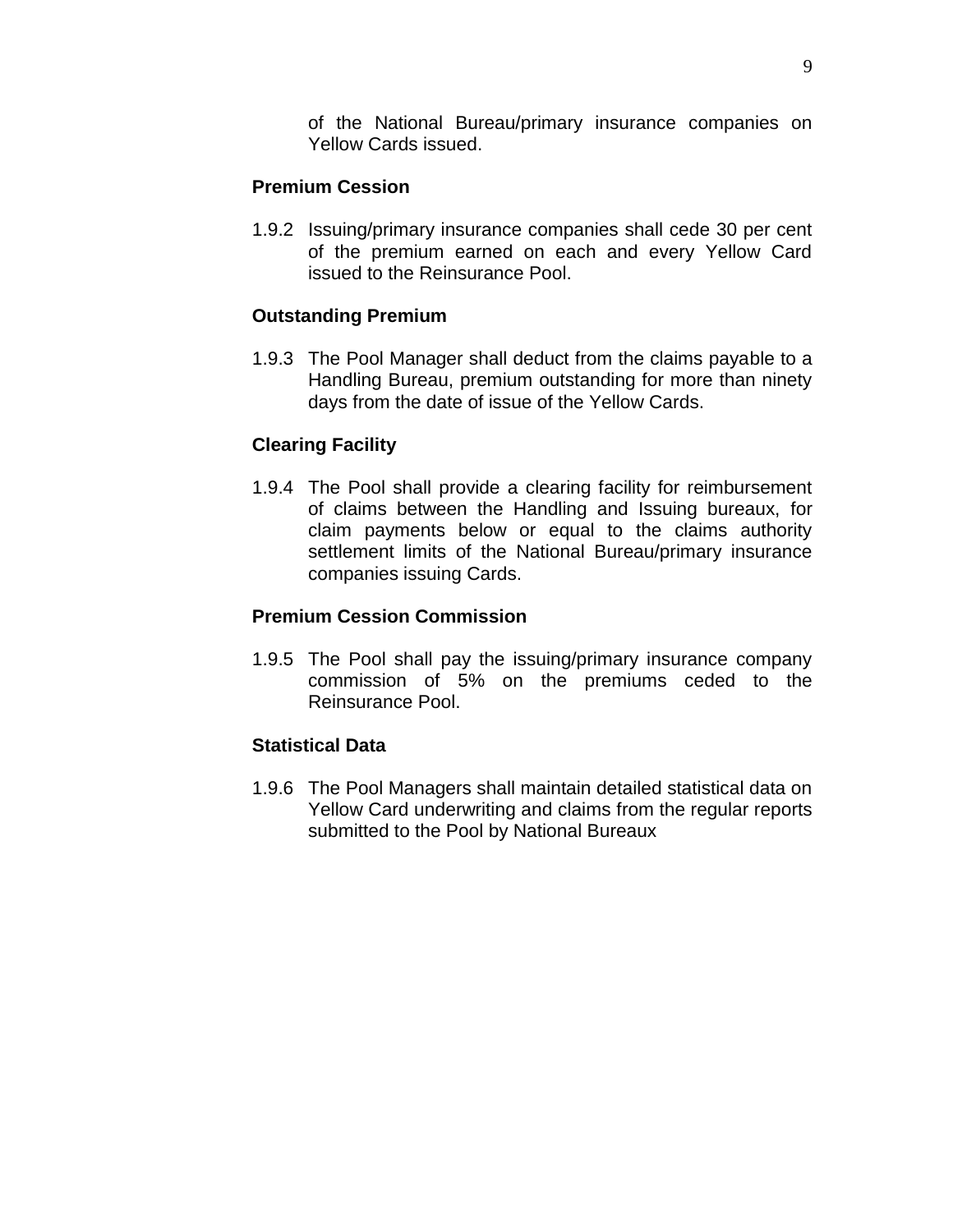# **SECTION II**

# **2. UNDERWRITING - PROCEDURES**

## **2.1 Policies Applicable**

The types of motor insurance policies applicable for the Yellow Card cover shall be:

- (a) Private car,
- (b) Motorcycle, and
- (c) Commercial vehicle insurance policies.

## **2.2 Scope of Cover**

#### **2.2.1 The Minimum Compulsory Cover**

- (a) The Yellow Card shall provide the minimum compulsory third party motor vehicle liability Insurance cover, as required by the law in force in the territories of the participating states in the Scheme, when the vehicles insured are transiting or visiting such other territories.
- (b) In participating states where motor third party liability is not compulsory by law, the Yellow Card Scheme shall correspond to the Motor Liability Insurance Cover on the Motorist in accordance with the laws and regulations in force in the country where the accident occurred.
- (c) The primary policy should be endorsed to reflect that a Yellow Card cover has been issued under the concerned primary policy.

## **2.2.2 Third Party Property Damage Cover - "Additional Cover"**

The Scheme shall provide for additional cover to include liability for motor third party property damage, when the vehicles insured are transiting or visiting the territories of other participating states where liability for third property damage is not compulsory subject to the following maximum limits of liability payable:

> (i) Private Car/Motor Cycle - US\$50,000 any one claim or series of claims arising from any one event; and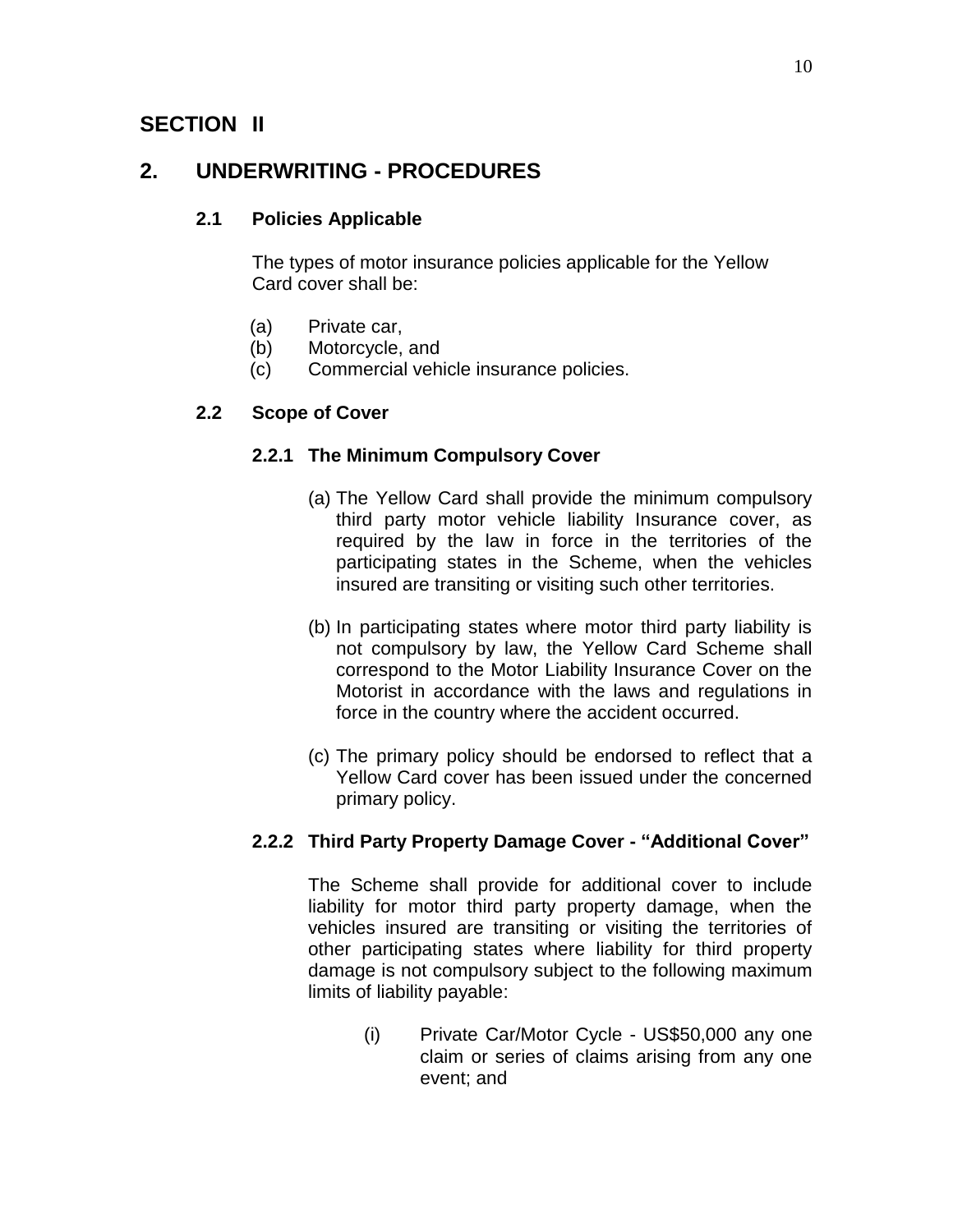(ii) Commercial Vehicle - US\$100,000 any one claim or series of claims arising from any one event.

## **2.2.3 Emergency Medical Expenses Benefit**

The insurer shall, subject to the limit of indemnity, pay to the insured reasonable emergency medical expenses incurred in connection with any bodily injury by accidental, violent, external and visible means sustained by the insured or his driver or any occupants of the vehicle (as specified in the primary policy and Yellow Card) as a direct and immediate result of an accident to the insured motor vehicle while transiting and/or visiting the territories of other participating states which are parties to the Yellow Card Scheme.

## **(a) Persons covered for Medical Expenses**

(i) Under Private Car Motor Policy:

The insured, the insured's driver, and any occupant are covered but not exceeding the maximum seating capacity limited by law.

(ii) Under Commercial Vehicle Policy:

The driver, the driver's assistant and up to two any other persons employed by the insured, and whose jobs are directly connected to the operations of the insured vehicle.

(iii) Motorcycle:

The motor cyclist, the pillion passenger and any other passenger carried in the side car, subject to all passengers covered wearing crash helmets and provided the number of passengers does not exceed the maximum seating capacity limited by law.

## **(b) Limit of Sum Insured**

(i) The standard sum insured for emergency medical expenses cover shall be US\$150 per any one person anyone accident and provided free of additional premium.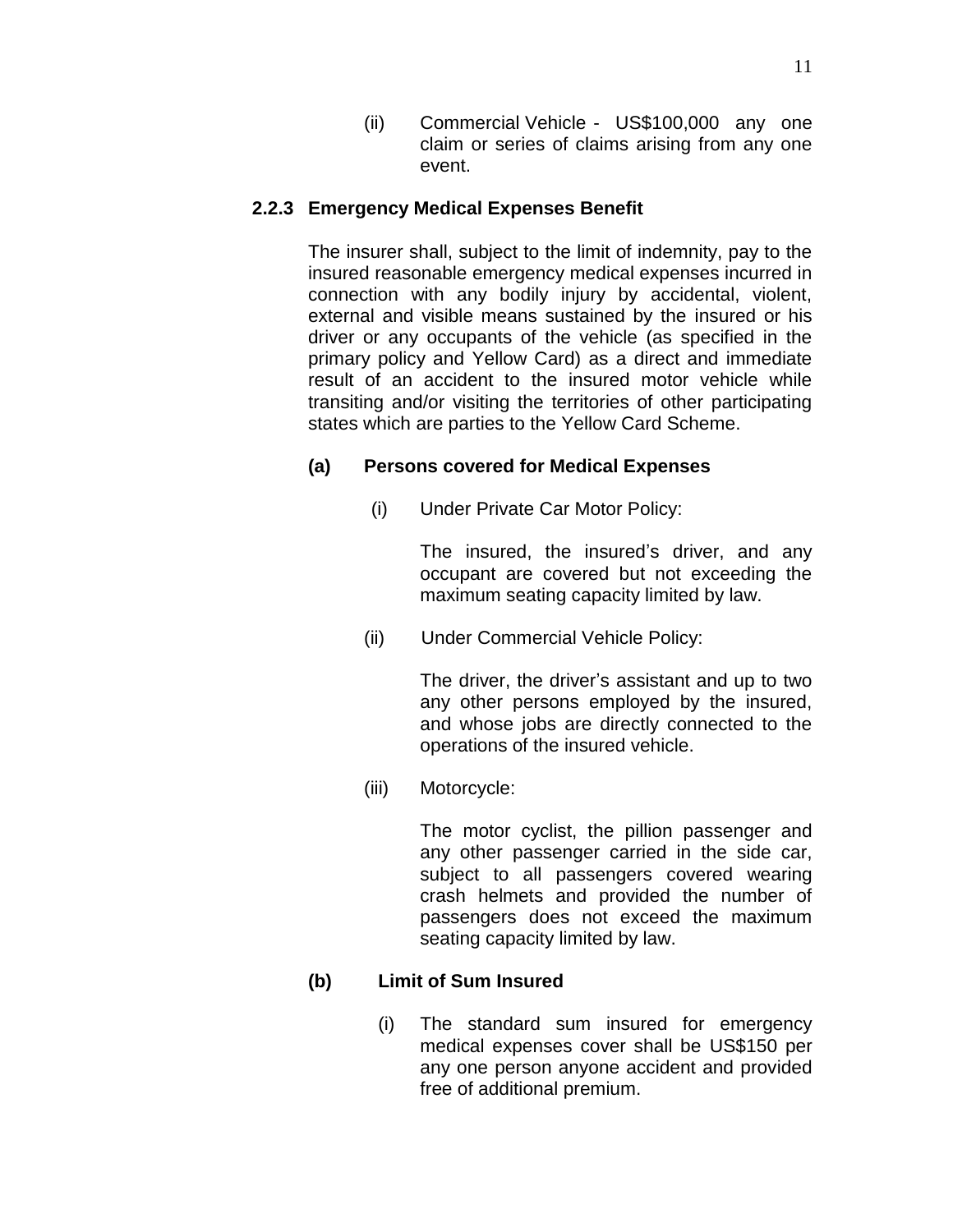(ii) Based on the insured request the limit can be increased up to US\$1000 subject to payment of additional premium to be determined by the Issuing National Bureau.

## **(c) Application of Limit of Indemnity**

In the event of any accident involving more than the number of persons insured (covered) payment under the terms of the policy and Yellow Card cover shall be restricted to the aggregate amount of indemnity applicable to all persons indemnifiable and such indemnity shall apply in priority to the persons insured.

## **(d) Premium Rating**

In case one needs additional emergency medical cover each National Bureau in consultation with its member insurance companies shall determine the additional premium for the Emergency Medical Expenses cover.

## **(e) Conditions**

- (i) No excess is applicable in respect of a claim payable under Emergency Medical Expenses Cover.
- (iii) Emergency Medical Expenses Cover Extension is part and parcel of the Scheme and is compulsory for a Yellow Card holder to buy the cover.
- (iv) Emergency Medical Expenses Cover Extension is subject to the terms, exceptions, and conditions of the primary policy, and Yellow Card Instruments including:
	- (a) The Protocol on the Establishment of a Third Party Motor Vehicle Insurance Scheme;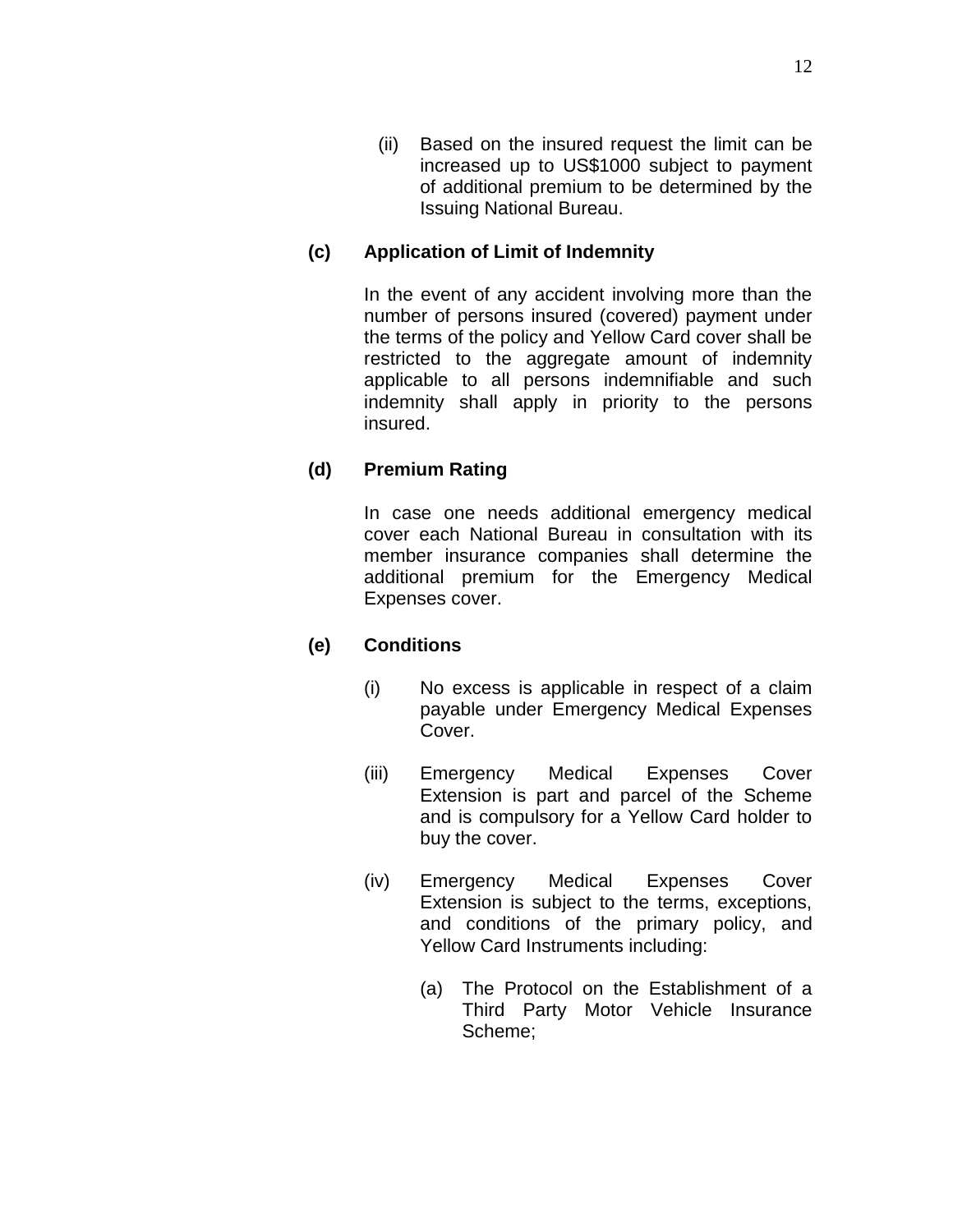- (b) The Inter-Bureaux Agreement for the Implementation of the Third Party Motor Vehicle Insurance Scheme;
- (c) Operations Manual of the Yellow Card Scheme and Reinsurance Pool; and
- (d) The Reinsurance Pool instruments.

#### **2.3 Territorial Limits**

- 2.3.1 The Yellow Card shall operate in the participating states that are party to the Scheme. Currently these are: Burundi, Djibouti, Democratic Republic of Congo, Eritrea, Ethiopia, Kenya, Malawi, Rwanda, Sudan, Tanzania, Uganda, Zambia, and Zimbabwe.
- 2.3.2 The Council of Bureaux shall advise of the new participating countries, as they become party to Scheme.

#### **2.4 Premium Applicable**

- 2.4.1 Each National Bureau in consultation with its member insurance companies shall determine the premium rate of the Yellow Card risks.
- 2.4.2 All member insurance companies of a National Bureau issuing Yellow Cards shall use the same premium rate as determined by the National Bureau.
- 2.4.3 Each National Bureau in consultation with its member insurance companies shall **review its premium rates annually** to ensure that the Yellow Card continues to be competitive and available to the motoring public and provide the Secretariat with the revised new premium rates for record keeping.

#### **2.5 Premium Payment**

- 2.5.1 100 per cent premium shall be collected at the inception of the risk.
- 2.5.2 The minimum premium for the Yellow card shall be between US\$5 to US\$10 for a minimum period of one to seven (1-7) days.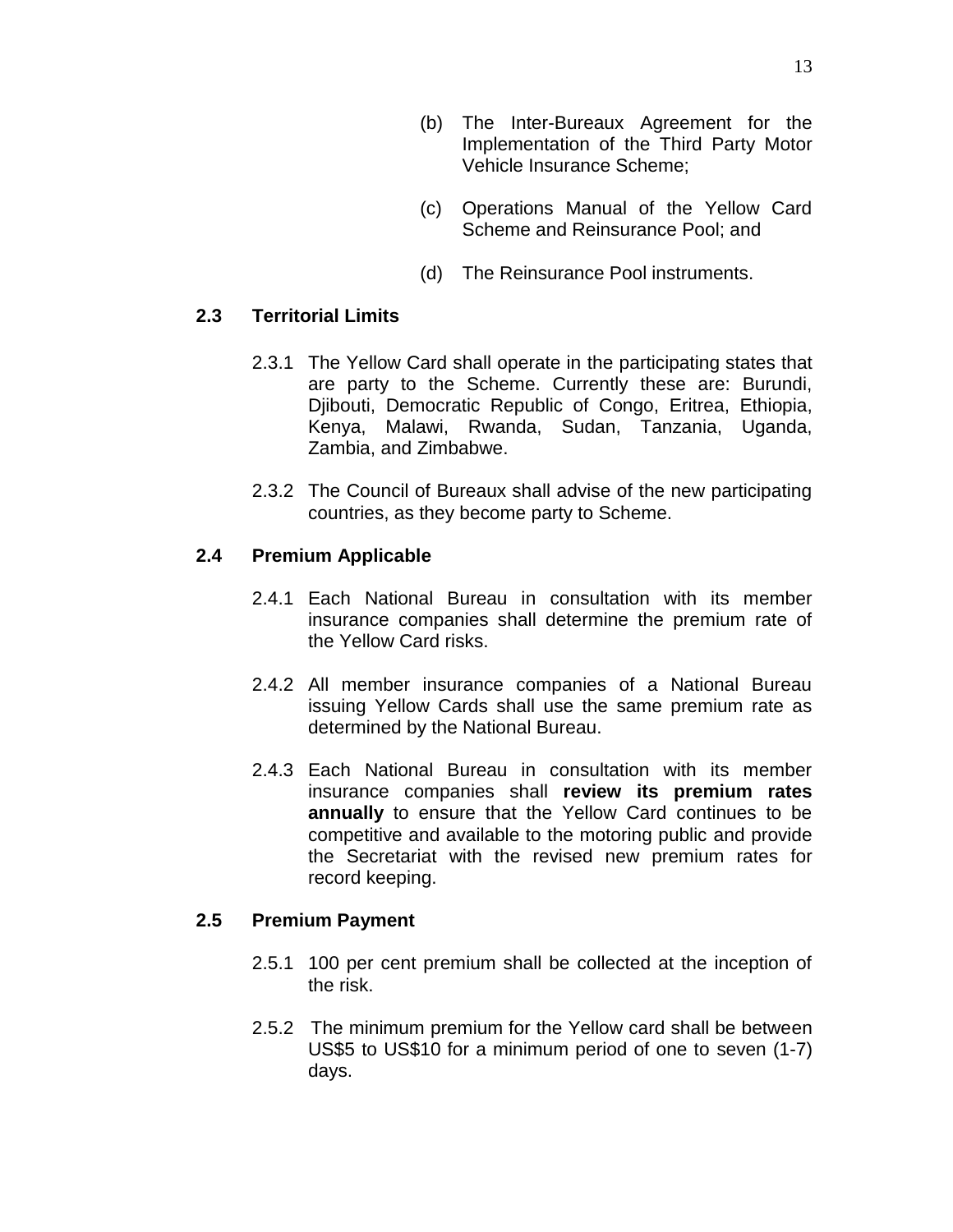2.5.3 Yellow Card risks shall attach only on receipt of 100% premium for the period and countries chosen as the transit route.

#### **2.6 Period of Insurance**

- 2.6.1 The period of insurance for the Yellow Card cover shall not exceed a maximum period of twelve months.
- 2.6.2 A Yellow Card may be issued for a maximum period of twelve months or to the expiry date of the Primary Policy whichever period is lesser or any shorter period within the period of the primary policy.
- 2.6.3 The Yellow Card cover shall be subject to the minimum period of insurance of one to seven (1-7) days.

#### **2.7 Issuing of Yellow Card**

- 2.7.1 Each National Bureau shall issue Yellow Cards to its members and the members shall issue such cards to their respective insured's. The following conditions shall be strictly observed when issuing Yellow Cards:
	- (a) All information and data required should be clearly and properly entered on the Yellow Card. No deletion, alteration, or omission shall be accepted;
	- (b) A Yellow Card shall be issued for one vehicle only. A fullarticulated rig, for example, shall require a Yellow Card for the horse, a Yellow Card for the semi-trailer, and a further Yellow Card for an independent trailer;
	- (c) A Yellow Card shall not be transferable to any other vehicle;
	- (d) Only the insurer that issued the primary policy shall issue a Yellow Card in respect of a vehicle insured there-under; and
	- (e) Only insurance companies, that are members of the National Bureau, shall issue Yellow Cards and only to their primary insurance policyholders.
- 2.7.2 Yellow Cards should not be issued to non-resident motorists except under the following exceptional cases: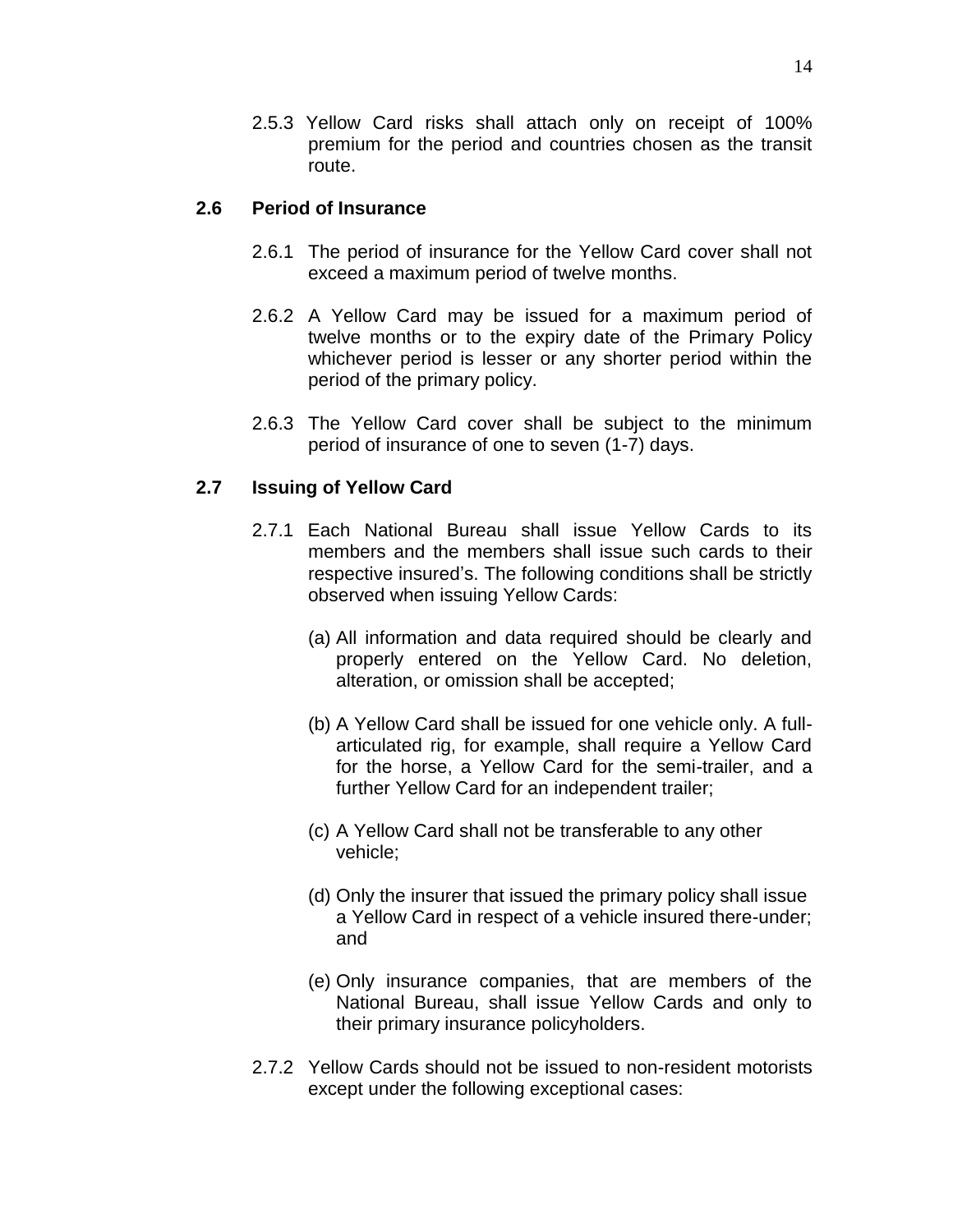- (a) Tourists and visitors coming to the COMESA Region;
- (b) Imported vehicles with temporary registration number and transiting three or more countries including country of departure; and
- (c) Yellow Cards issued under a) and b) above should have an underlying Primary Policy.
- 2.7.3 (a) The Yellow Card shall have two copies; namely the Yellow Card, the white copy;
	- (b) The issuing insurance companies shall issue the Yellow Cards to their insureds;
	- (c) The white copy is a book copy and shall be for the use of the issuing insurance company.

#### **2.8 Countries to be Visited/Transited**

- 2.8.1 The policyholder or motorist shall inform the Issuing Insurance Company, at the time of applying for the Yellow Card, which country or countries listed on the Yellow Card are to be visited or transited.
- 2.8.2 All other countries must be deleted from the Yellow Card by prominently ruling a line through them.

#### **2.9 Amendments**

- 2.9.1 Where an issuing officer has made an error in the completion of a Yellow Card, or when the policyholder requests a change of entered particulars; a fresh Card must be issued.
- 2.9.2 Any Card to which an amendment or alteration has been made shall be rejected as invalid by road traffic authorities and all stakeholders.
- 2.9.3 When a mistake occurs during the completion of a Yellow Card, the issuing officer shall rule two lines prominently across the concerned Yellow Card and the words "Cancelled" shall be written in between the two ruled lines.
- 2.9.4 The cancelled Yellow Card shall be submitted along with the other copy to the National Bureau.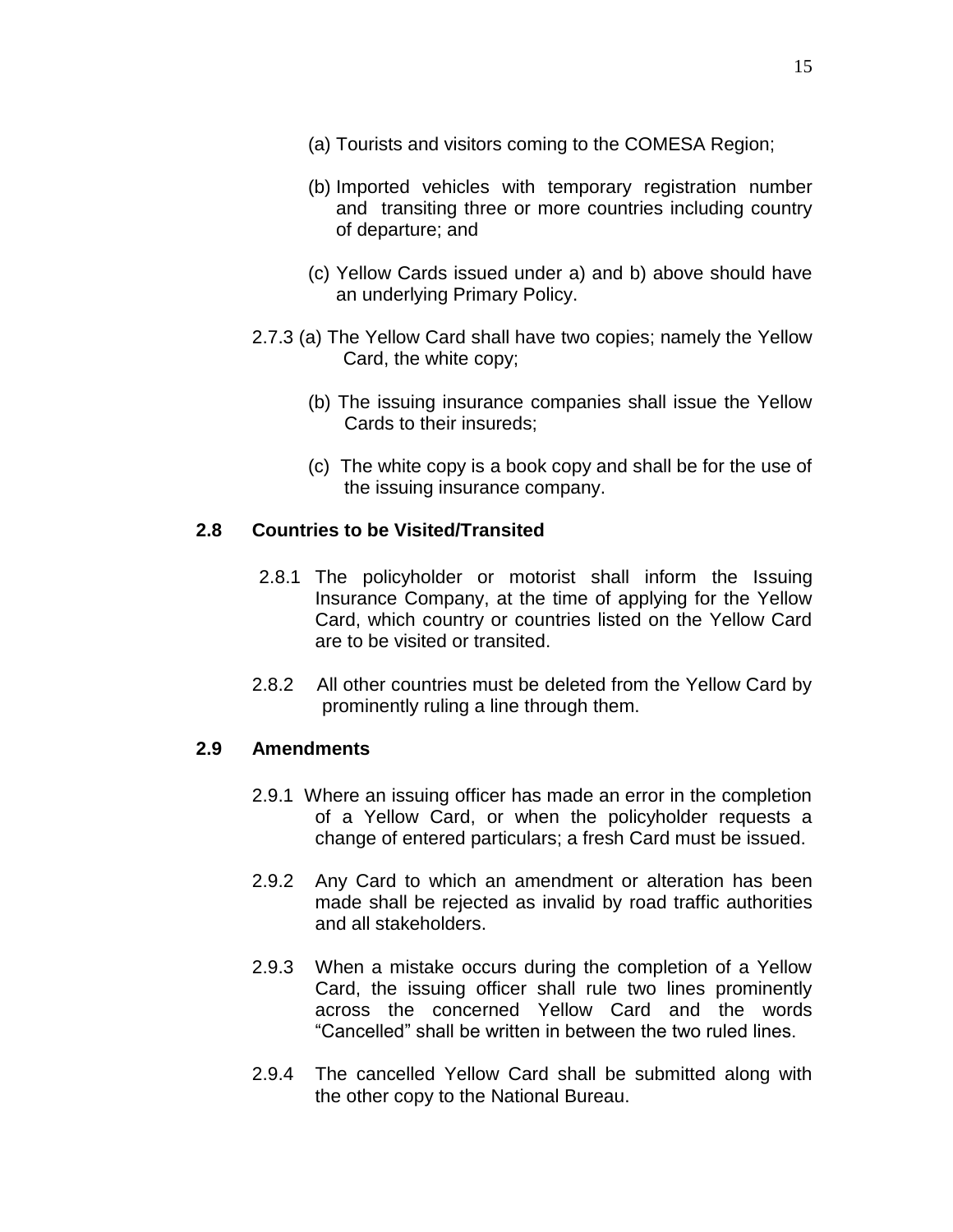#### **2.10 Cancellation of the Yellow Card**

- 2.10.1 Yellow Cards issued for short periods of less than 30 days and not used by a motorist, may be cancelled on request subject to a charge of minimum premium, provided there is sufficient evidence to show that the Cards were not used.
- 2.10.2 Yellow Cards issued for longer periods (30 days and above), and presented for cancellation due to sale or total loss of the insured vehicle, may be cancelled and premium refunded on short-term basis to the insured. In case a claim is lodged on the Yellow Card there shall be no premium refund.

#### **2.11 Advice to Policy Holders**

- 2.11.1 The Policyholder or motorist should be advised to always carry the Yellow Card and produce it whenever required to do so. No copy or photocopy of the Yellow Card shall be valid proof of cover.
- 2.11.2 The policyholders or motorists attention shall be drawn to the following two important points:

#### (a) **Accident**

In the event, the policyholder or motorist is involved in an accident:

- (i) The policyholder or motorist must report the accident as quickly as possible to the national Bureau and the Police authorities of the country in which the accident occurred. The names of National Bureaux are indicated on the Yellow Card;
- (i) If the policyholder or motorist has been injured to the extent that the policyholder or motorist cannot report the accident, the Police or other authorities or any other person related to the motorist must report to the Handling Bureau.
- (b) **Expiry of Yellow Card**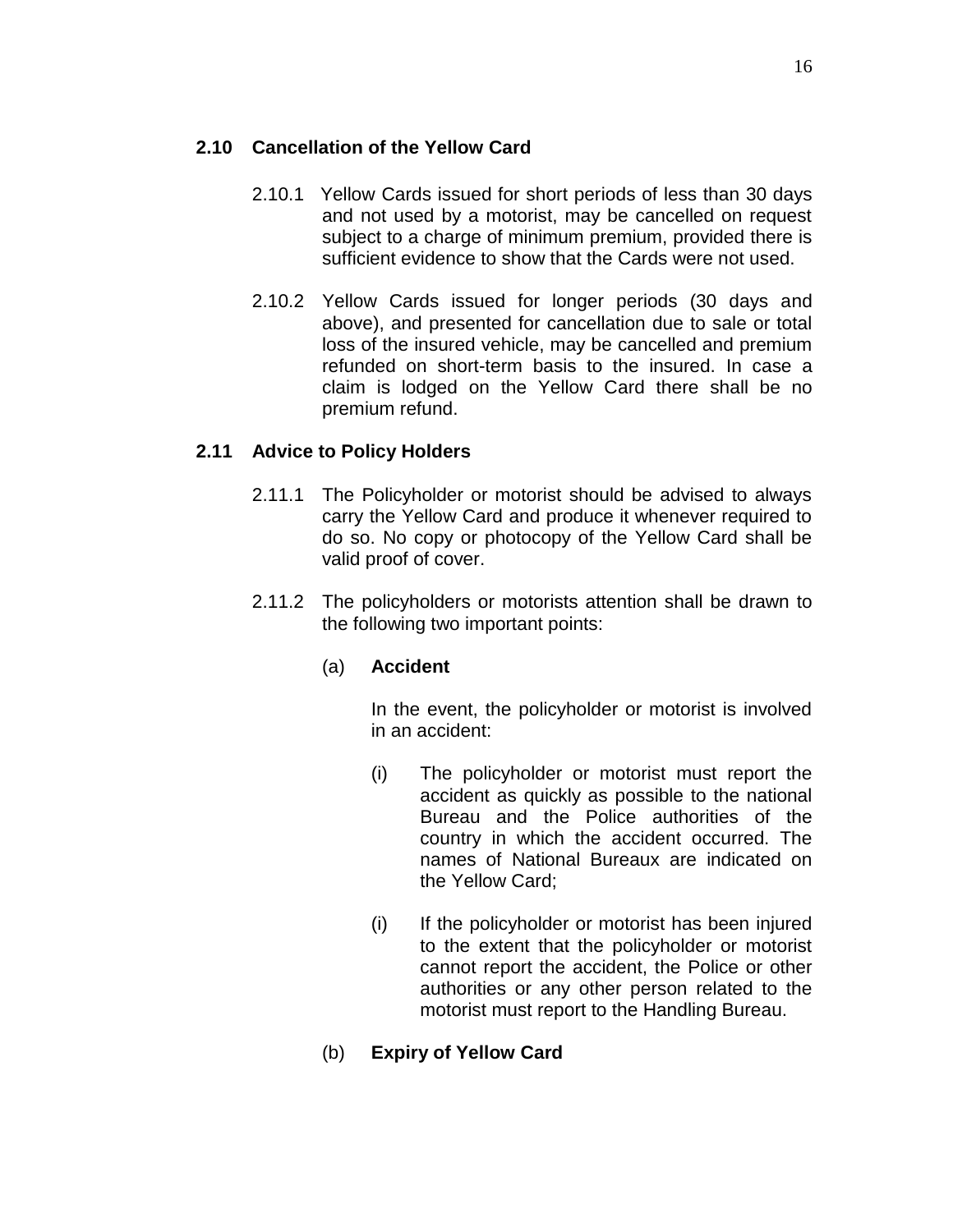Should the period of validity of the Yellow Card expire whilst in a country other than the policyholder or motorist's own, the policyholder or motorist must contact the National Bureau of the country that is being visited at that time to effect a local third party insurance cover for a maximum period of 30 days except for countries where there are no short term Third Party Liability Covers/Policies.

#### **2.12 Reinsurance Pool**

#### **Submission of Returns**

- 2.12.1 The Issuing/Primary Insurance Companies through the National Bureau shall send to the Reinsurance Pool on a monthly basis a duly completed Summary of Monthly Yellow Cards issued Form, Annex I, The National Bureau will in turn submit to the Pool a monthly summary of the information provided by its members on a monthly basis.
- 2.12.2 Member insurance companies should forward to the Pool, through the National Bureau, settlement of premium returns within two (2) months.
- 2.12.3 The National Bureau shall submit returns as they are received from member issuing/primary insurance companies without waiting for returns from other members.

#### **Remittance of Premium**

- 2.12.4 The National Bureau shall ensure that the premium ceded to the Reinsurance Pool is 30 per cent less reinsurance commission of the total original premium collected by the primary insurer from the insured.
- 2.12.5 The National Bureau shall follow-up and take necessary action to collect unpaid Yellow Cards returns from those insurance companies under receivership/suspension and report the position to the Pool Managers.
- 2.12.6 The National Bureau shall decline to issue Yellow Cards to Primary Insurance Companies who fail to settle Yellow Card returns for more than two (2) months.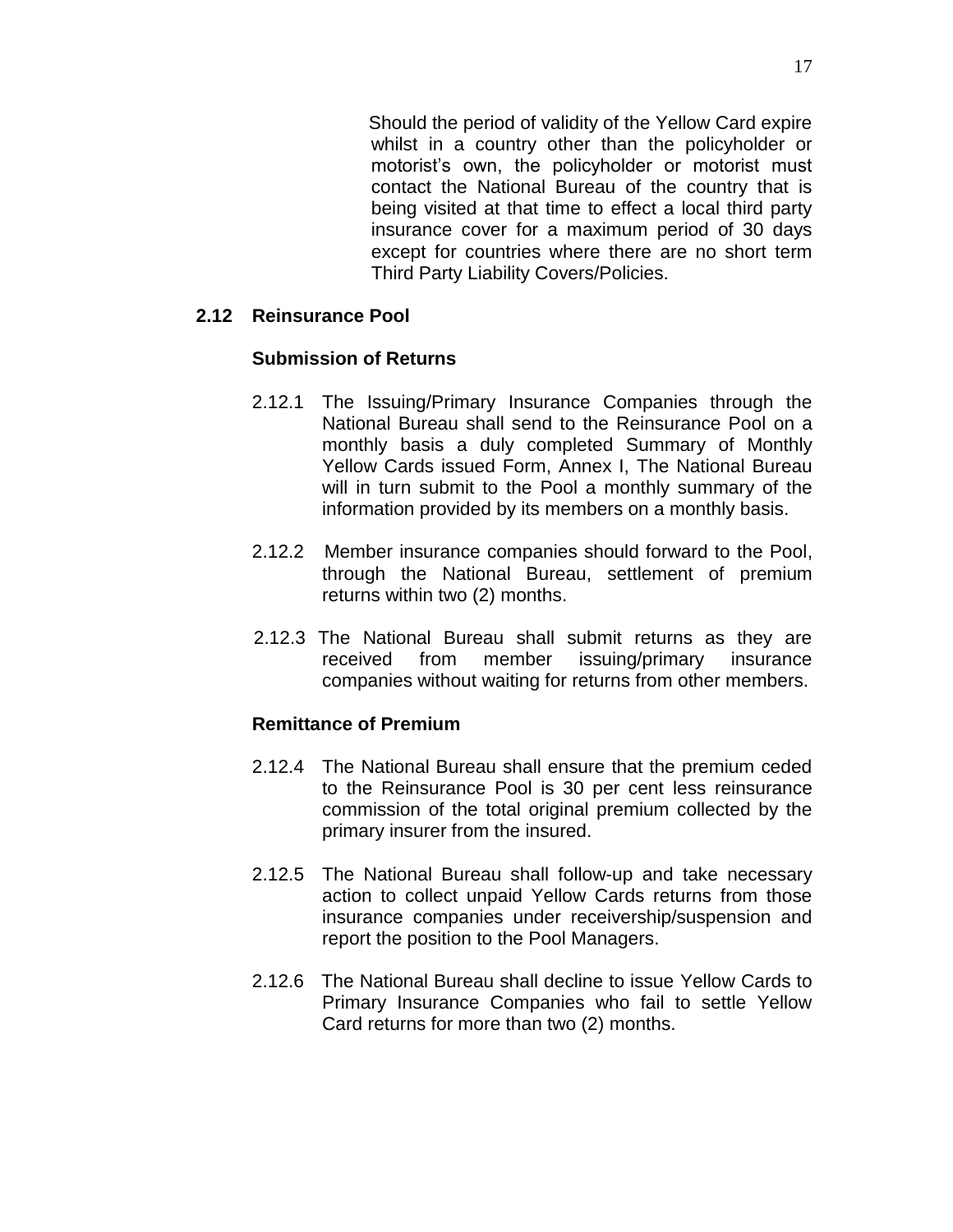# **SECTION III**

## **3. CLAIMS- GENERAL DIRECTIVES**

#### **3.1 Claims Handling**

- 3.1.1 When an accident occurs in a country which is party to the Protocol, in which a holder of a Yellow Card is involved and which may give rise to a claim against the policy holder, the National Bureau of the country in which the accident occurred (Handling Bureau) shall handle the claims irrespective of whether the claim has been notified or not by the insured motorist to the Issuing Bureau.
- 3.1.2 The Handling Bureau shall handle Yellow Card claims in line with the normal claims handling practices, thus;
	- (a) Receive notification,
	- (b) Carry out an underwriting verification of the claim,
	- (c) Conduct necessary investigations,
	- (d) Carry out an assessment and evaluation of loss,
	- (e) Conduct negotiations for the claim to be expeditiously resolved.
- 3.1.3 The Handling Bureau shall settle claims only after all necessary documents have been obtained, claims settled otherwise may not be accepted for reimbursement.

## **3.2 Notification**

The Handling Bureau shall as soon as is possible notify the Issuing Bureau of the claim reported and give a detailed report of the accident.

## **3.3 Verification**

- 3.3.1 The Handling Bureau shall verify the underwriting details before handling claims.
- 3.3.2 The Handling Bureau shall handle claims in line with the normal claims handling practices.

## **3.4 Litigation**

The Handling Bureau shall accept services of legal process.

## **3.5 Authorised Claims Settlement Limits**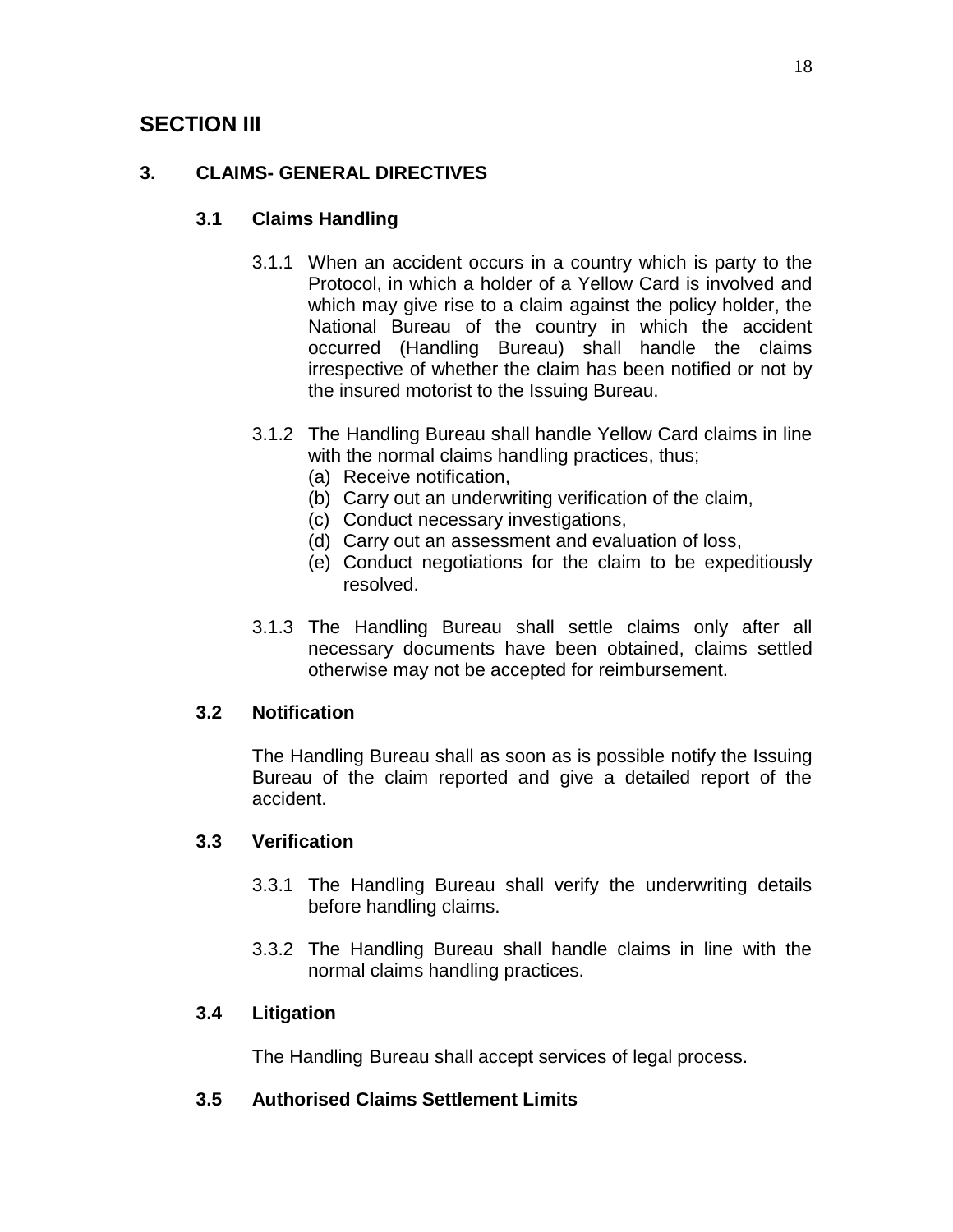- (a) The Handling Bureau shall handle and settle claims which do not exceed US \$15,000 without prior authorisation from the Issuing Bureau.
- (b) The Handling Bureau shall settle claims which exceed US\$15,000, after obtaining prior authorisation from the Issuing Bureau.

#### **3.6 Reinsurance Pool Settlement Limit**

The Reinsurance Pool shall settle in full the total amount of the claim where the claim settlement amount exceeds US\$15,000.

#### **3.7 Common Excess of Loss Reinsurance Settlement Limit**

The Reinsurance Pool Manager shall arrange an appropriate Reinsurance Cover on behalf of National Bureaux and their members for losses in excess of the Reinsurance Pool's limit of US\$50,000 on each claim up to an unlimited liability for third party death/bodily injury, and a limit of liability of US\$1,000,000 for property damage. National Bureaux should buy a written share of at least 2% of the retrocession cover for the Pool.

#### **3.8 Emergency Medical Expenses**

- 3.8.1 Emergency medical expenses settlements are separate from the Handling Bureau claims settlement authority of US\$15,000;
- 3.8.2 Payment of Emergency medical expenses claims shall not be added to third party liability claims for determining the settlement amount of US\$15,000;
- 3.8.3 Benefits for Emergency medical expenses claims settlement shall follow the fortune of the claims settlement authority limit.

#### **3.9 Handling Fee**

- 3.9.1 The Handling Bureau shall be entitled to:
	- (a) A claims handling fee of 5% of each claim settlement amount including Medical expenses, subject to a minimum of US\$150 and a maximum of US\$1000, and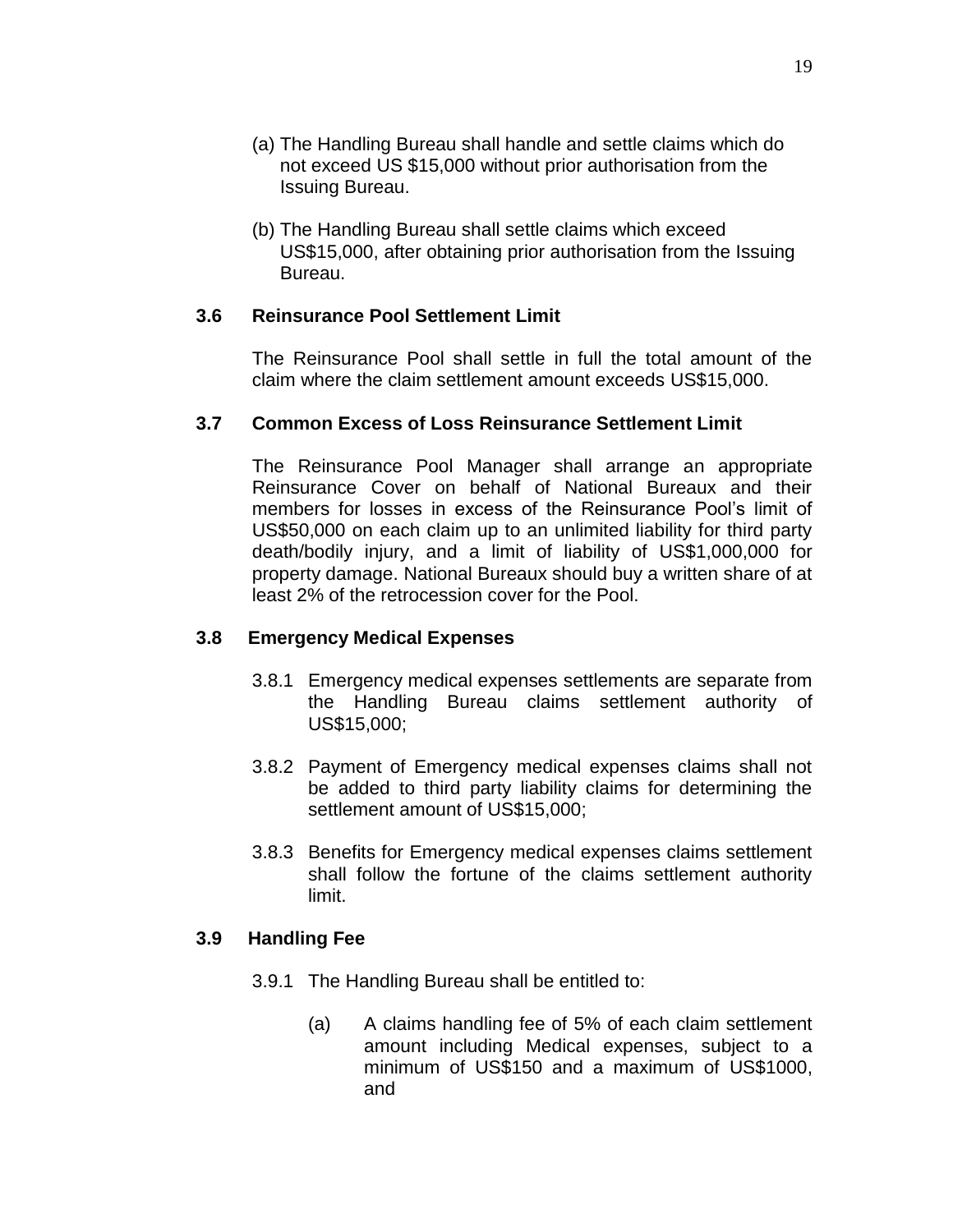(b) A flat fee of US\$100 for claims that have been closed without a settlement amount being made.

#### **3.10 Reimbursement from the Issuing Bureau (Inter-Bureaux Claims)**

The Handling Bureau shall seek reimbursement from the Issuing Bureau through the Reinsurance Pool clearing house facility for claims settled within the authorised claims settlement limit of US\$15,000.

#### **3.11 Reinsurance Pool Claims**

#### **Claims from the Reinsurance Pool**

3.11.1 The Handling Bureau shall claim in full the total amount of claims from the Reinsurance Pool, where each claim settlement amount exceeds US\$15,000 up to a limit of US\$50,000.

#### **Claims from the Common Excess of Loss Reinsurance**

3.11.2 The Handling Bureau shall also claim in full the total amount of the claim from the Reinsurance Pool through the Common Excess of Loss Reinsurance, where the total claims settlement amount of each claim exceeds US\$50,000 up to an unlimited liability for third party death/bodily injury, and up to a limit of liability of US\$1,000,000 for property damage.

#### **Cash Call**

3.11.3 The cash call limit on the Reinsurance Pool cover shall be US\$20,000 or currency equivalent.

#### **Clearing Service**

3.11.4 The Reinsurance Pool shall clear reimbursement of claim settlements not exceeding US\$15,000 between the Handling and Issuing Bureau.

#### **Costs Incurred to Expedite Reimbursements**

3.11.5 The Pool Manager shall travel to negotiate for delayed reimbursement from Issuing Bureau, if all other means of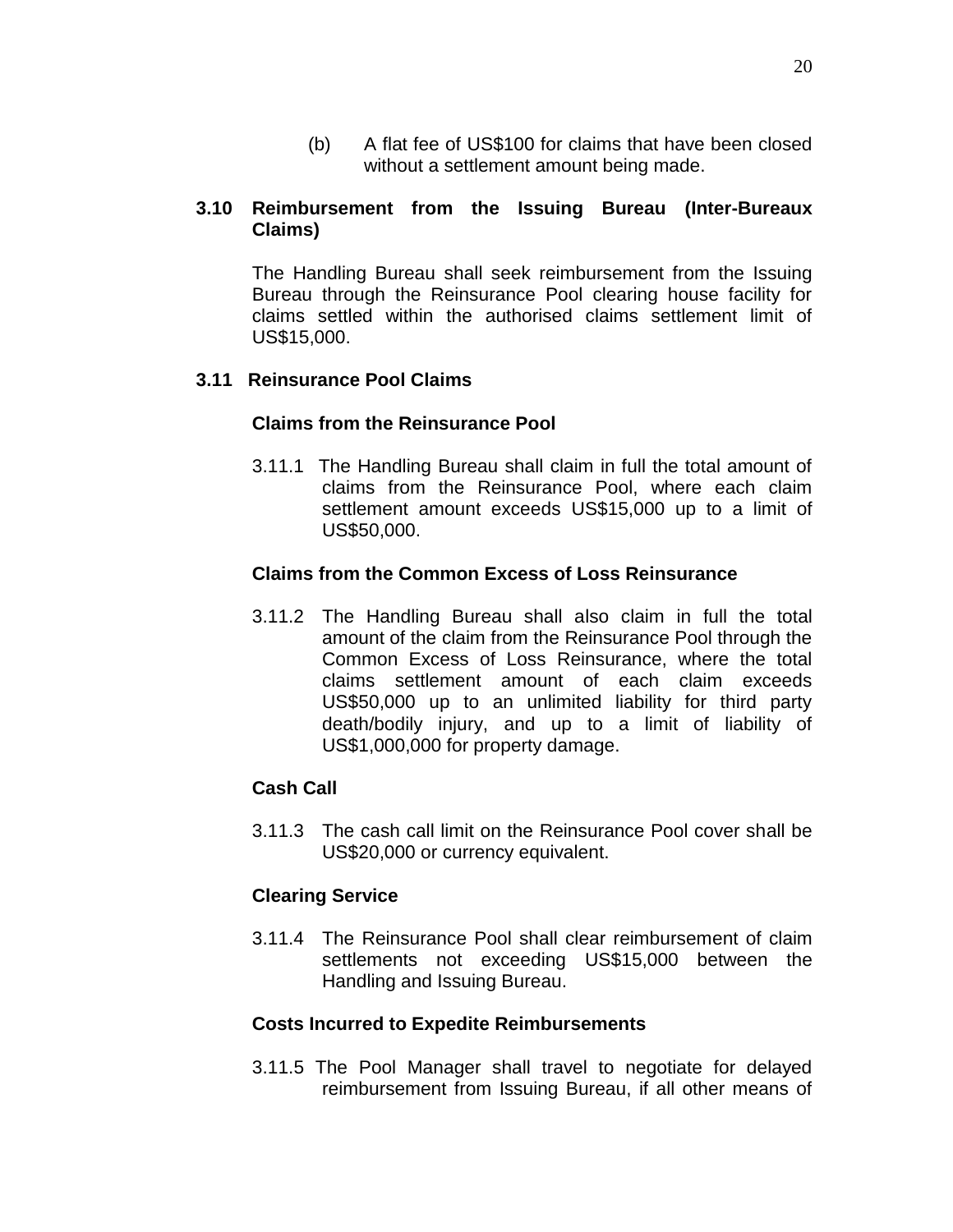recovery fail. The Pool shall seek travel authorisation from the Chairperson of the MC through the Secretariat.

3.11.6 Travel costs incurred by the Pool Managers to negotiate for delayed reimbursements shall be recovered from the concerned Issuing Bureau on cost recovery basis.

#### **3.12 Interest Charge**

- 3.12.1 The Handling Bureau shall charge 5% annual simple interest rate on claims settled but not reimbursed by the Issuing Bureau within three months from the closure of the quarter or after the due date of an immediate payment.
- 3.12.2 The interest shall be loaded by 1% percentage point every six months on claims, payment not reimbursed after the first six months from the due date.

#### **3.13 Fines**

The Handling Bureau shall on no account make any payments for fines incurred by motorists.

#### **3.14 Claims Settlement Currency**

The claims settlement amounts shall be effected in the currency of the Handling Bureau.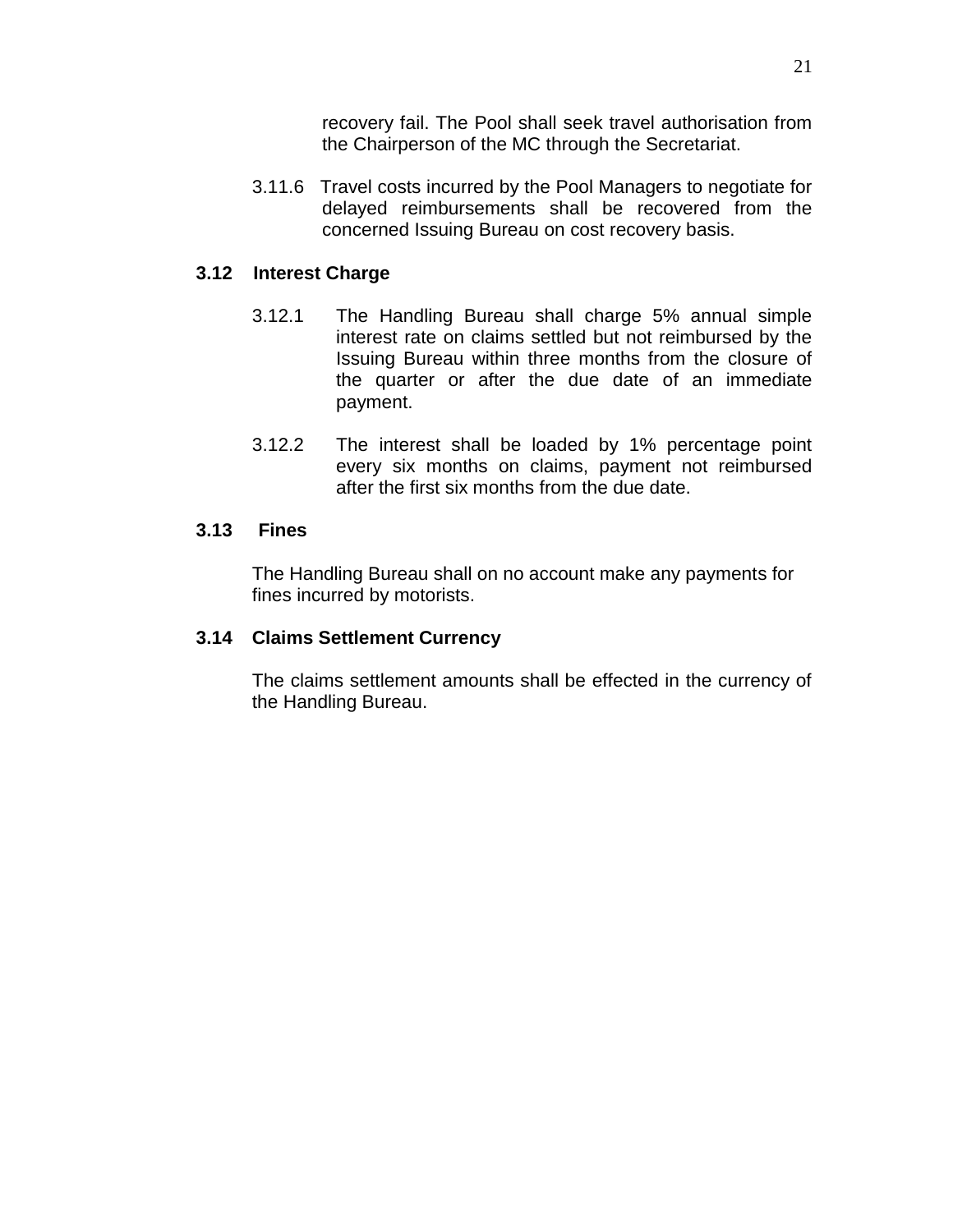#### **SECTION IV**

#### **4. CLAIMS - PROCEDURES**

#### **4.1 Notification of Claims**

- 4.1.1 The Handling Bureau shall receive all claim notifications on behalf of the insurer and the National Bureau, which issued the Yellow Card (Issuing Bureau).
- 4.1.2 As soon as any accident is notified, the Handling Bureau, without waiting for a formal claim against the holder of the Yellow Card, shall proceed with the normal claims handling practices of investigations, and evaluation of the loss.
- 4.1.3 The Handling Bureau shall also notify the Issuing Bureau of the accident for further transmission to its members who issued the Yellow Card to the policy holder.
- 4.1.4 Nothing in this agreement relieves the policy holder from the duty to give notice to his insurer regarding the accident in which the insured vehicle was involved.

#### **4.2 Verification**

The Handling Bureau shall quickly verify the underwriting details before processing the claim as follows:

- 4.2.1 Check whether the Yellow Card is original and has been correctly issued, signed and duly stamped.
- 4.2.2 Verify underwriting details through the Yellow Card Management Information System, e-mail, fax, telefax, or telephone from the Issuing Bureaux.

#### **4.3 Immediate Action**

- 4.3.1 As quickly as possible the Handling Bureau shall:
	- (a) Obtain the completion of an Accident Report Form (attached as Annex (ii)) from the Yellow Card holder or complete on his behalf if the holder is incapacitated, so that all available relevant facts are recorded. All questions on the Accident Report Form must be answered,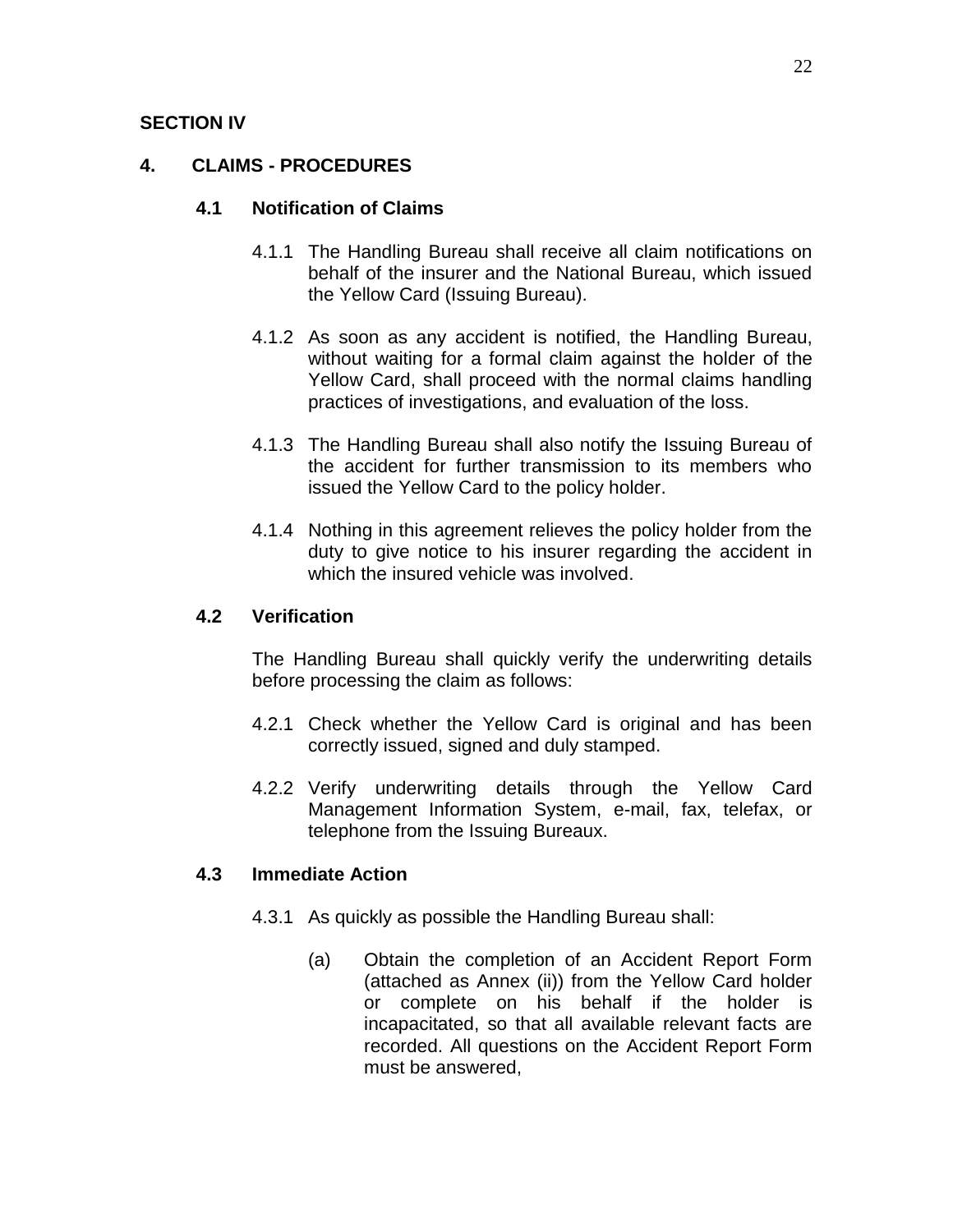- (b) Enter the details of the claim in the Yellow Card Claims Register,
- (c) Proceed with normal and usual investigations of the accident and the evaluation of any possible claims, obtaining the relevant documents in the process,
- (d) In carrying out the claims handling and settlement process and depending on the claim, the Handling Bureau shall solicit for the relevant information and documents to assist in establishing liability, proving loss, assessing and evaluating of the injuries, losses or damages. The list of documents shall include, but not limited to, the following:
	- (i) Accident Report Form
	- (ii) Copy of Yellow Card
	- (iii) Copy of Drivers Licence
	- (iv) Copy of Registration Book of the vehicle
	- (ii) Medical Report
	- (iii) Police Report, Statements, and Sketch Plans
	- (iv) Documents to prove loss of earnings e.g. Pay Slip
	- (v) Documents to prove Medical Expenses
	- (vi) Repair or Replacement Quotation
	- (vii) Discharge form

If accident victim is deceased, the following shall be solicited for:

- (viii) Death Certificate or Post Mortem Report,
- (ix) Marriage Certificate (if claim by spouse),
- (x) Birth certificate (if claim by children),
- (xi) Proof of Earnings etc
- 4.3.2 The Handling Bureau shall also notify the Issuing Bureau the details of the accident for onward transmission to the primary insurance company that issued the Yellow Card to the policyholder.

#### **4.4 Subsequent Action**

4.4.1 The Handling Bureau shall proceed with investigations and negotiate with any third parties with a view to settling claims,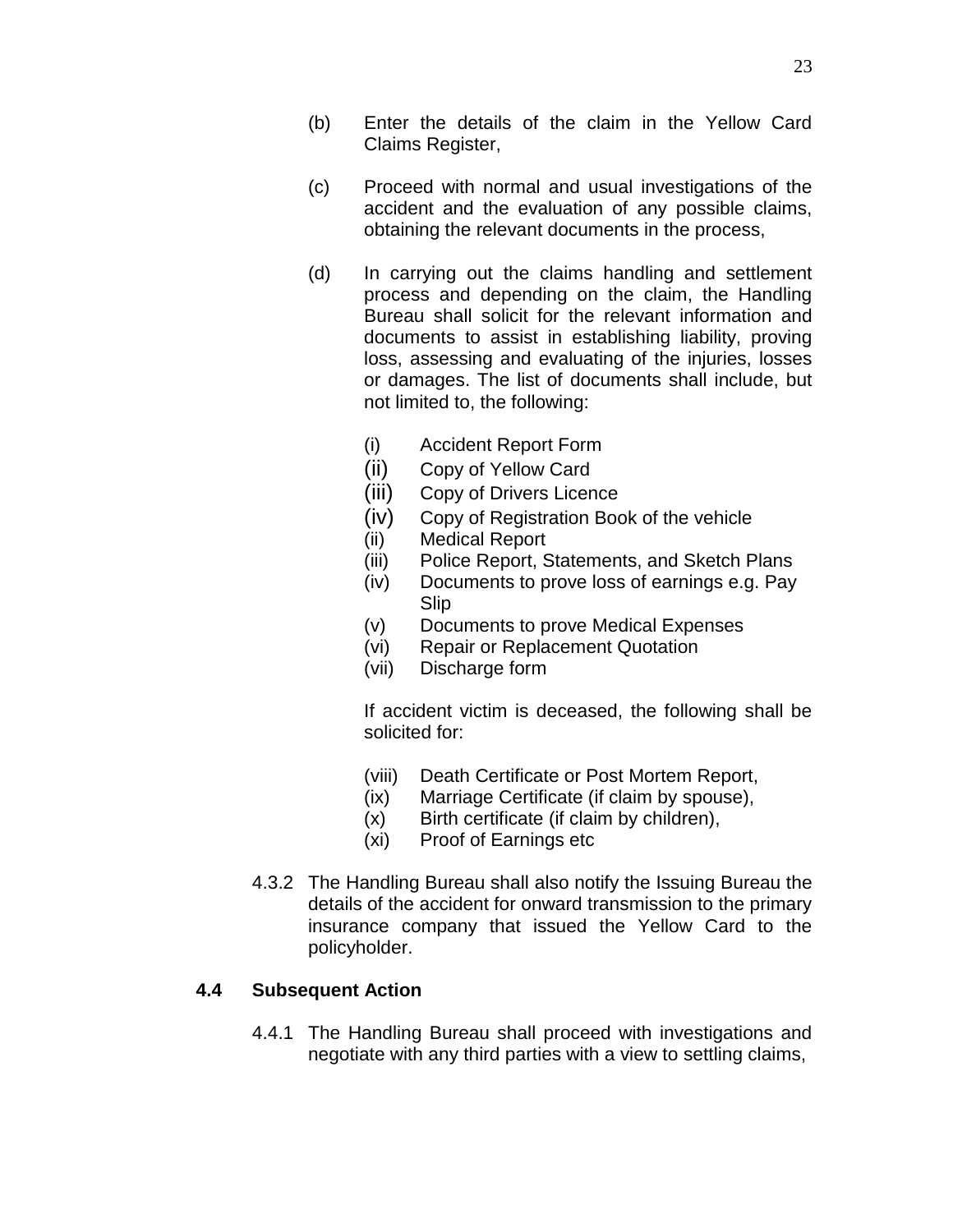- 4.4.2 The Handling Bureau shall, subject to supporting evidence settle emergency medical expenses incurred by any occupant of a vehicle covered by the Yellow Card Scheme to the specified limit of indemnity,
- 4.4.3 The Handling Bureau, giving details of the nature of the accident, shall send full written reports to the Issuing Bureau. Further, the reports shall indicate the nature and extent of loss, material damage, bodily injuries and/or death, medical expenses and details of proposed settlement terms.
- 4.4.4 The total amount of the claim shall include compensation to be paid for material damage, bodily injuries, or death, cost of emergency medical expenses, legal expenses, including other incidental costs reasonably incurred or the agreed amount where settlement is made amicably except the handling fees due to the Handling Bureau.

#### **4.5 Litigation**

The Handling Bureau is empowered to accept service of legal process against the insured. The Handling Bureau shall arrange legal defence of the suit. The legal fees and expenses incurred shall be charged to the insurers through the accounts of the Issuing Bureau. The Handling Bureau shall not be responsible for handling of claims and payment of legal fees when the insured and/or the Issuing Bureaux employ legal defence without the written consent of the Handling bureau.

#### **4.6 Claims Settlement Limits**

- 4.6.1 Where the settlement of a claim is equal to or below US\$15,000 per claim, the Handling Bureau shall effect payment without prior authorisation from the Issuing Bureau, and advise the Issuing Bureau who shall reimburse the Handling Bureau.
- 4.6.2 The Handling Bureau shall claim for reimbursements through the Reinsurance Pool Clearing Facility, from the Issuing Bureau for settled claims below or equal to US\$15,000.

#### **4.7 Reimbursements through the Pool Clearing House (Inter-Bureau Claims)**

4.7.1 The Handling Bureau shall advise the Reinsurance Pool, with a copy to the Issuing Bureau and the Secretariat, claims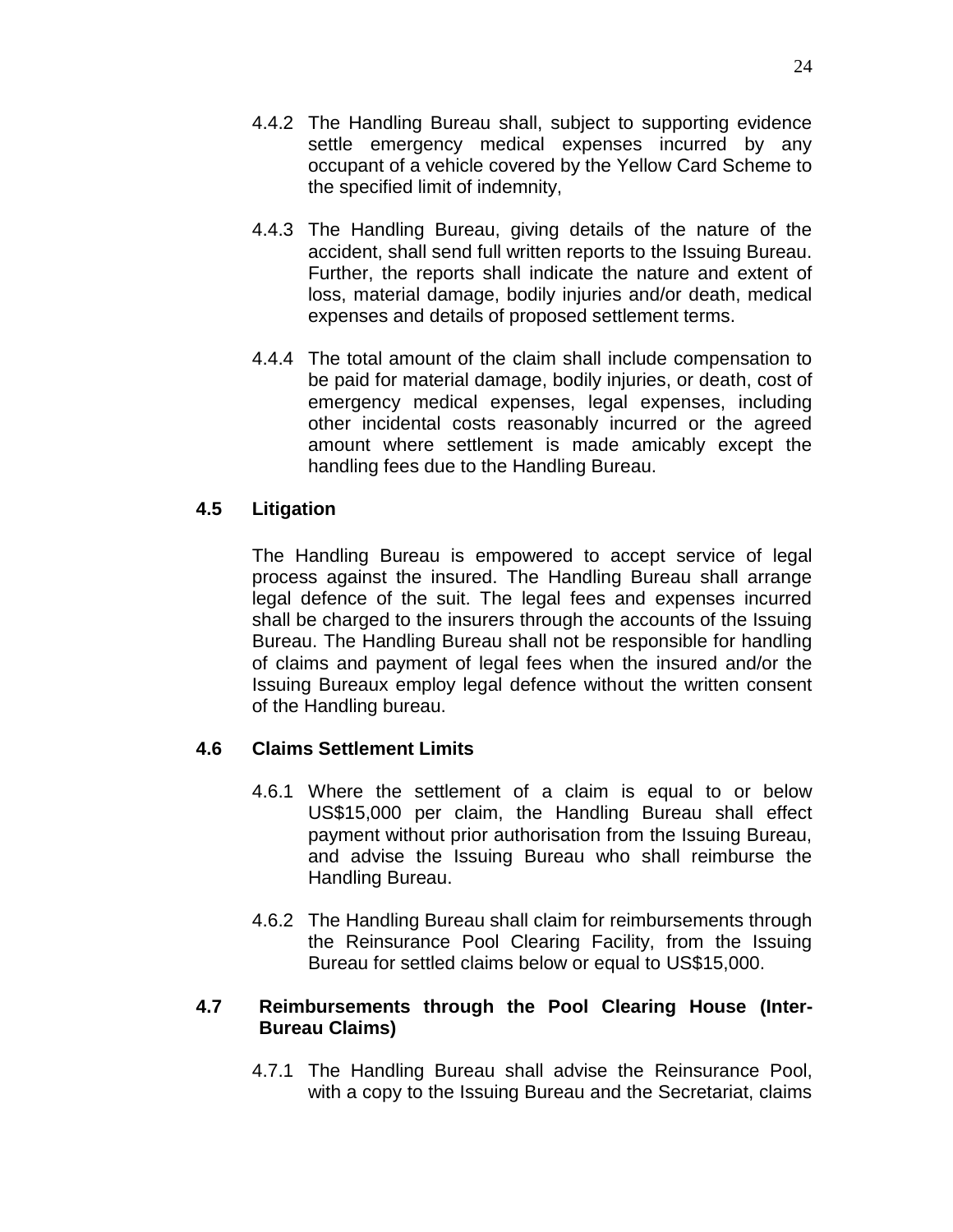settled which are below or equal to US\$15,000 in respect of each and every claim.

- 4.7.2 The Handling Bureau shall issue an Advice for Reimbursement of Paid Claims (attached as Annex (iii)) to the Reinsurance Pool showing the claims reimbursements to be made with all required supporting documents and a copy of the notice and the supporting documents shall be sent to the Issuing Bureau
- 4.7.3 The Reinsurance Pool shall confirm the validity of the paid claims submitted for reimbursement from the Issuing Bureau within thirty (30) days from the date of receipt of the request before reimbursement is effected;
- 4.7.4 The Reinsurance Pool shall reimburse the Handling Bureau within thirty (30) days from the date of advice and effect the necessary recoveries from the Issuing Bureau and advise the Secretariat;
- 4.7.5 The Issuing Bureau shall refund the Reinsurance Pool, claims reimbursement payments effected on its behalf to Handling Bureau within three month from the date of advice of reimbursement;
- 4.7.6 Reimbursements not refunded within three months shall attract a 5% annual simple interest charge:
- 4.7.7 The Reinsurance Pool shall not effect further reimbursement payments to those National Bureaux that have not fully refunded the Pool for reimbursements made on their behalf: and
- 4.7.8 The Reinsurance Pool shall prepare quarterly statements of reimbursements made between the National Bureaux for claims paid on a Reinsurance Pool Statement of Accounts Form (attached as Annex (iv)).

#### **4.8 Reimbursement of old claims through the Clearing House**

- 4.8.1 Claims not exceeding US\$10,000 paid by a Handling Bureau on Yellow Cards issued before 1<sup>st</sup> July 1998 shall be reimbursed through the Clearinghouse Services. However, the above shall not apply to the following:
	- i) Claims exceeding US\$10,000 and/or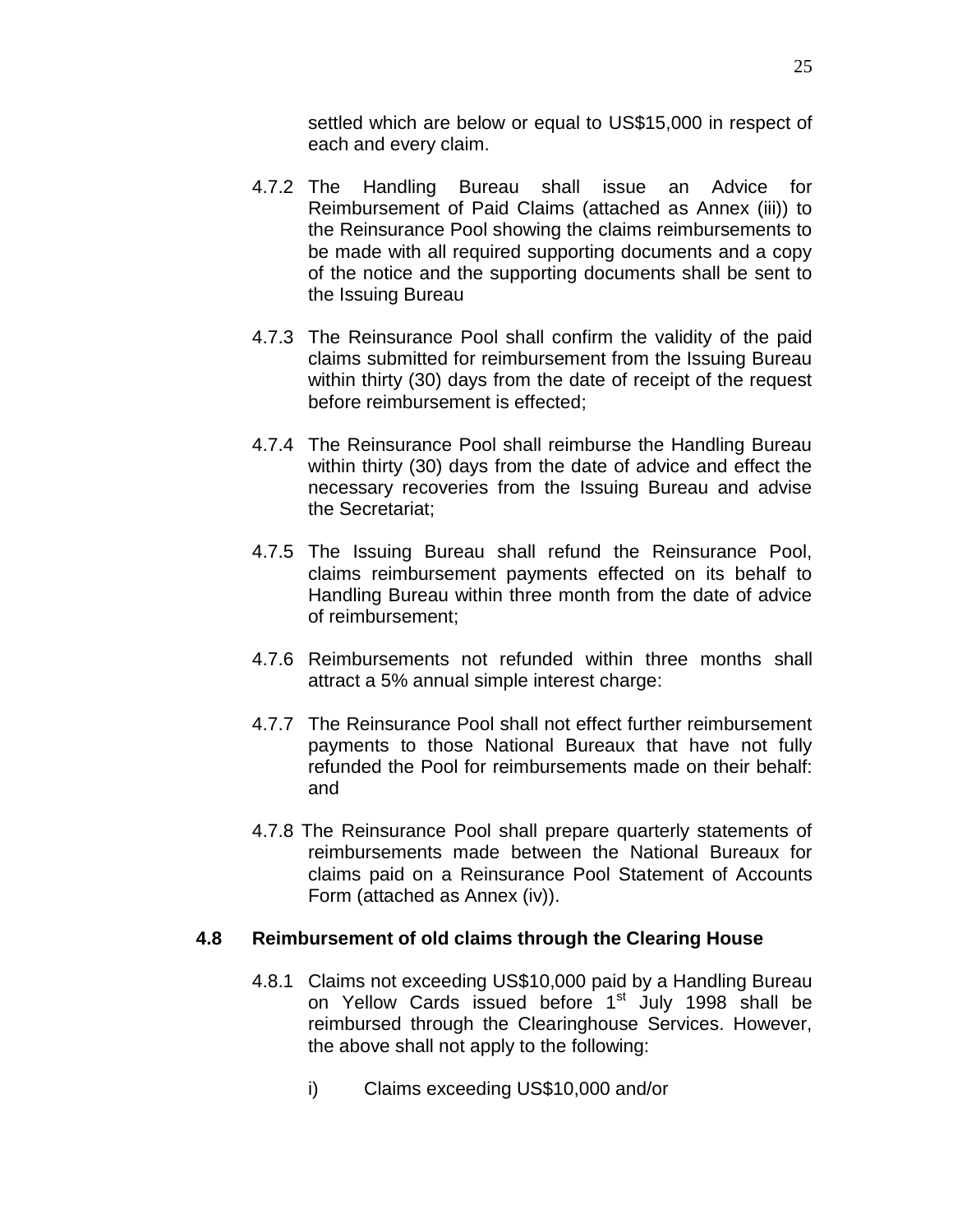- ii) Controversial cases/claims
- 4.8.2 The Handling Bureau shall submit paid claims (on Cards issued before 1<sup>st</sup> July 1998, thus before the establishment of the reinsurance Pool) for reimbursement to the Reinsurance Pool and advise by copy the concerned Issuing Bureau and the Secretariat of the same.

#### **4.9 Interest Charge**

The Handling Bureaux shall charge 5% annual simple interest rate on claims settled but not reimbursed by the Issuing Bureaux as indicated in item 3.12.

#### **4.10 Clearing Services**

The Pool Managers shall through the clearing house facility pay for claims below US\$15,000, handled by one National Bureau on behalf of the other and get reimbursement from the Issuing Bureau.

#### **4.11 Costs Incurred to expedite Reimbursements**

- 4.11.1 The travel cost incurred by the Pool Manager under item (3.11.5(a)) shall be recovered from the concerned Issuing Bureau on actual cost recovery basis.
- 4.11.2 The Issuing Bureau shall also pay to the Pool Manager communications expenses.

#### **4.12 Claims exceeding US\$15,000: (Claims covered by Reinsurance Pool)**

- 4.12.1 Where the settlement of a claim exceeds US\$15,000 per claim the Handling Bureau shall seek prior authorisation from the Issuing Bureau before the effective settlement and subsequent submission of the claim to the Reinsurance Pool,
- 4.12.2 The Handling Bureau shall immediately advise the Reinsurance Pool all claims reported with estimated loss amounts exceeding US\$15,000 on a Claims Intimation Register (attached as Annex (v)) with a copy to the Secretariat. If the issuing national bureau does not respond within the period of 30 days, the Reinsurance Pool should promptly establish the reasons for not giving authority by the Issuing national bureau and immediately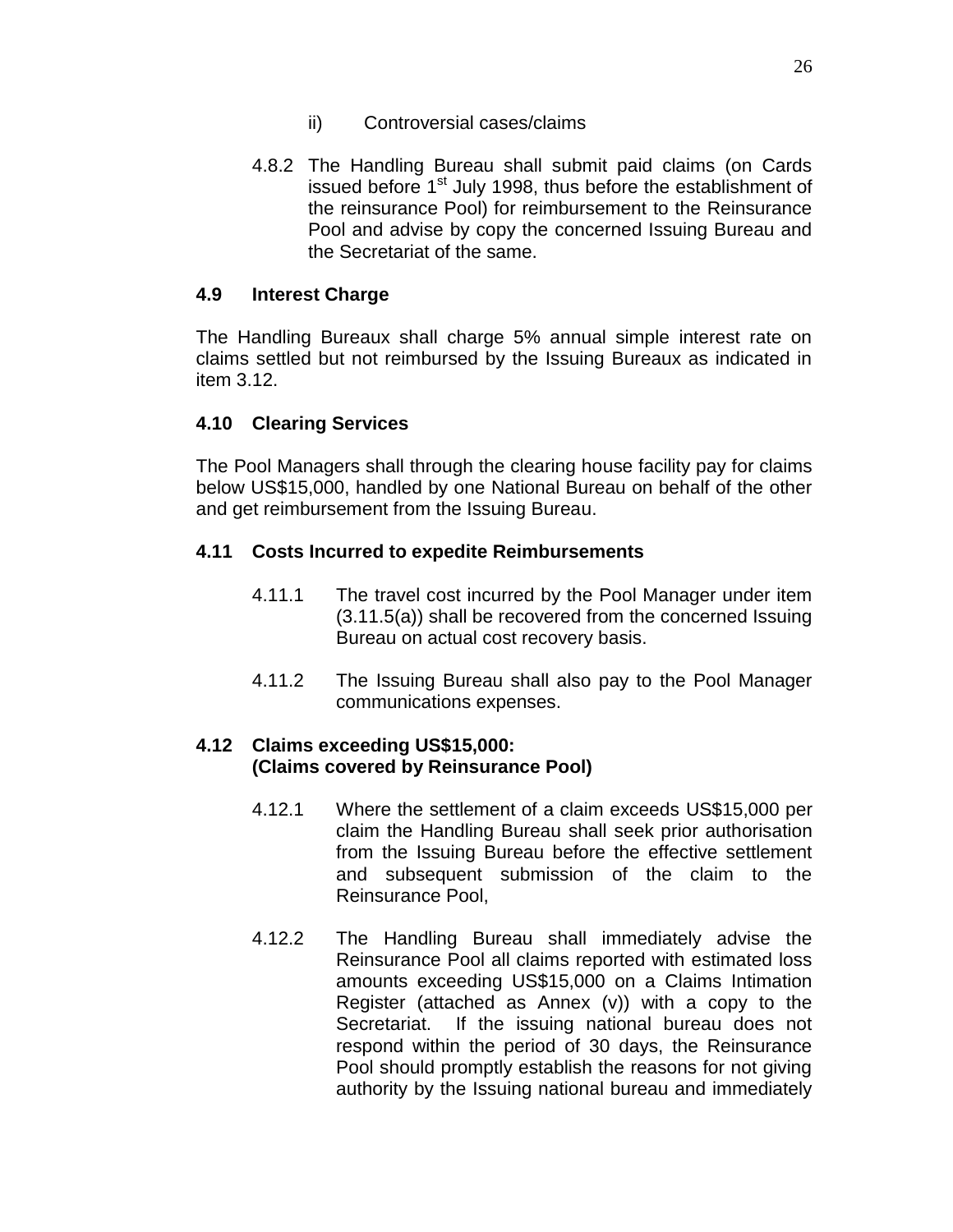settle the cliam to the hanlding bureau if no justification is given;

4.12.3 Where the settlement amount of a claim exceeds US\$15,000 the Reinsurance Pool shall reimburse in full the total amount of the claim settlement directly to the claims Handling Bureau on behalf of the Issuing Bureau,

#### **4.13 Monthly Statements, Reports, and Bordereaux**

- 4.13.1 The Handling Bureau shall at the end of every month declare to the Reinsurance Pool, all claims reported settled, outstanding, and repudiated during the month on the Monthly Claims Bordereaux (attached as Annexes (vi) and (vii)) for outstanding, paid, and repudiated claims. The amounts stated on the Bordereaux shall be in the currency of the Handling Bureau.
- 4.13.2 The Handling Bureaux shall submit Monthly Claims Bordereaux, to the Reinsurance Pool even if there were no claims reported.
- 4.13.3 The Monthly reported settled, outstanding, and repudiated claims Bordereaux shall be submitted to the Reinsurance Pool within 30 days from the end of the month.
- 4.13.4 At the end of every quarter, the Handling Bureau shall submit to the Secretariat Quarterly Statements of Outstanding Claims, on the Quarterly Statement of Outstanding Claims Form (attached as Annex (viii)).
- 4.13.5 National Bureau shall revise quarterly estimate amounts of outstanding claims.

#### **4.14 Emergency Medical Expenses Claims**

- 4.14.1 No prior authority from the Issuing Bureaux shall be required for settlement of Emergency Medical Expenses claims not exceeding the minimum limit of US\$150 per any one person.
- 4.14.2 Payment for Emergency Medical Expenses claims shall not be added to the third party liability claim settlement for determining the settlement authority of US\$15,000.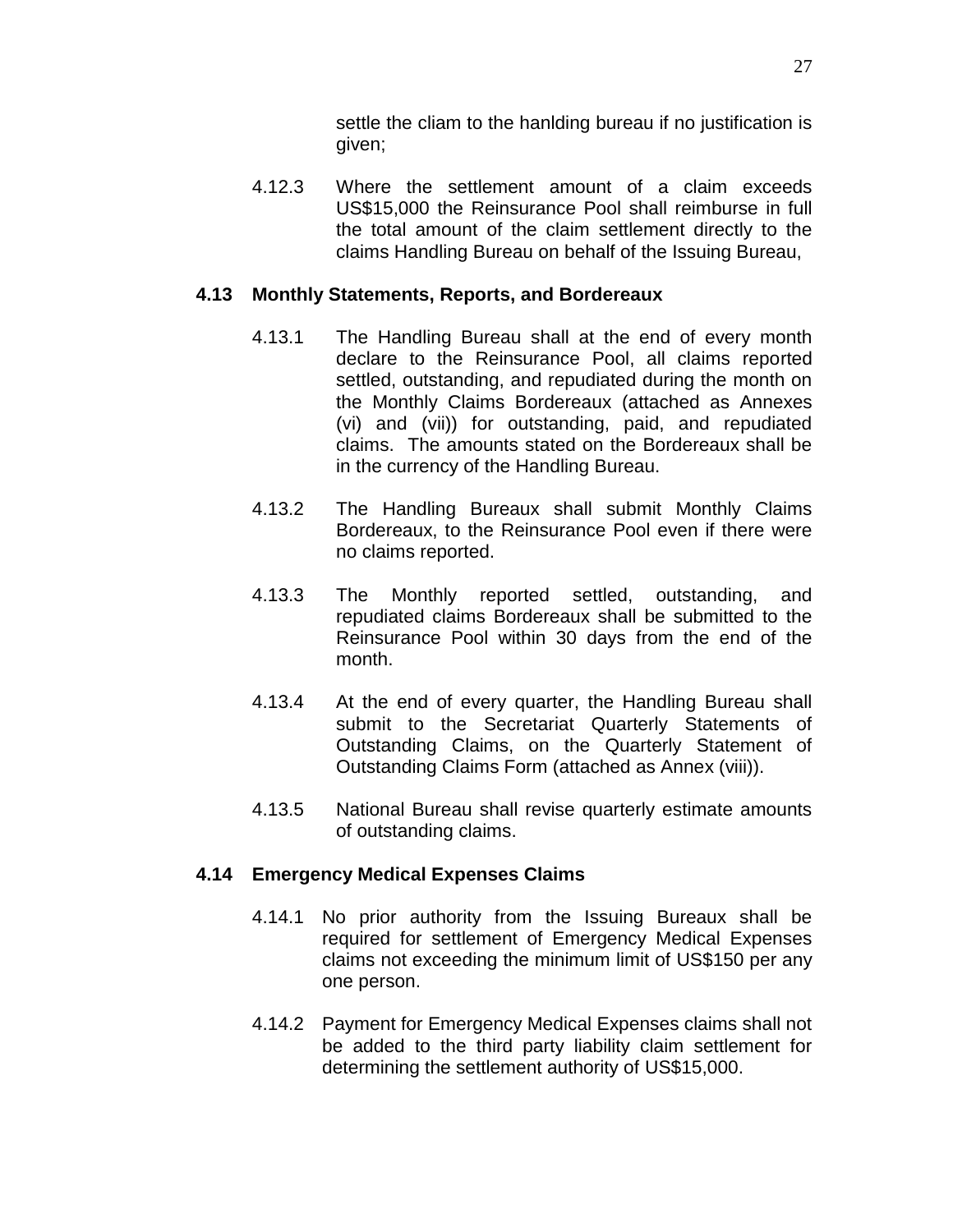4.14.3 Benefits for the Emergency Medical Expenses claim settlement shall follow the fortune of the claims settlement authority limit.

#### **4.15 Cash Calls**

- 4.15.1 The Handling Bureau shall report to the Reinsurance Pool immediately all claims exceeding US\$20,000 on a Cash Loss Register (attached as Annex (ix)).
- 4.15.2 The Reinsurance Pool shall pay to the handling national bureau the loss within 30 days.
- 4.15.3 Payment and recoveries involving cash calls will be handled through Debit and Credit Notes (attached as Annex  $(x)$  and  $(xi)$ ).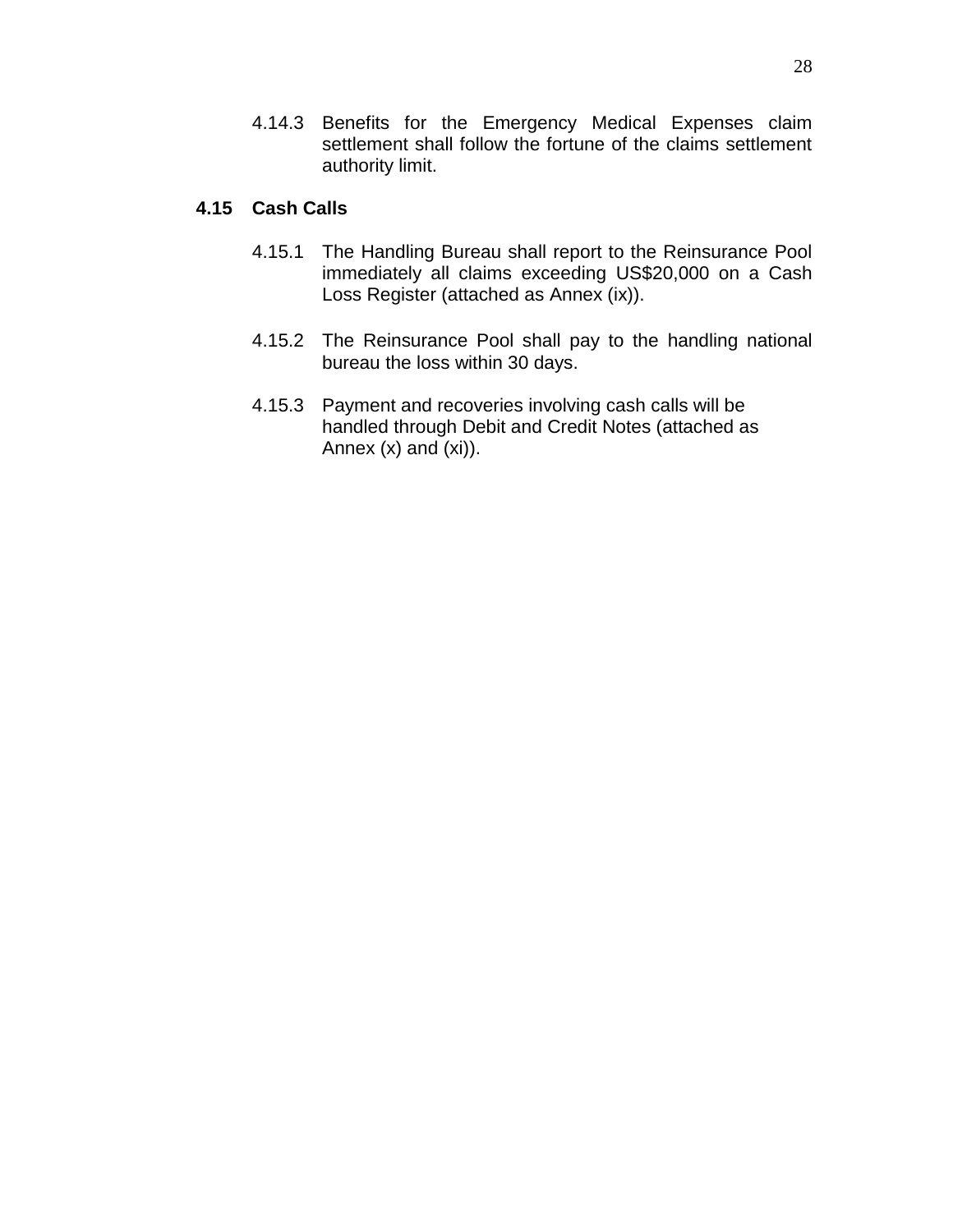# **SECTION V**

# **5. ACCOUNTING**

## **5.1 National Bureau Current Accounts**

- 5.1.1 The Current Accounts between a Handling Bureau and the Issuing Bureau, in respect of claims settlements, shall be closed quarterly and rendered on the Quarterly Statement of Claims Account (attached as Annex (xii)) within thirty (30) days by the Handling Bureau. A copy of the Quarterly Statement of Claims Account shall be submitted to the Secretariat.
- 5.1.2 The Issuing Bureau shall confirm the current accounts referred to in item 5.1.1 above no later than one month after the handling bureau renders them, through the Reinsurance Pool clearing facility by Express mail, fax, or e-mail and any balance shall be settled within thirty days,

## **5.2 Reinsurance Pool Registers/Accounts**

## **5.2.1 Premium Register**

- (a) The Reinsurance Pool shall maintain a Premium Register (attached as Annex (xiii)) where all risks ceded by members to the Reinsurance Pool shall be reflected and apportioned.
- (b) The Reinsurance Pool shall apportion the risk ceded according to the participation of individual members for the period to be determined by the Management Committee.
- (c) At the end of every quarter, the Reinsurance Pool shall declare to each national bureau their premium share of the total reinsurance cession on a Reinsurance Pool Statement of Accounts Form.

# **5.2.2 Claim Cession Register**

(a) Claims reported to the Reinsurance Pool through the Monthly Summaries shall be apportioned according to the existing retrocession programme.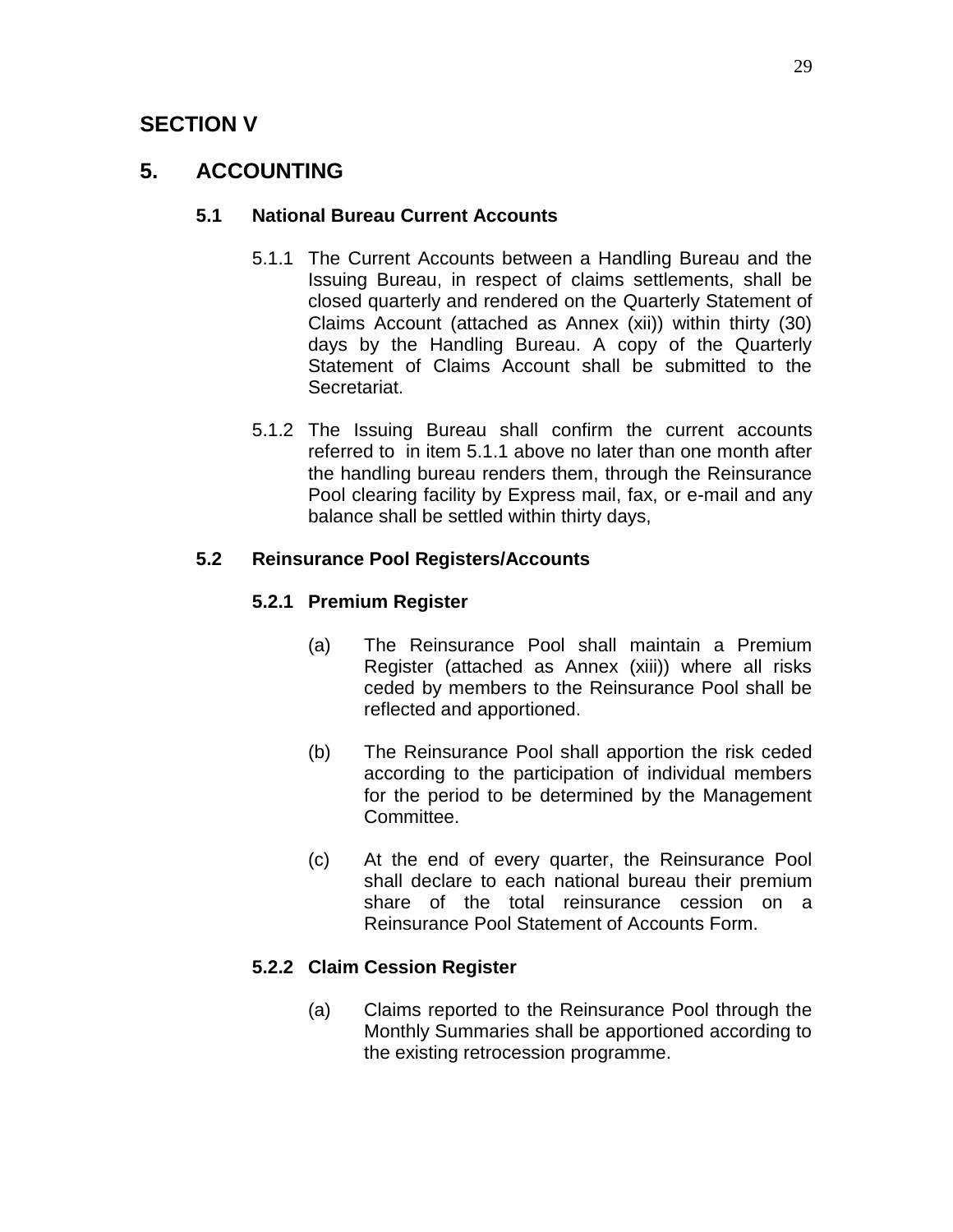- (b) The Reinsurance Pool shall maintain a Claims Settlement Register (attached as Annex (xiv)) on the basis of which recoveries of claims from the retro cessionaries will be effected.
- (c) Claims will be recovered on a quarterly basis from the retrocessionnares through the Reinsurance Pool Statements of Accounts.

#### **5.2.3 Quarterly Statements of Accounts**

- (a) The Reinsurance Pool will issue Quarterly Statements of accounts to each national bureau using the Statement of Accounts Form (attached as Annex (xii)). The statement will contain the following:
	- (i) A summary of the Yellow Card Reinsurance Pool;
	- (ii) Member's share of the Reinsurance Pool premium; and
	- (iii) Member's share of the claims falling on the Reinsurance Pool.
- (b) The Issuing and Handling Bureau and Reinsurance Pool will confirm these accounts, by registered mail, fax, e-mail or any quickest means, not later than 30 days after the Handling Bureau renders them and any balance shall be settled within thirty (30) days.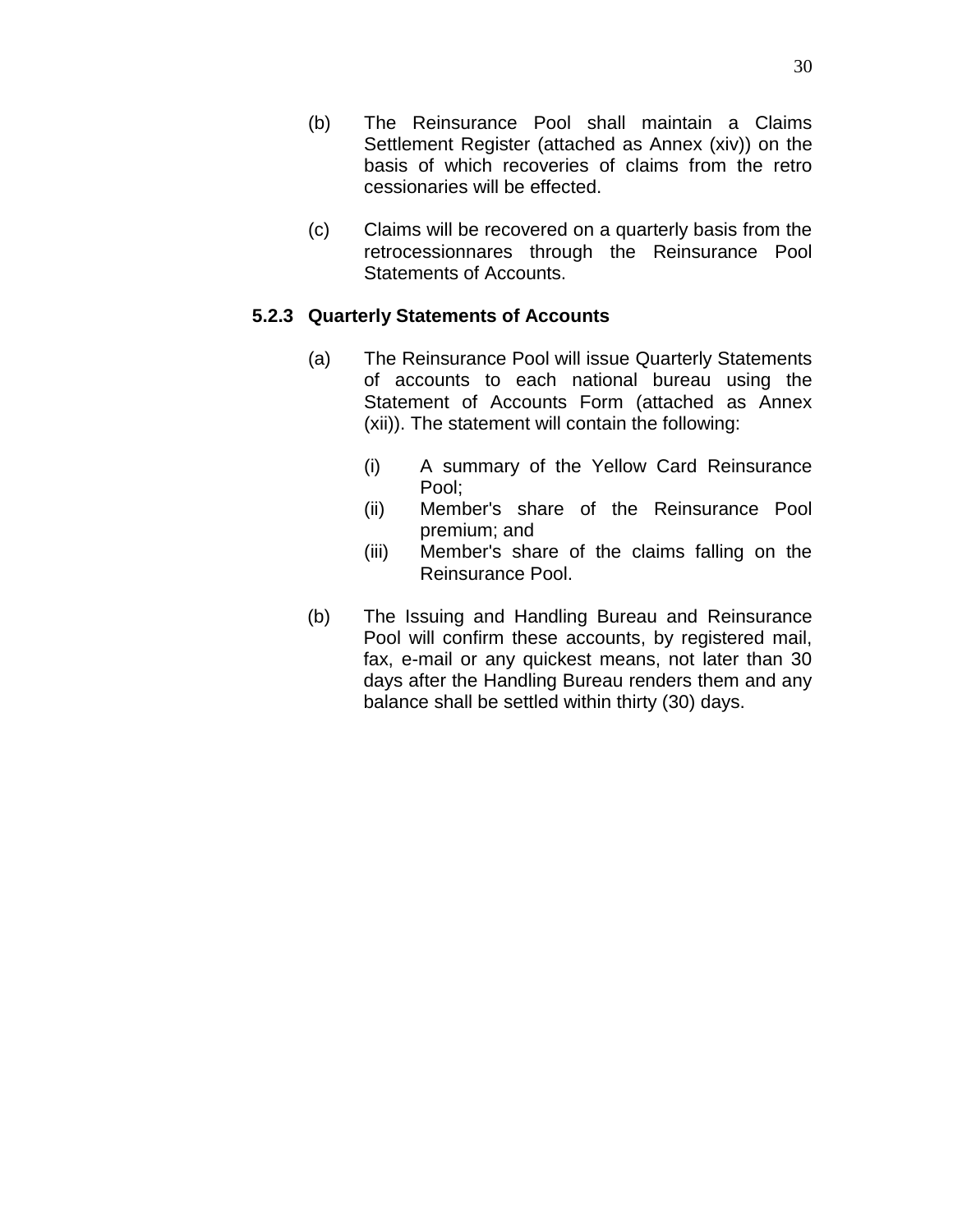# **SECTION VI**

# **6. OBLIGATIONS**

#### **6.1 Measures on members failing to meet their obligations**

- 6.1.1 National Bureau shall take measures on member insurance companies that fail to meet their obligations as follows:
	- (a) Ensure that before supplying new Yellow Card Books to a member, returns and remittance of already issued Yellow Cards have been submitted to the Pool;
	- (b) Cease with immediate effect, supplying new Yellow Cards for issuing to members who have not submitted and/or remitted returns of Yellow Cards issued to the Pool for three months or more, until they meet their obligations;
	- (c) Cease with immediate effect supplying new Yellow Cards for issuing to Members who have not settled claims paid on their behalf
	- (d) Report the issues to the designating Ministry or Authority and request for intervention to pressurize the issuing company to meet its obligation;
	- (e) Inform the designating Ministry and Insurance Supervisory Authority of those insurance companies whose supply of Yellow Cards have been discontinued;
	- (f) Consult members and the Insurance Association on measures to adopt;
	- (g) Solicit the intervention of concerned government authorities to resolve the issue;
	- (h) Terminate membership from the National Bureau; and
	- (i) Take legal action on the concerned insurance companies that fail to meet their obligations and to recover the amount of claims paid on their behalf.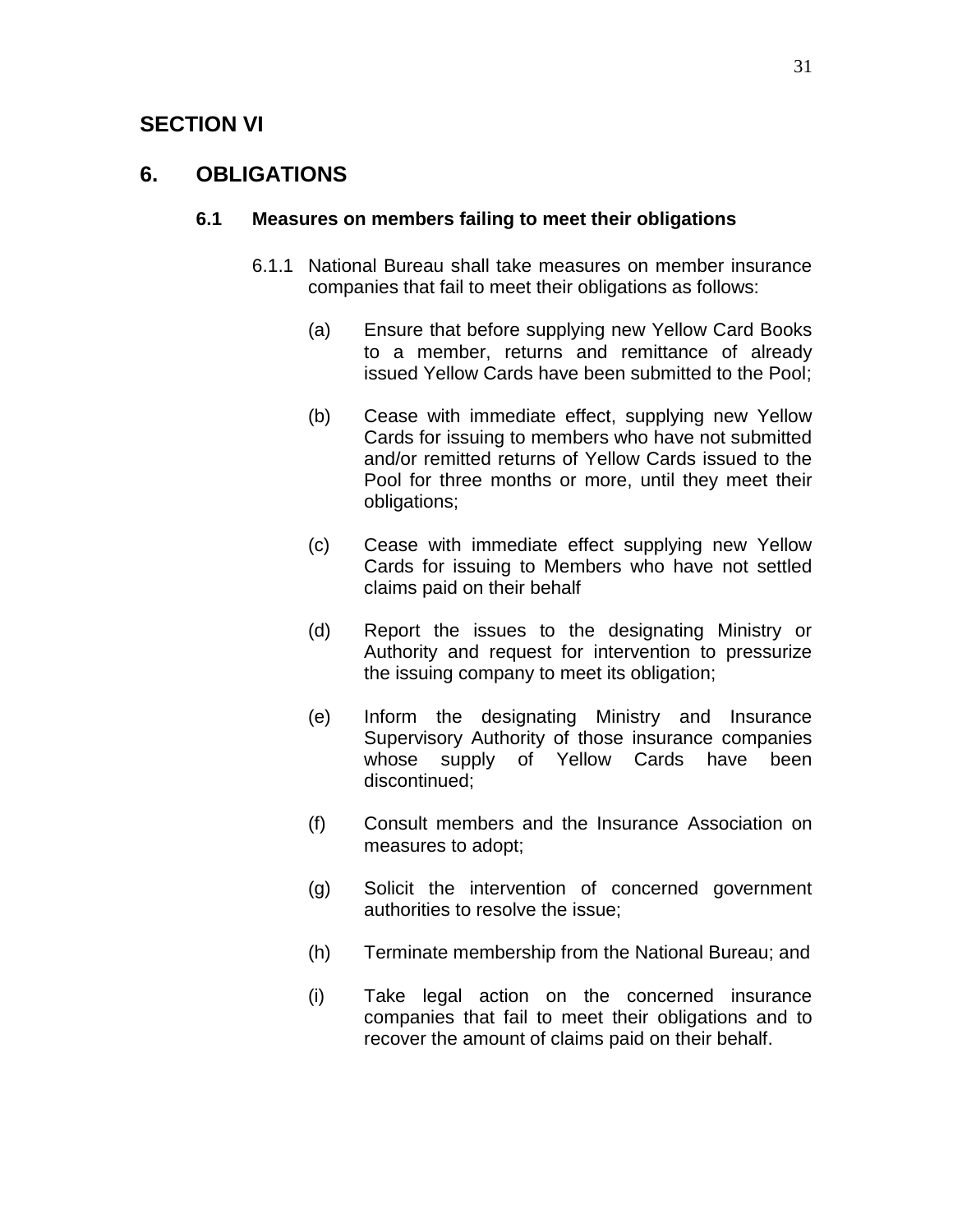#### **SECTION VII**

## **7. SECURITY OF DOCUMENTS**

#### **7.1 Security of Yellow Card Books**

- 7.1.1 The National Bureau and their member insurance companies shall designate a member of staff for the safekeeping and management of the Yellow Card Books;
- 7.1.2 Yellow Card Books shall be kept in a lockable secure box;
- 7.1.3 The National Bureau and its Member insurance companies should advise immediately other National Bureaux, through the Secretariat, of any loss, theft, and/or damage of Yellow Card Books;
- 7.1.4 The issuing insurance companies shall advise the public of the Yellow Cards lost or stolen by advertising in the local press;
- 7.1.5 The Handling Bureau should not entertain claims lodged on Yellow Card reported as lost or stolen. Handling of such claims shall be at their own peril; and
- 7.1.6 Member National Bureau that fail to report such loss and/ or theft of Yellow Card Book shall be held responsible and liable for Insurance liability claims, which may arise from the issuance of such cards.

## **7.2 Yellow Card Security Features**

- 7.2.1 The Yellow Card has been redesigned with the enhanced security features of Micro Text, Hologram, Bleed through numbering and thermo chromic ink. These features should be checked and satisfied before a Yellow Card claim can be settled.
- 7.2.2 In addition to the above, the Yellow card ha the following security features:
	- (a) The Cards for each National Bureau have a country flag on both the Yellow Card and the counterfoil.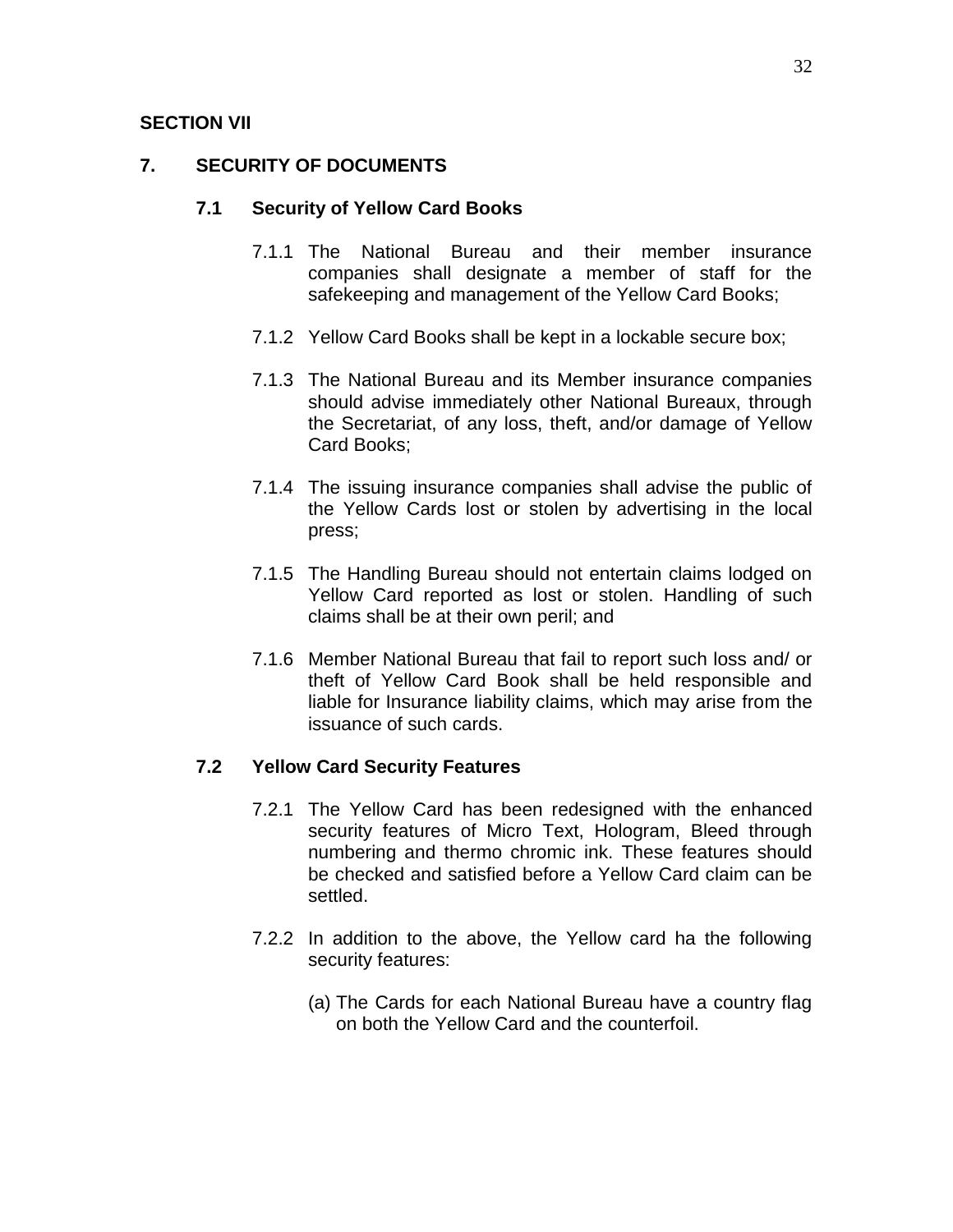- (c) Each Card has a serial number appearing on both the Yellow Card and the counterfoil;
- (d) Each Card has a Yellow Card number inserted in series;
- (e) The Card carries COMESA logos in the background; and
- (f) A unigram is foiled on each Card.
- 7.2.3 The following are the country codes for the countries that are currently participating in the Scheme:

| (a)<br>(b) | <b>11-BUR</b><br>12-DRC | <b>Burundi</b><br>Democratic Republic of Congo |
|------------|-------------------------|------------------------------------------------|
| (c)        | 13-ERI                  | Eritrea                                        |
| (d)        | 14-ETH                  | Ethiopia                                       |
| (e)        | <b>15-KEN</b>           | Kenya                                          |
| (f)        | 16-MAL                  | Malawi                                         |
| (g)        | 17-RWA                  | Rwanda                                         |
| (h)        | 18-TAN                  | Tanzania                                       |
| (i)        | 19-UGA                  | Uganda                                         |
| (i)        | 20-ZAM                  | Zambia                                         |
| (k)        | $21 - ZIM$              | Zimbabwe                                       |
| (1)        | $22-DJI$                | Djibouti                                       |
| (m)        | <b>23-SUD</b>           | Sudan                                          |

7.2.1 The card also has defined technical features/and specifications of size weight, and colour.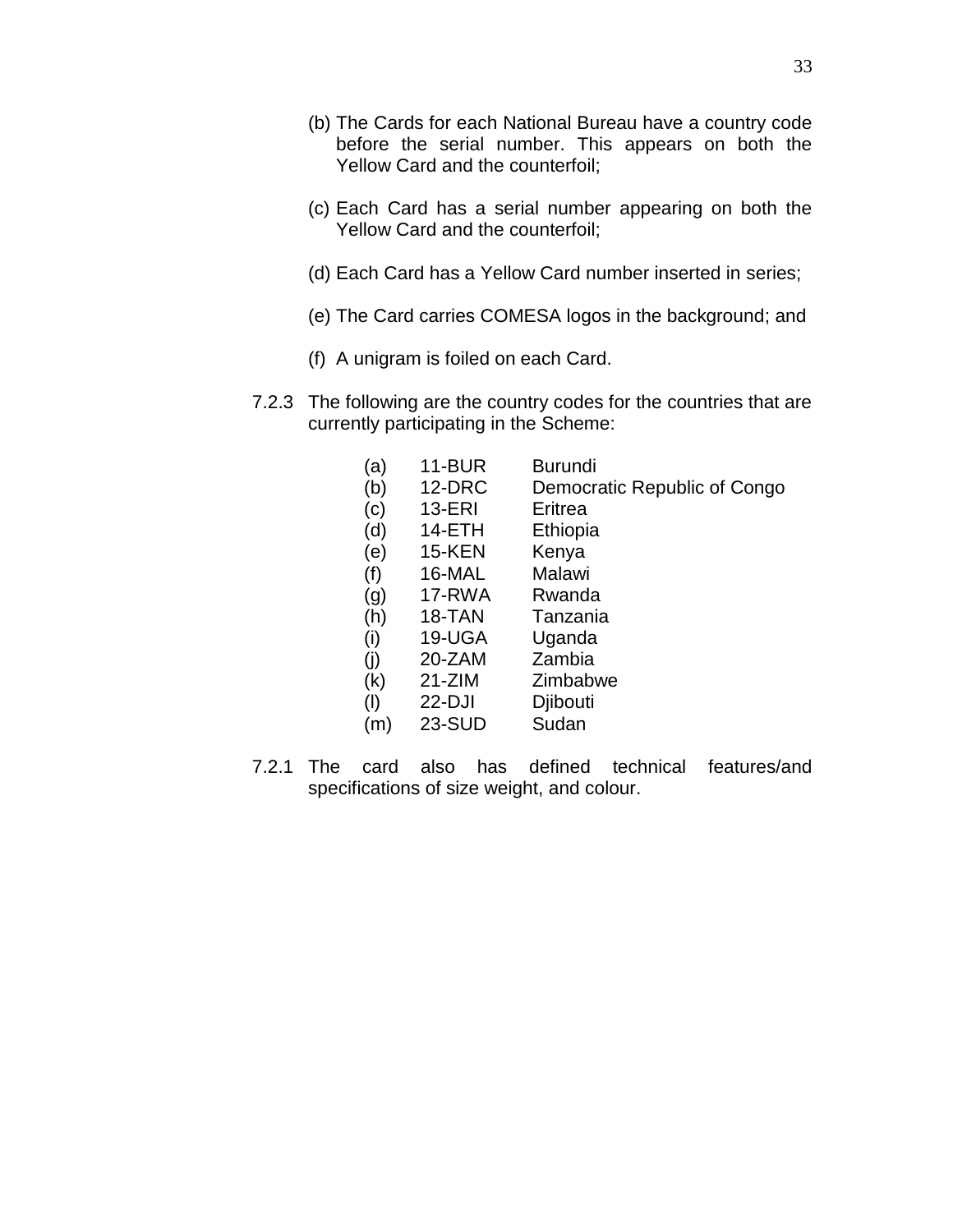**Annex I**

#### **SUMMARY OF MONTHLY YELLOW CARDS ISSUED For the Month of ..............................**

National Bureau............................. Date: ………………………

| Item<br>No. | Name of Issuing<br>Company | Total no.<br>of Cards | Serial No. |    | <b>Total Gross</b><br>Premium<br>Collected |      | 30%<br>Premium<br>Cession | Commiss<br>ion | Serial no. of<br>Null/Void | Remarks |
|-------------|----------------------------|-----------------------|------------|----|--------------------------------------------|------|---------------------------|----------------|----------------------------|---------|
|             |                            | <b>Issued</b>         | From       | To | Original<br>Currency                       | US\$ | to the<br>Pool            |                | Cards                      |         |
|             |                            |                       |            |    |                                            |      |                           |                |                            |         |
|             |                            |                       |            |    |                                            |      |                           |                |                            |         |
|             |                            |                       |            |    |                                            |      |                           |                |                            |         |
|             |                            |                       |            |    |                                            |      |                           |                |                            |         |
|             |                            |                       |            |    |                                            |      |                           |                |                            |         |

Original Currency refers to the Currency of the Handling Agency /Bureau

State the Official Exchange Rate used ……………….

\_\_\_\_\_\_\_\_\_\_\_\_\_\_\_\_\_\_\_\_\_\_\_\_\_\_\_\_\_\_\_\_\_\_\_\_\_\_\_ Yellow Card Co-Ordinator …............................. *(Signature and Stamp)*

*cc: COMESA Secretariat*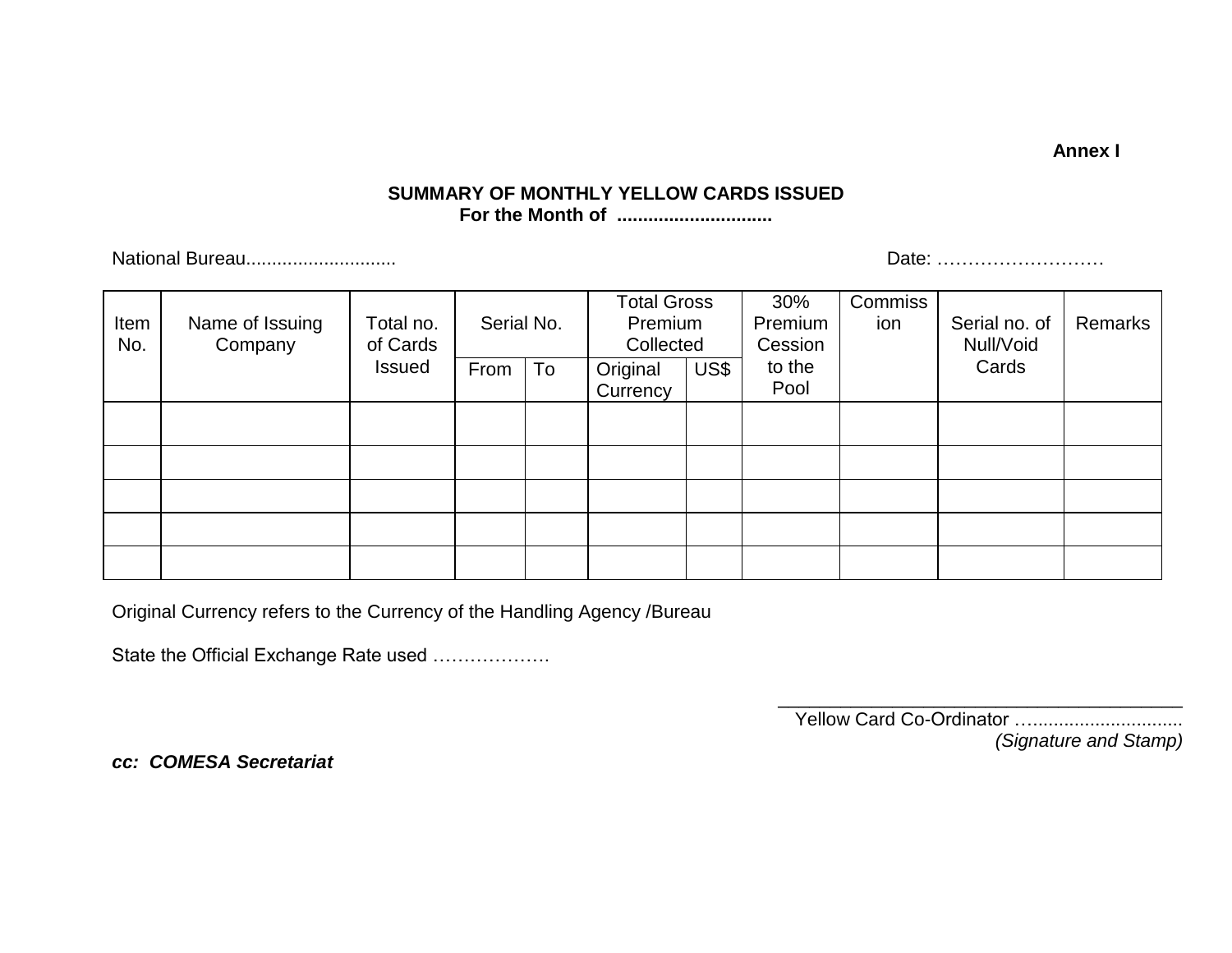**Annex II**

#### **YELLOW CARD SCHEME CARTE JUANE DU COMESA**

#### **THIRD PARTY MOTOR VEHICLE INSURANCE ASSURANCE AUTOMOBILE RESPONSABILITE CIVILE**

#### **Please answer all questions here and overleaf.**

Prière de répondre a chaque question au recto et au verso.

 $\_$  , and the set of the set of the set of the set of the set of the set of the set of the set of the set of the set of the set of the set of the set of the set of the set of the set of the set of the set of the set of th

# **ACCIDENT REPORT FORM/ DECLARATION D'ACCIDENT**

# **A. THE YELLOW CARD/ LA CARTE JUANE**

.

| 1 <sub>1</sub> | Carte Juane No.                                                                                                                                                    |
|----------------|--------------------------------------------------------------------------------------------------------------------------------------------------------------------|
| 2.             | Durée de validité. De:<br>a:                                                                                                                                       |
| 3.             | Délivrée par le Bureau National de.                                                                                                                                |
| 4.             | Nom de lássurer                                                                                                                                                    |
| 5.             | Police No.                                                                                                                                                         |
| 6.             | Medical Expenses Cover Extension - Limit of Indemnity per anyone<br>Extension de la couverture des frais medicaux - Limite d'indemnisation<br>per personne         |
| 7.             | Number of passenger(s) including driver insured for Medical Expenses<br>Nombre de passagers y compris le chauffeur assure pour la couverture<br>des frais medicaux |

\_\_\_\_\_\_\_\_\_\_\_\_\_\_\_\_\_\_\_\_\_\_\_\_\_\_\_\_\_\_\_\_\_\_\_\_\_\_\_\_\_\_\_\_\_\_\_\_\_\_\_\_\_\_\_\_\_\_\_\_\_\_\_\_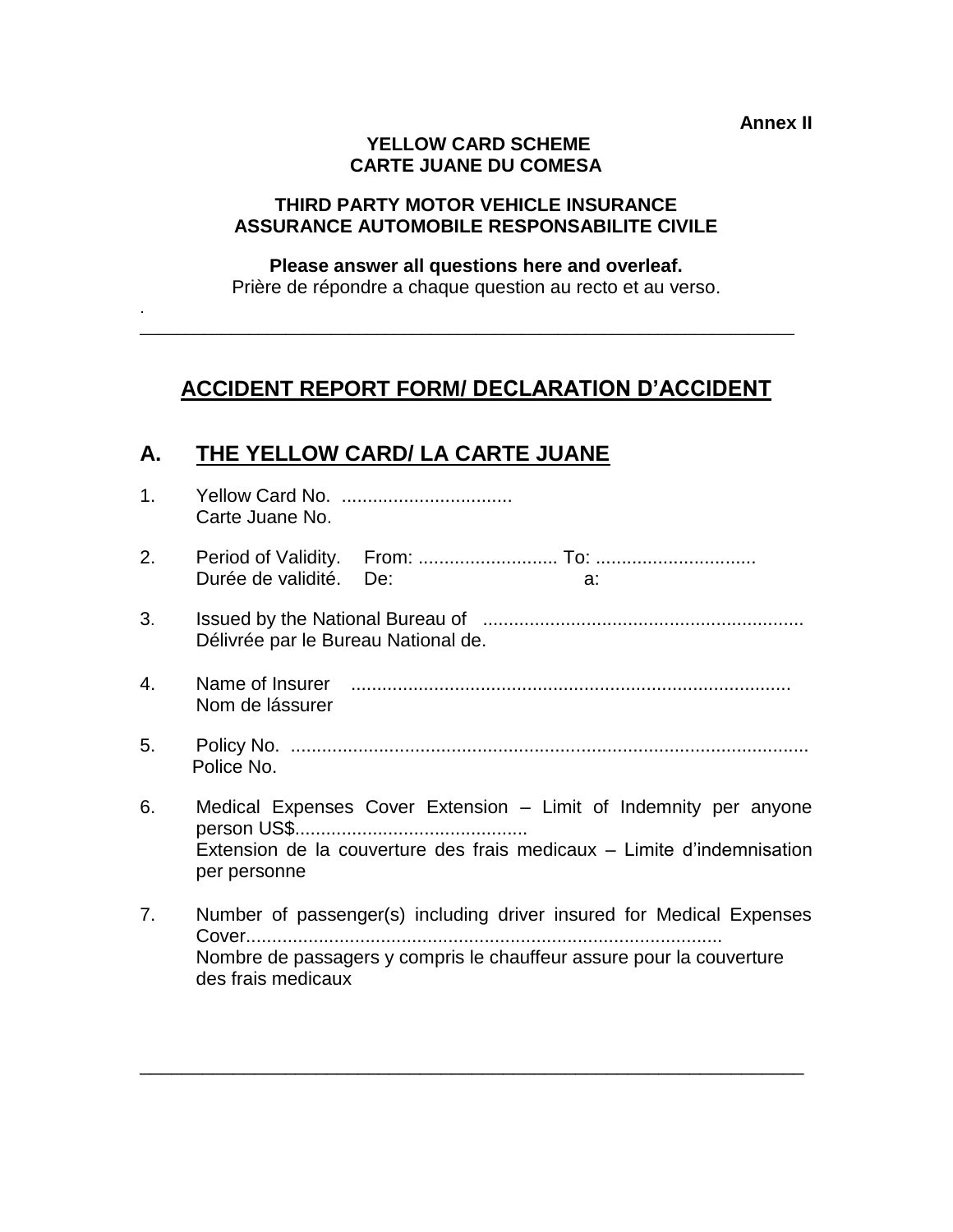# **B. THE INSURED/ L'ASSURE**

| 1. | Name in full                 |
|----|------------------------------|
| 2. | Adresse au pays de résidence |
| 3. | Telephone number             |
| 4. | Profession                   |

\_\_\_\_\_\_\_\_\_\_\_\_\_\_\_\_\_\_\_\_\_\_\_\_\_\_\_\_\_\_\_\_\_\_\_\_\_\_\_\_\_\_\_\_\_\_\_\_\_\_\_\_\_\_\_\_\_\_\_\_\_\_\_\_

# **C. THE INSURED VEHICLE/ LE VEHICLE ASSURE**

| 1. | No. d'immatriculation.                                                                         |                                                       |
|----|------------------------------------------------------------------------------------------------|-------------------------------------------------------|
| 2. | Marque                                                                                         | et type                                               |
| 3. | Carrosserie                                                                                    |                                                       |
| 4. | Capacité de chargement                                                                         | et puissance CV/CC                                    |
| 5. |                                                                                                | Nature des marchandises et des personnes transportées |
| 6. | Were trailer/s attached?<br>Avait - il une ou des Remorque (s) ?<br>si oui, donnez les détails |                                                       |
| 7. | Mass of load                                                                                   |                                                       |
|    |                                                                                                |                                                       |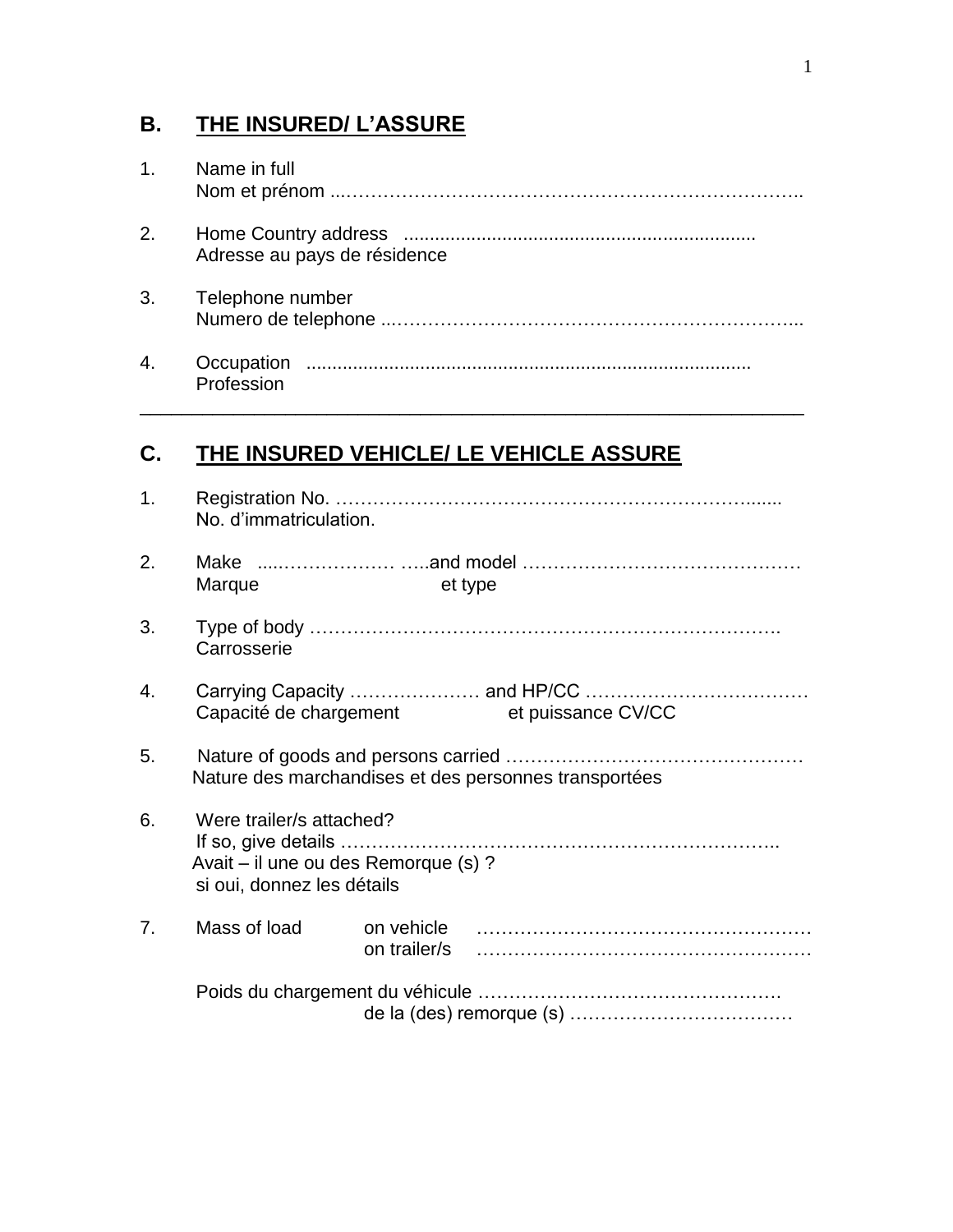| 8.  | State exact purpose for which vehicle was being used at time of accident                               |  |         |  |  |
|-----|--------------------------------------------------------------------------------------------------------|--|---------|--|--|
|     | Précisez l'usage exact qui Etait fait du véhicle au Moment de l'accident                               |  |         |  |  |
| 9.  | Driving from/Allant de                                                                                 |  | to<br>a |  |  |
| 10. | For motor cycles only: Pillion<br>Was a pillion and/or a<br>sidecar passenger being carried?           |  | Sidecar |  |  |
|     | Pour les motocyclettes<br>Seulement : y avait – il un siege-arriére sidecare<br>passenger sur le siége |  |         |  |  |
|     | arriére et/ou dans le<br>sidecar?                                                                      |  |         |  |  |

# **D. PERSON DRIVING THE INSURED VEHICLE AT TIME OF ACCIDENT**

\_\_\_\_\_\_\_\_\_\_\_\_\_\_\_\_\_\_\_\_\_\_\_\_\_\_\_\_\_\_\_\_\_\_\_\_\_\_\_\_\_\_\_\_\_\_\_\_\_\_\_\_\_\_\_\_\_\_\_\_\_\_\_\_

**PERSONNE CONDUISANT LE VEHICULE ASSURE AU MOMENT DE L'ACCIDENT PESSOA CONDUZINDO O VEICULO NA ALTURA DO ACIDENTE**

| 1 <sub>1</sub> | Name in full<br>Nom et prénom                                                                       |
|----------------|-----------------------------------------------------------------------------------------------------|
| 2.             | Residential address<br>Adresse de domicile                                                          |
| 3.             | Adresse professionnelle                                                                             |
| 4.             | Telephone number Private  Business<br>No. de telephone Privé<br>Professionnel<br>and the company of |
| 5.             | Profession                                                                                          |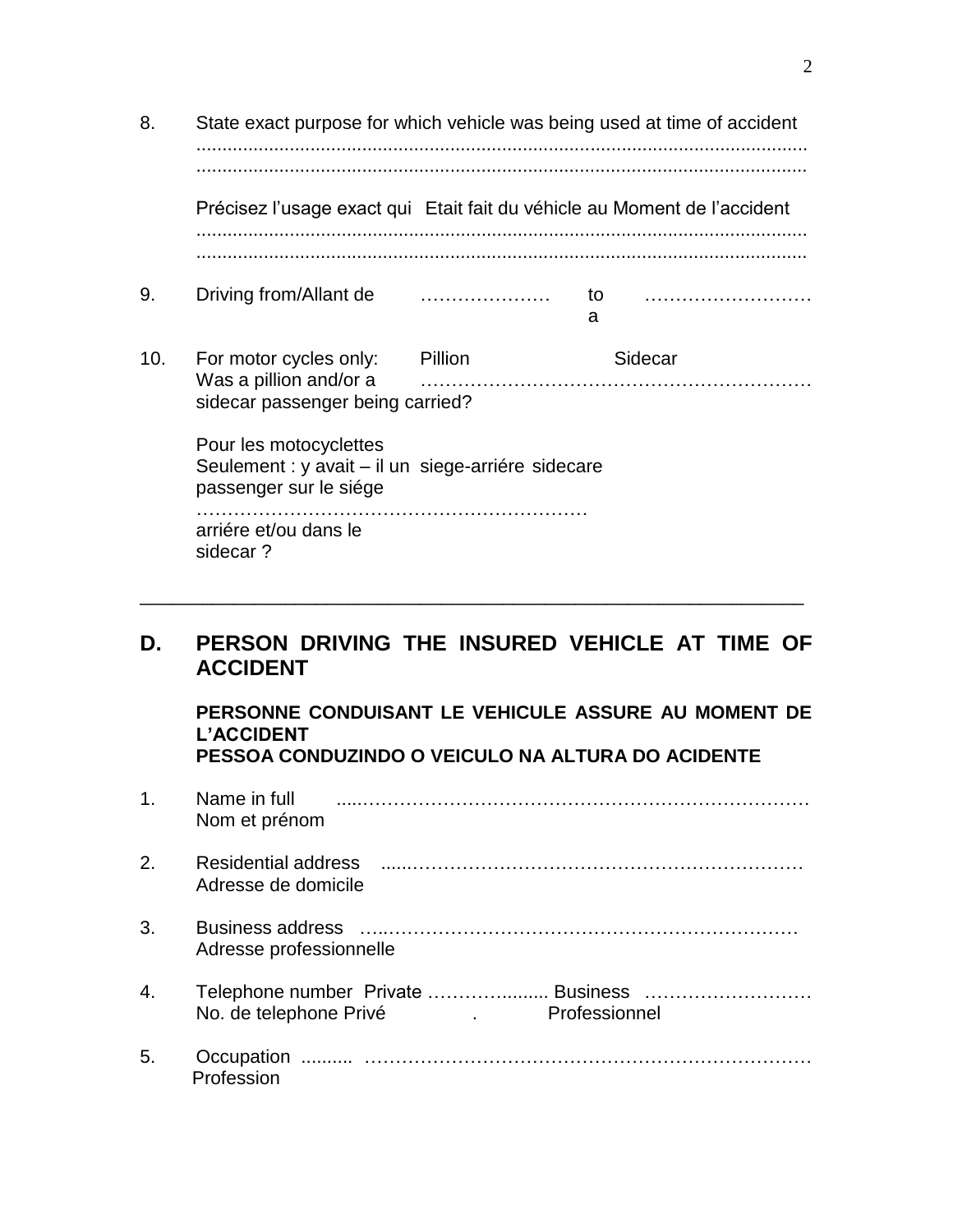| 6. | Permis de conduire: No                                                                    |
|----|-------------------------------------------------------------------------------------------|
|    | Reservé aux services officiels Constaté par                                               |
|    | Place of Issue<br>Lieu de délivrance                                                      |
|    | Date de délivrance<br>Commentaires                                                        |
|    | Defnitif ou provisoire                                                                    |
|    | Classes covered <b>contained</b> and classes covered<br>Catégories                        |
|    | Valable do<br>à                                                                           |
| 7. |                                                                                           |
|    | Le chauffer a-t-il suubi un test d'absorption d'alcool ou de drogues aprés<br>l'accident? |

# **E. OTHER THIRD PARTY VEHICLES AND/OR PROPERTY VEHICLES ET/OU BIENS TIERS**

| 1 <sub>1</sub> | Name of owner<br>Nom du propriétaire              |                  |                           |
|----------------|---------------------------------------------------|------------------|---------------------------|
| 2.             | Adresse de domicile                               |                  |                           |
| 3.             | <b>Business address</b><br>Adresse professionelle |                  |                           |
| 4.             | Telephone numbers<br>Numéro de téléphone          | Private<br>Privé | Business<br>Professionnel |
| 5.             | Occupation<br>Profession                          |                  |                           |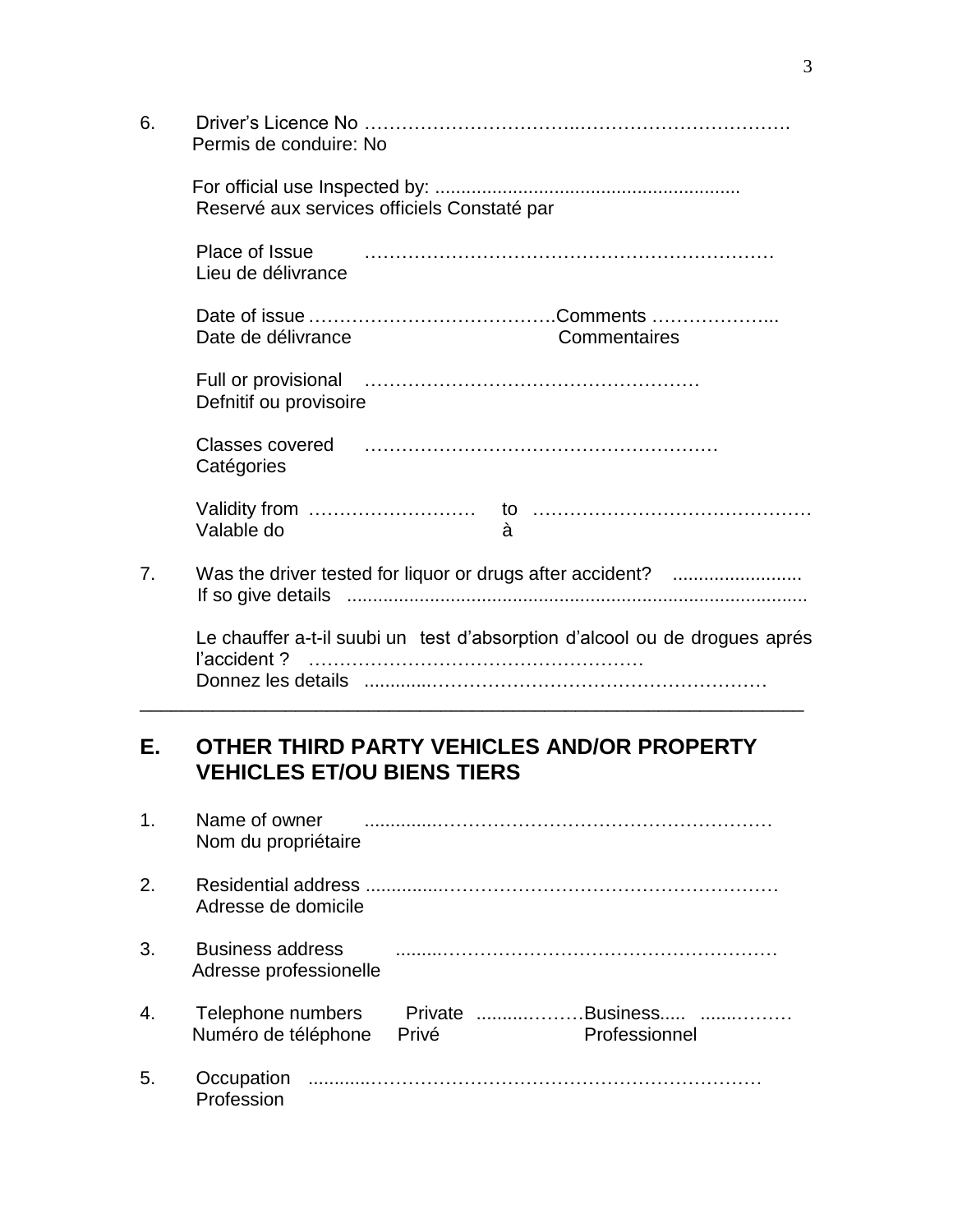| 6. | Details of vehicles<br>Détails du véhicle | No. d'immatriculation                                              | Marque      |
|----|-------------------------------------------|--------------------------------------------------------------------|-------------|
|    |                                           | Model   Type<br>Modéle                                             | <b>Type</b> |
| 7. | Person driving<br>Conducteur              | <b>Nom</b>                                                         |             |
|    |                                           | Address<br>Adresse                                                 |             |
|    |                                           | No. de téléphone                                                   |             |
|    |                                           | Profession                                                         |             |
| 8. |                                           |                                                                    |             |
|    |                                           |                                                                    |             |
|    |                                           | Dégats causés au véhicule ou aux autres biens. Donnez les details: |             |
|    |                                           |                                                                    |             |

# **F. INJURIES TO PERSONS PERSONNES BLESSEES**

|    |                                                                     | Name<br><b>Nom</b> | Nature of injuries<br>Nature des blessures |
|----|---------------------------------------------------------------------|--------------------|--------------------------------------------|
| 1. | Passengers in<br>insured vehicle<br>Passengers du<br>véhicle assuré |                    |                                            |
|    | Other persons<br>Autres personnes                                   |                    |                                            |

\_\_\_\_\_\_\_\_\_\_\_\_\_\_\_\_\_\_\_\_\_\_\_\_\_\_\_\_\_\_\_\_\_\_\_\_\_\_\_\_\_\_\_\_\_\_\_\_\_\_\_\_\_\_\_\_\_\_\_\_\_\_\_\_

# **G. PARTICULARS OF ACCIDENT COORDONNES DE L'ACCIDENT**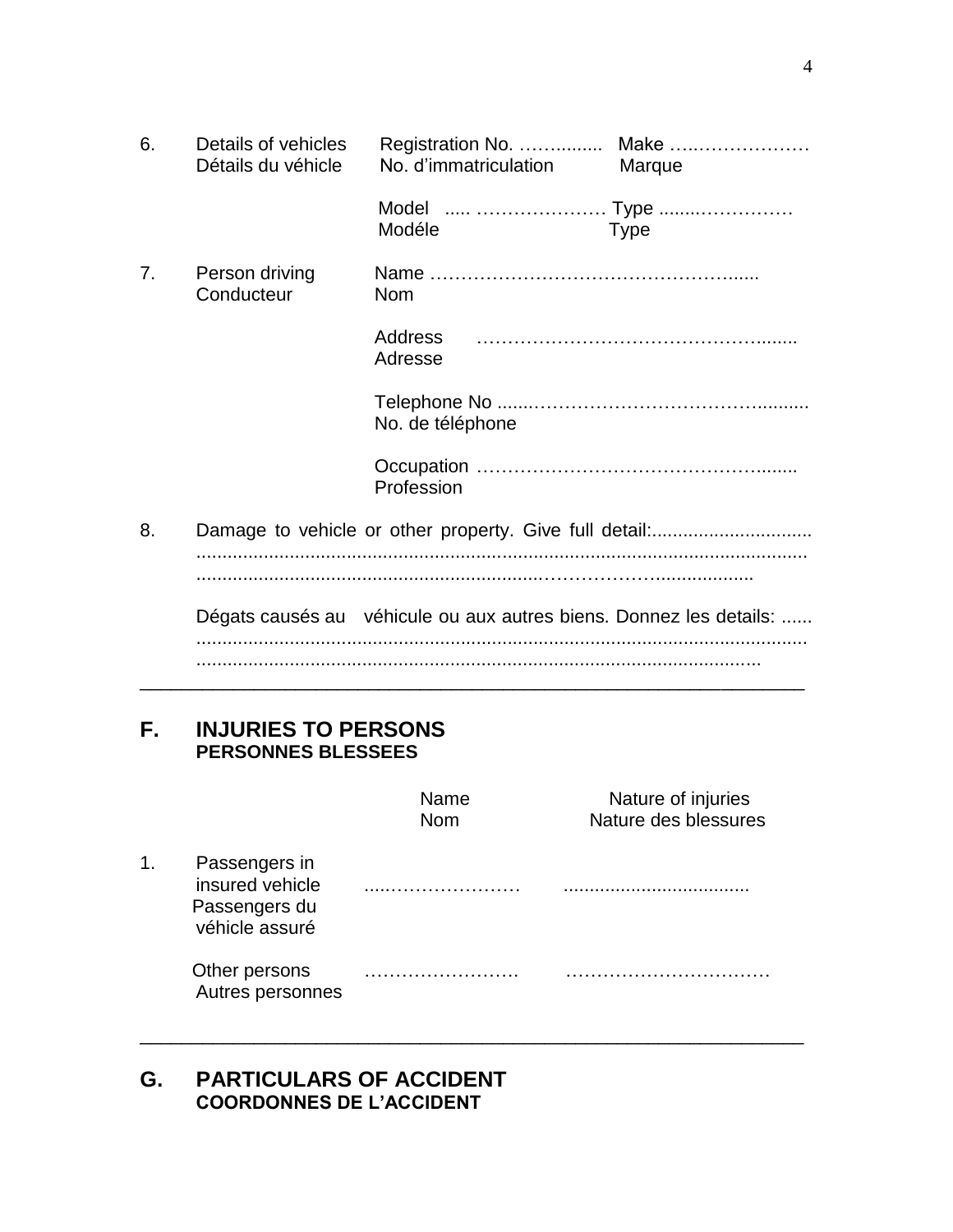| Date de l'accident | et heure | am/pm |
|--------------------|----------|-------|

- 2. Place of Accident………………………………………………………......... Lieu de l'accident
- 3. In which country? ……………………………………………………….......... Pays dans lequel
- 4. Describe the weather condition / Description des conditions: ..................... ...................................................................................................................... .............................................................................................…………………
- 5. Please explain fully how the accident happened/ Description détaillée de l'accident:...................................................................................................... ..........................................................................................................

\_\_\_\_\_\_\_\_\_\_\_\_\_\_\_\_\_\_\_\_\_\_\_\_\_\_\_\_\_\_\_\_\_\_\_\_\_\_\_\_\_\_\_\_\_\_\_\_\_\_\_\_\_\_\_\_\_\_\_\_\_\_\_\_

#### **H. WITNESSES TEMOINS**

|    |    |                                                                                      | Name<br><b>Nom</b> | <b>Address</b><br>Adresse |
|----|----|--------------------------------------------------------------------------------------|--------------------|---------------------------|
| 1. |    | Passengers on board<br>insured vehicles<br>Passagers a'bord<br>des véhicules assurés |                    |                           |
| 2. |    | Independent<br>Indépendant                                                           |                    |                           |
| 3. |    | Y-a-t-il eu constat de police oui ou non                                             |                    |                           |
| 4. |    | If yes, state particulars/ Si oui, donnez                                            |                    |                           |
|    | a) | Name<br>Nom de l'agent                                                               |                    |                           |
|    | b) | Numéro                                                                               |                    |                           |
|    | C) | Poste d'ettache                                                                      |                    |                           |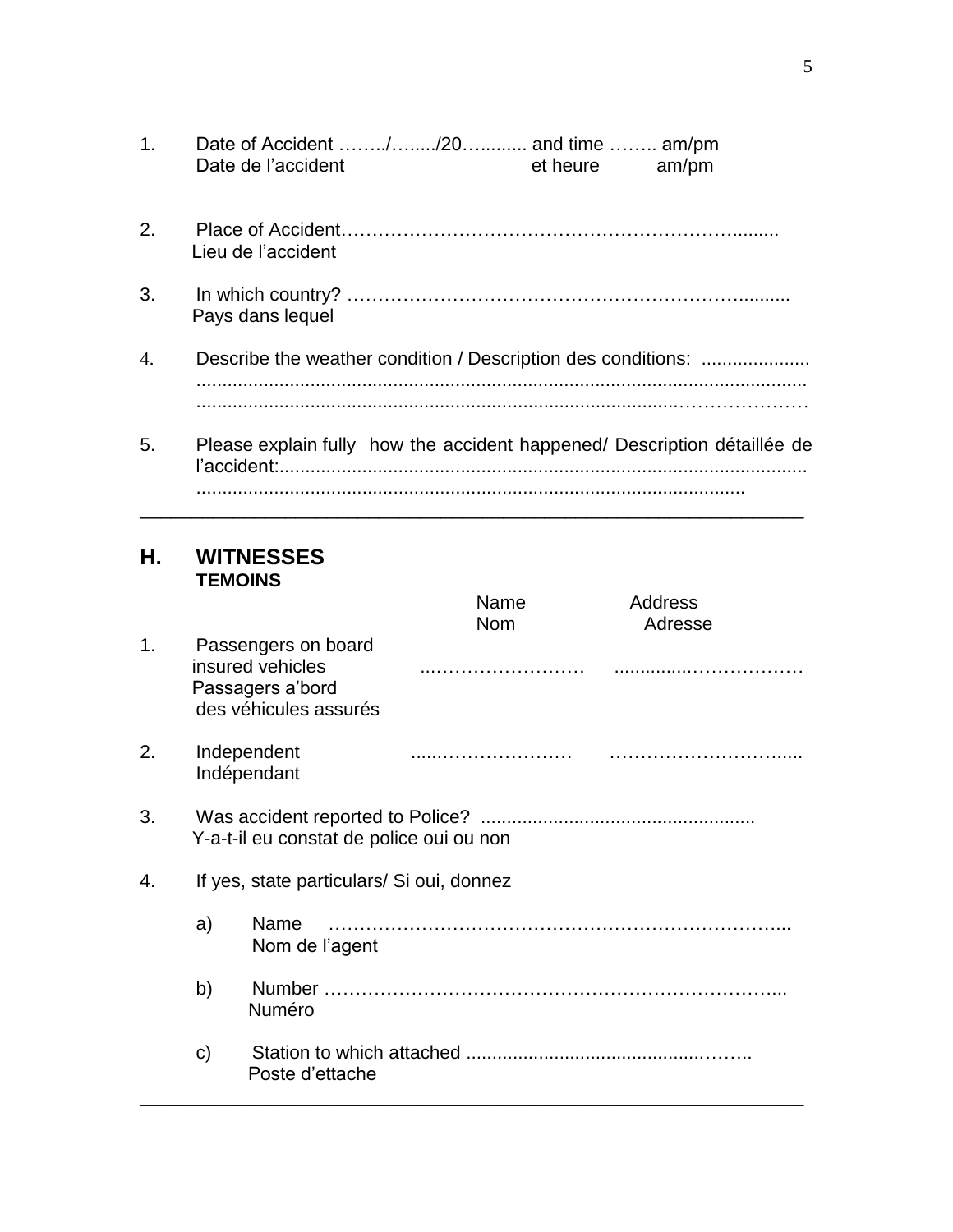#### **I. SKETCH PLAN OF ACCIDENT**

Indicate road names, direction of travel, distances, and all useful features.

#### **CROQUIS DU LIEU DE L'ACCIDENT**

 Indiquez les noms des routes, le sens du voyage, les distances et donner tous les renseignements utiles.

#### **J. DECLARATION DECLARATION**

Date

I/We declare the particulars herein to be true and correct to the best of my/our knowledge and undertake to render the Handling Bureau and/or the Insurers assistance in dealing with the matter.

Je/Nous délare (déclarons) que less renseignements fournis cidessus sont, au mieux de ma (notre) connaissance vrais et corrects, nécessaire au Bureau compétent ou aux assureurs dans l'examen de ce cas.

#### **Driver and/or Insured Chauffeur et/ou de l'assuré**

| Noms (en majuscules)            | Signature<br><b>Signatures</b> |
|---------------------------------|--------------------------------|
| Date                            |                                |
| <b>Witness</b><br><b>Témoin</b> |                                |
| Noms (en majuscules)            | Signature<br><b>Signatures</b> |
| Date                            |                                |

6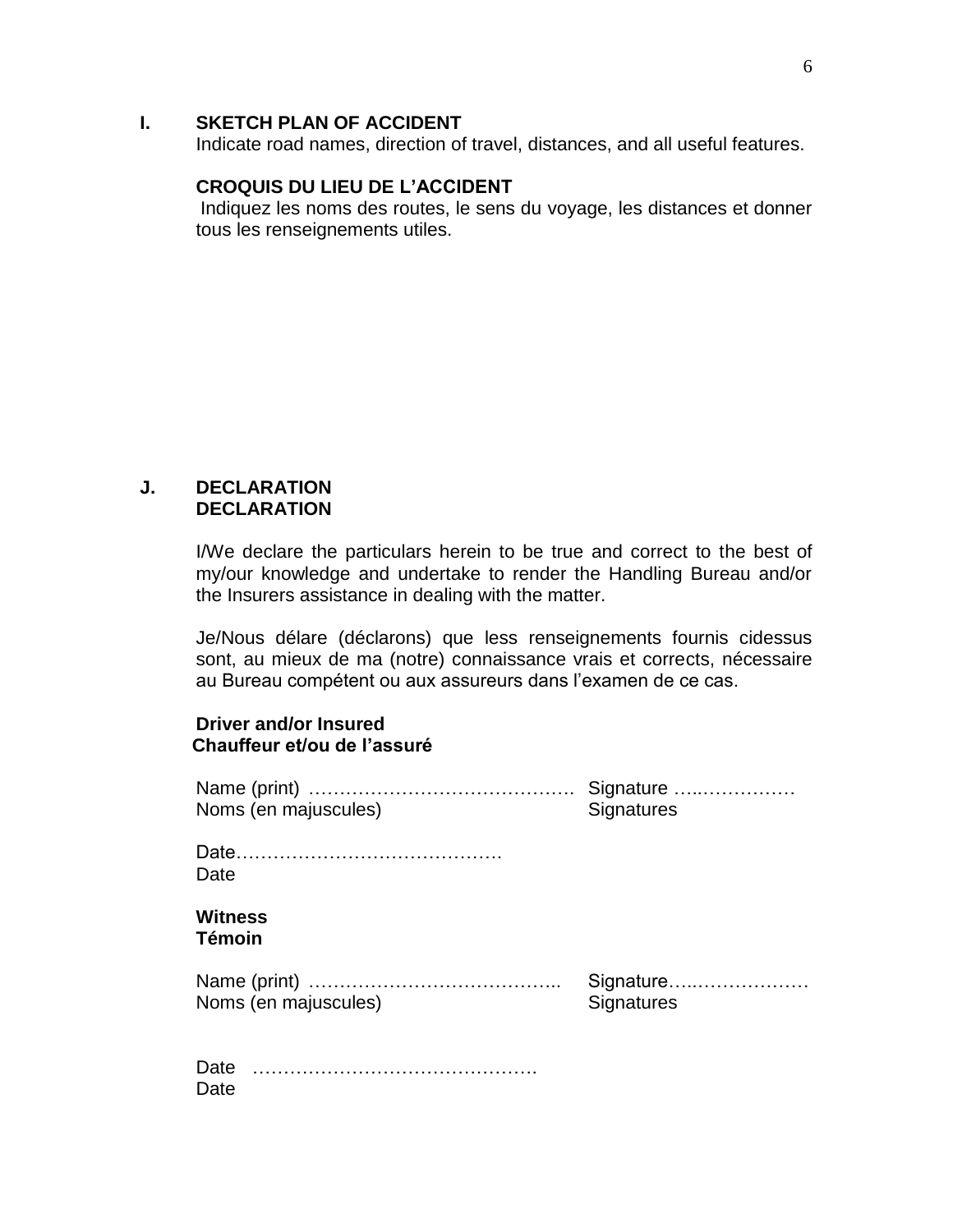**Annex III**

#### **THE COMESA YELLOW CARD SCHEME PAID CLAIMS REIMBURSEMENT ADVICE**

#### **To: The Reinsurance Pool Manager**

# **From: National Bureau of…………………………………………………………….. (Handling Bureau)**

| Item | Yellow      | Claim | Name          | Date    | Use of  | Nature and       | <b>Amount Paid</b> |                     |                 |                    | <b>Total Amount</b><br>Paid |         |
|------|-------------|-------|---------------|---------|---------|------------------|--------------------|---------------------|-----------------|--------------------|-----------------------------|---------|
| No.  | Card<br>No. | No.   | of<br>Insured | Settled | Vehicle | Cause of<br>Loss | Damages            | Medical<br>Expenses | Handling<br>Fee | Interest<br>Earned | Original<br>Currency        | Remarks |
|      |             |       |               |         |         |                  |                    |                     |                 |                    |                             |         |
|      |             |       |               |         |         |                  |                    |                     |                 |                    |                             |         |
|      |             |       |               |         |         |                  |                    |                     |                 |                    |                             |         |
|      |             |       |               |         |         |                  |                    |                     |                 |                    |                             |         |
|      |             |       |               |         |         |                  |                    |                     |                 |                    |                             |         |
|      |             |       |               |         |         |                  |                    |                     |                 |                    |                             |         |
|      |             |       |               |         |         |                  |                    |                     |                 |                    |                             |         |
|      |             |       |               |         |         |                  |                    |                     |                 |                    |                             |         |

Original Currency refers to the currency of the Handling Agency/Bureau

State the Official Exchange rate used……………………..

CC: To Issuing National Bureau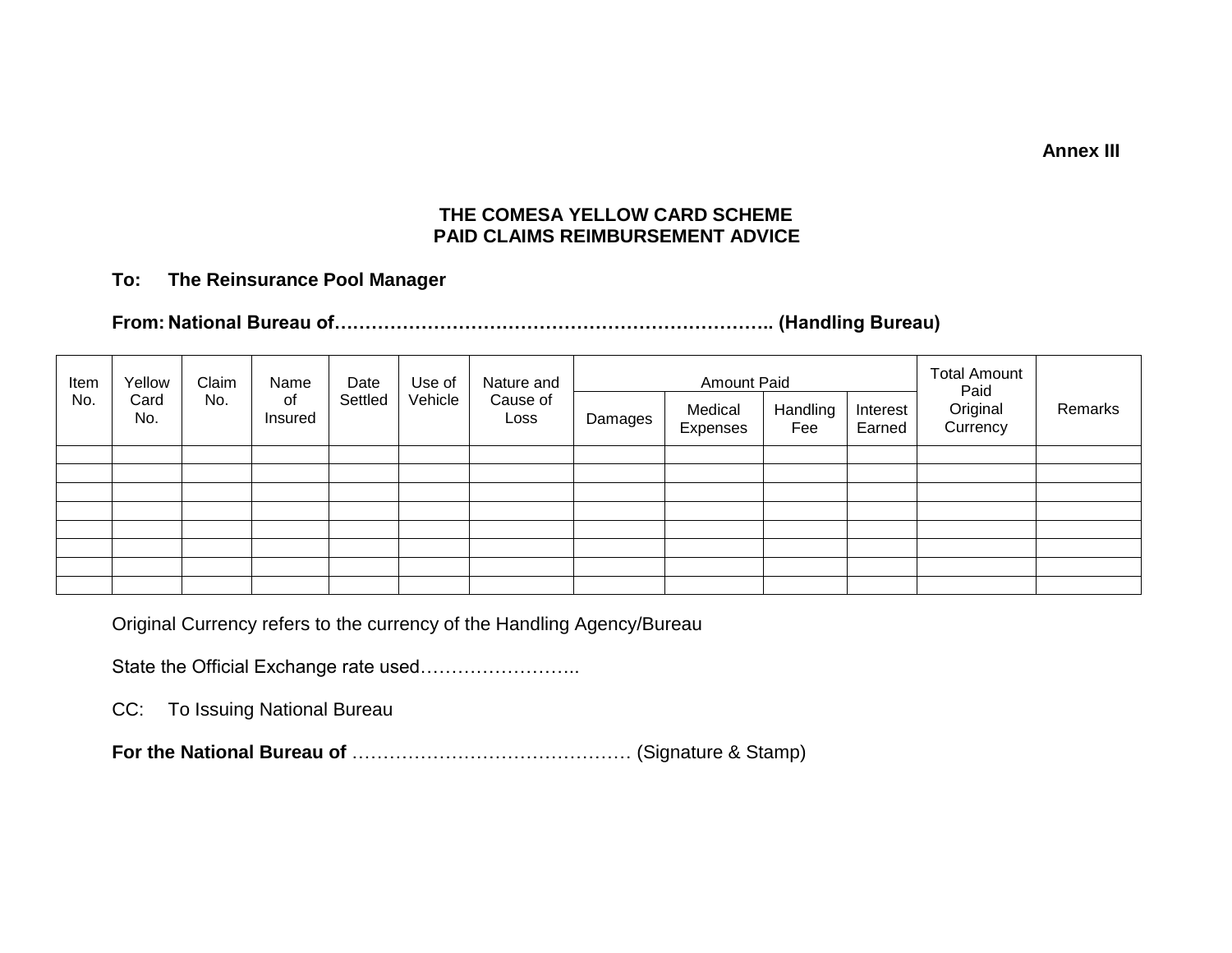**Annex IV**

#### **THE COMESA YELLOW CARD SCHEME**

 **Reinsurance Pool Statement of Accounts Form**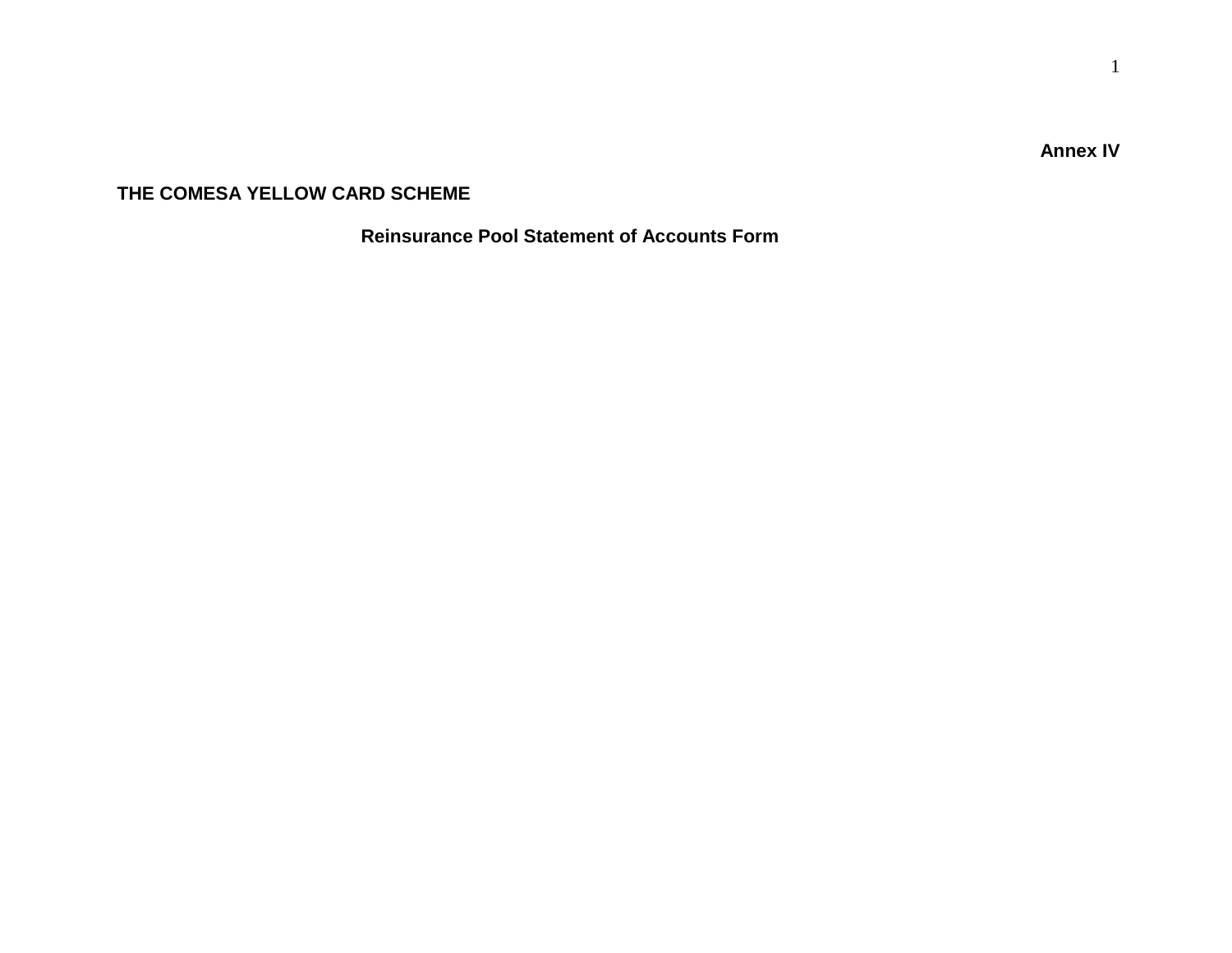**Annex V**

#### **THE COMESA YELLOW CARD SCHEME CLAIMS INTIMATION BORDEREAUX**

#### **To: The Insurance Pool Manager**

#### **From: The National Bureau of ……………………………… (Handling Bureau)**

| Ref.<br>(Handling           | Claim No. | Issuing<br>National | Name of<br>Insured | Yellow<br>Card No. | Use of<br>Vehicle | Handling<br>National | Date of<br>Loss | Nature &<br>Cause of | Claim Reserve        |      |
|-----------------------------|-----------|---------------------|--------------------|--------------------|-------------------|----------------------|-----------------|----------------------|----------------------|------|
| <b>Bureau</b><br>Claim No.) |           | <b>Bureau</b>       |                    |                    |                   | <b>Bureau</b>        |                 | Loss                 | Original<br>Currency | US\$ |
|                             |           |                     |                    |                    |                   |                      |                 |                      |                      |      |
|                             |           |                     |                    |                    |                   |                      |                 |                      |                      |      |
|                             |           |                     |                    |                    |                   |                      |                 |                      |                      |      |
|                             |           |                     |                    |                    |                   |                      |                 |                      |                      |      |
|                             |           |                     |                    |                    |                   |                      |                 |                      |                      |      |
|                             |           |                     |                    |                    |                   |                      |                 |                      |                      |      |

Original Currency refers to the currency of the Handling Agency/Bureau

State the Exchange rate used……………………………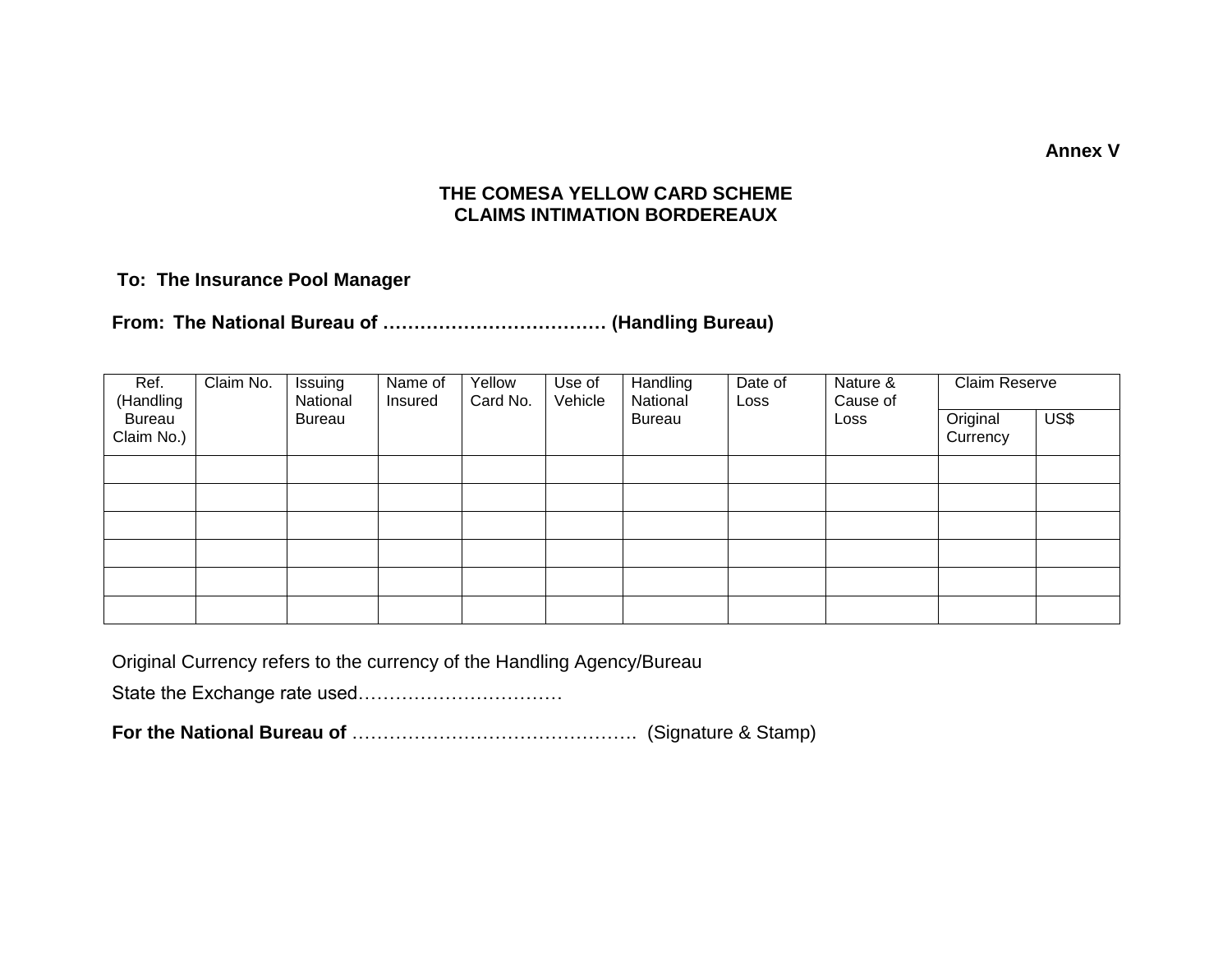**Annex VI**

#### **THE COMESA YELLOW CARD SCHEME MONTHLY OUTSTANDING CLAIMS BORDEREAUX FOR THE MONTH ENDING ……………**

#### **To: The Reinsurance Pool Manager**

## **From: National Bureau of …….…………………………………… (Handling Bureau)**

| Item<br>No. | Issuing<br>Insurance<br>Company | Issuing<br>National<br><b>Bureaux</b> | Claim<br>No. | Yellow<br>Card<br>No. | Date<br>of<br>Loss | Name of<br>Insured | Use of<br>Vehicl<br>e | Nature and<br>Cause of<br>Loss |             |                     | <b>Total Amount</b><br>Outstanding | Remarks            |                      |      |  |
|-------------|---------------------------------|---------------------------------------|--------------|-----------------------|--------------------|--------------------|-----------------------|--------------------------------|-------------|---------------------|------------------------------------|--------------------|----------------------|------|--|
|             |                                 |                                       |              |                       |                    |                    |                       |                                | Damage<br>s | Medical<br>Expenses | Handling<br>Fee                    | Interest<br>Earned | Original<br>Currency | US\$ |  |
|             |                                 |                                       |              |                       |                    |                    |                       |                                |             |                     |                                    |                    |                      |      |  |
|             |                                 |                                       |              |                       |                    |                    |                       |                                |             |                     |                                    |                    |                      |      |  |
|             |                                 |                                       |              |                       |                    |                    |                       |                                |             |                     |                                    |                    |                      |      |  |
|             |                                 |                                       |              |                       |                    |                    |                       |                                |             |                     |                                    |                    |                      |      |  |

Original Currency refers to the Currency of the Handling Agency/Bureau

State the Exchange rate used……………………………….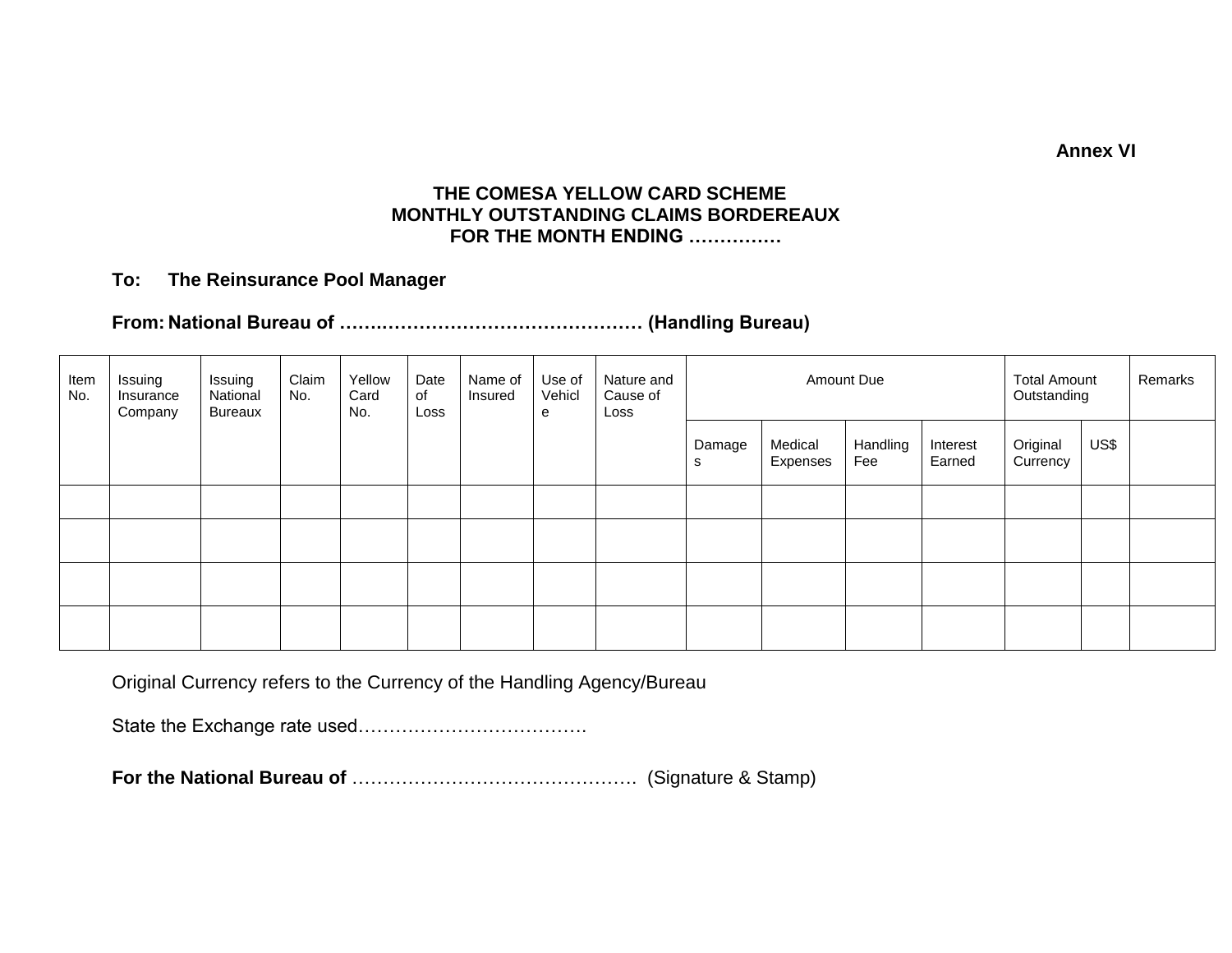**Annex VII**

#### **THE COMESA YELLOW CARD SCHEME MONTHLY SETTLED CLAIMS BORDEREAUX FOR THE MONTH ENDING ……………**

#### **To: The Reinsurance Pool Manager**

#### **From: National Bureau of……………………… (Handling Bureau)**

| Item | Issuing               | Issuing             | Claim | Yellow      | Date       | Date    | Name          | Use of  | Nature                     | Amount Due |                     |                 |                    | Total                  | Amount              |
|------|-----------------------|---------------------|-------|-------------|------------|---------|---------------|---------|----------------------------|------------|---------------------|-----------------|--------------------|------------------------|---------------------|
| No.  | Insurance<br>Company. | National<br>Bureaux | No.   | Card<br>No. | of<br>Loss | Settled | of<br>Insured | Vehicle | and<br>Cause<br>of<br>Loss | Damages    | Medical<br>Expenses | Handling<br>Fee | Interest<br>Earned | Amount<br>Paid<br>US\$ | Outstanding<br>US\$ |
|      |                       |                     |       |             |            |         |               |         |                            |            |                     |                 |                    |                        |                     |
|      |                       |                     |       |             |            |         |               |         |                            |            |                     |                 |                    |                        |                     |
|      |                       |                     |       |             |            |         |               |         |                            |            |                     |                 |                    |                        |                     |
|      |                       |                     |       |             |            |         |               |         |                            |            |                     |                 |                    |                        |                     |
|      |                       |                     |       |             |            |         |               |         |                            |            |                     |                 |                    |                        |                     |

State the original currency and the Official Exchange rate to US\$.........................................,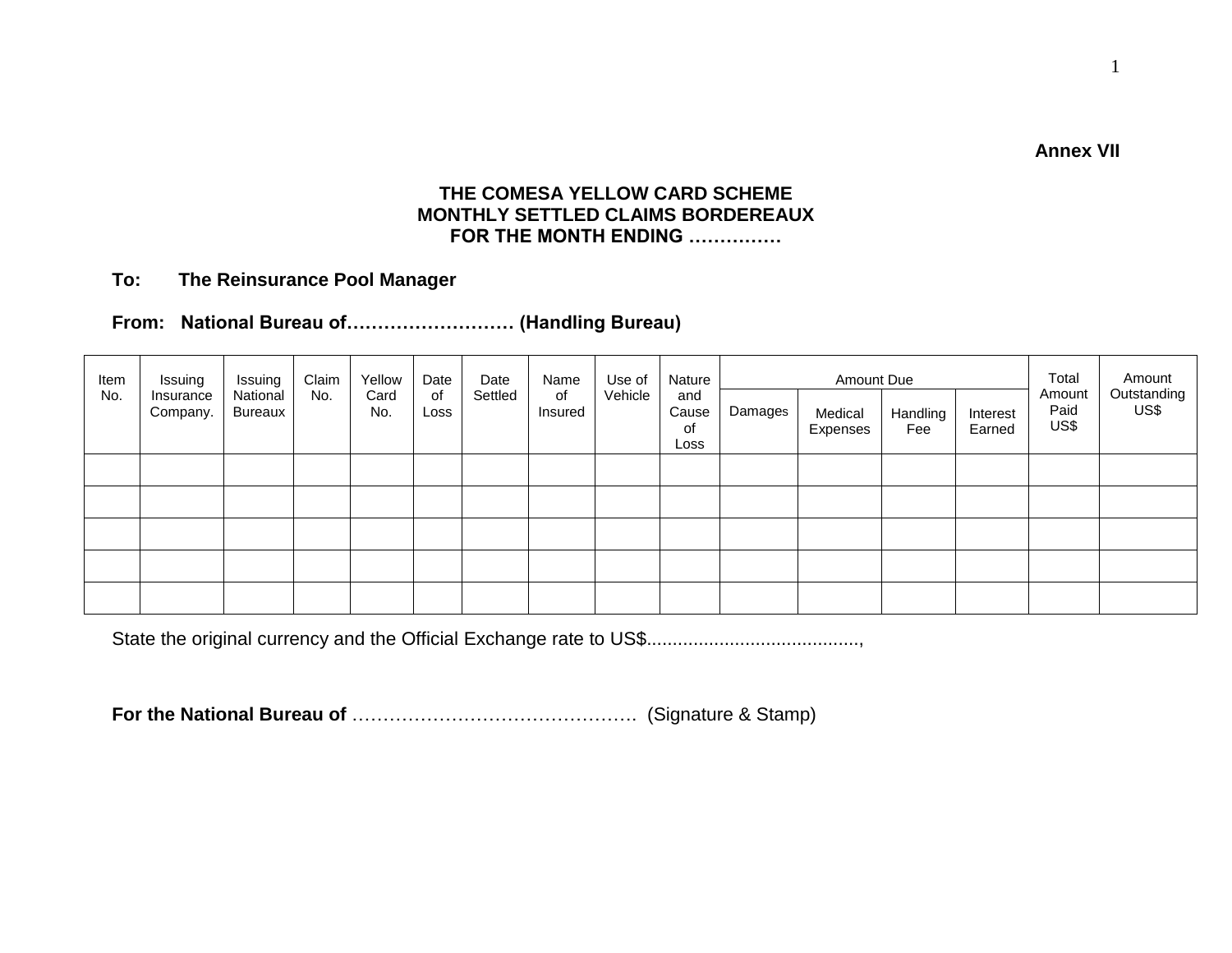## **THE COMESA YELLOW CARD SCHEME QUARTERLY STATEMENT OF OUTSTANDING CLAIMS FOR QUARTER ENDED …………………….**

| Due to: The National Bureau of |  |
|--------------------------------|--|
|--------------------------------|--|

(Handling Bureau)

From: The National Bureau of (Issuing Bureau) Date:

.....................................

| Item<br>No | Claim<br>No.      | Yellow<br>Card No | Date<br>Settled | Name of<br>Insured |         | Amount Due          |     |                 | <b>Total Estimates</b> |      | US\$ | Remarks |
|------------|-------------------|-------------------|-----------------|--------------------|---------|---------------------|-----|-----------------|------------------------|------|------|---------|
|            |                   |                   |                 |                    | Damages | Medical<br>Expenses | Fee | Handling<br>Fee | Original<br>Currency   | US\$ |      |         |
|            |                   |                   |                 |                    |         |                     |     |                 |                        |      |      |         |
|            |                   |                   |                 |                    |         |                     |     |                 |                        |      |      |         |
|            |                   |                   |                 |                    |         |                     |     |                 |                        |      |      |         |
|            | <b>AMOUNT DUE</b> |                   |                 |                    |         |                     |     |                 | US\$                   |      |      |         |

The amounts stated are in the Currency of the Handling Agency

State the Exchange rate used……………………………….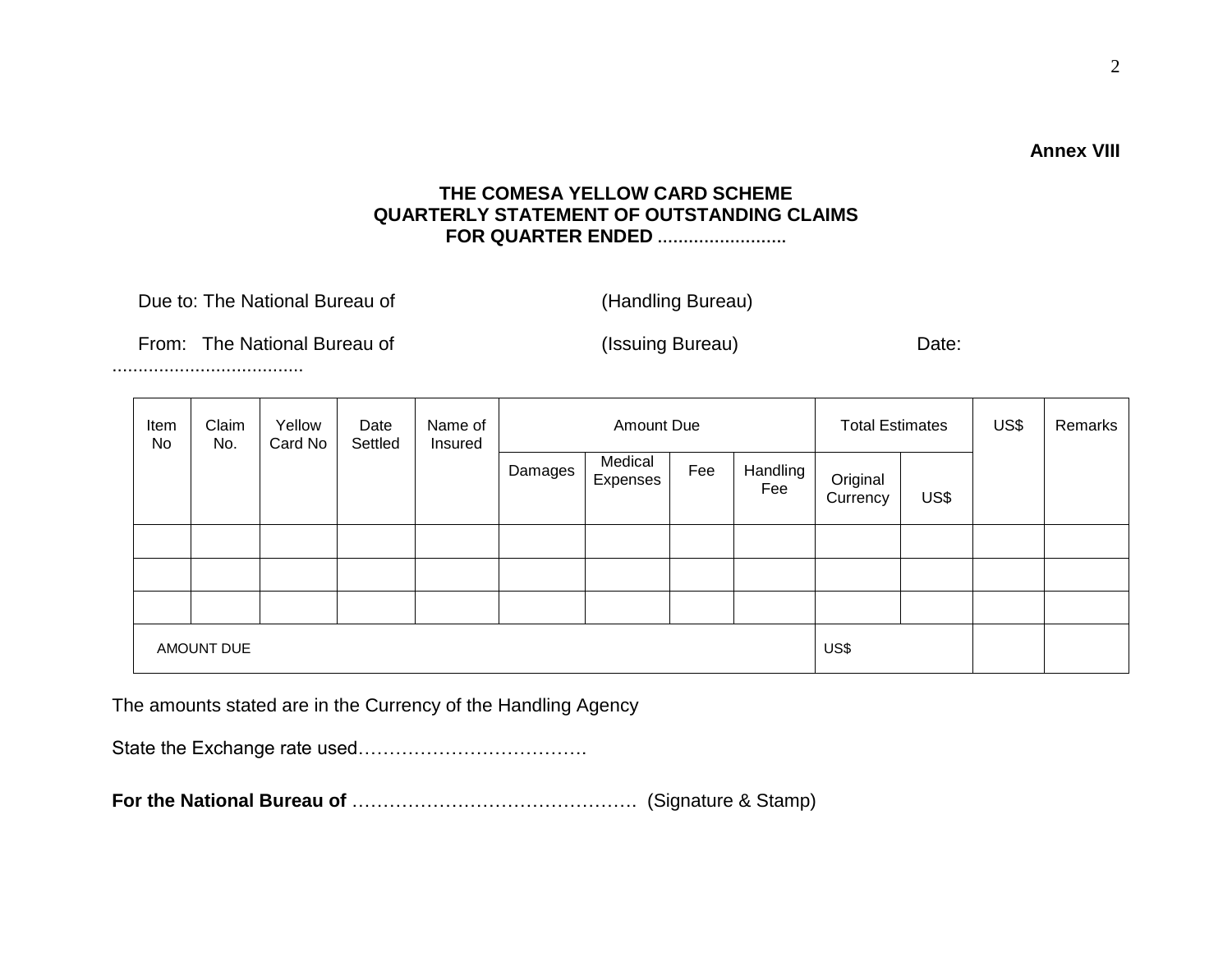**Annex IX**

#### **THE COMESA YELLOW CARD SCHEME CASH LOSS REGISTER**

| Item | Issuing                   | Claim | Yellow      | Date       | Nature             | Date    | Name of | Use of  |         | <b>Amount Paid</b>  |                 | Total              | O/S            |        |
|------|---------------------------|-------|-------------|------------|--------------------|---------|---------|---------|---------|---------------------|-----------------|--------------------|----------------|--------|
| No.  | National<br><b>Bureau</b> | No.   | Card<br>No. | of<br>Loss | & Cause<br>of Loss | Settled | Insured | Vehicle | Damages | Medical<br>Expenses | Handling<br>Fee | Interest<br>Earned | Amount<br>Paid | Amount |
|      |                           |       |             |            |                    |         |         |         |         |                     |                 |                    |                |        |
|      |                           |       |             |            |                    |         |         |         |         |                     |                 |                    |                |        |
|      |                           |       |             |            |                    |         |         |         |         |                     |                 |                    |                |        |
|      |                           |       |             |            |                    |         |         |         |         |                     |                 |                    |                |        |
|      |                           |       |             |            |                    |         |         |         |         |                     |                 |                    |                |        |
|      |                           |       |             |            |                    |         |         |         |         |                     |                 |                    |                |        |
|      |                           |       |             |            |                    |         |         |         |         |                     |                 |                    |                |        |
|      |                           |       |             |            |                    |         |         |         |         |                     |                 |                    |                |        |
|      |                           |       |             |            |                    |         |         |         |         |                     |                 |                    |                |        |

The amounts stated are in the Currency of the Handling Agency

State the Exchange rate used……………………………….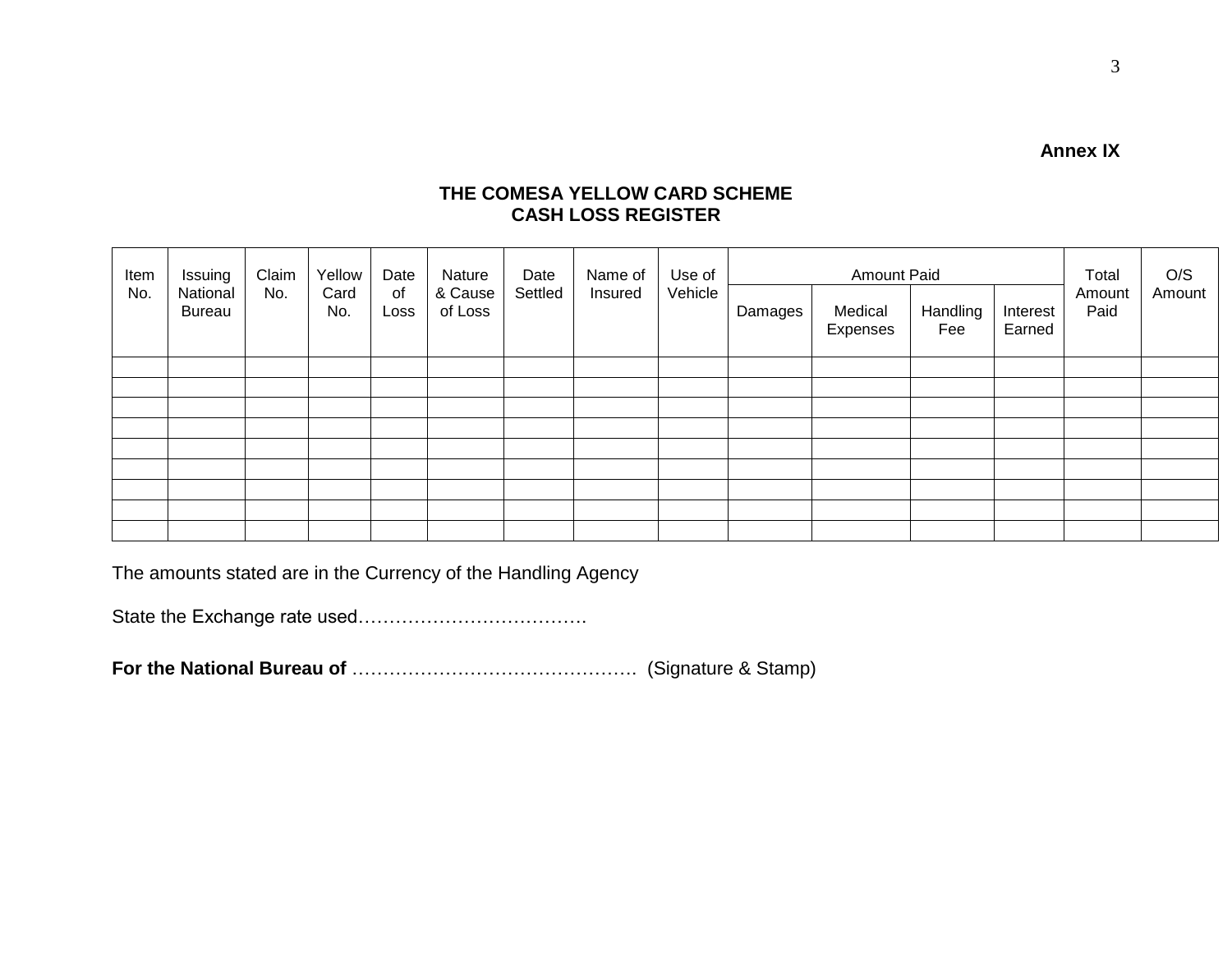**Annex X**

# **THE COMESA YELLOW CARD SCHEME DEBIT NOTE**

|                                | <b>Reinsurance Pool</b>            | PO Box 42769-00100<br>Nairobi, Kenya                                                               |                 |
|--------------------------------|------------------------------------|----------------------------------------------------------------------------------------------------|-----------------|
| Carte Jaune du COMESA          | Le Consortium de Reassurance de la | Pilot Line: (254) 20-2738221<br>Fax No : $(254)$ 20-2738444<br><b>Email</b><br>: $mail@zep-re.com$ |                 |
|                                | <b>CREDIT NOTE NO:</b>             |                                                                                                    |                 |
|                                |                                    | DATE:                                                                                              |                 |
| TO:                            |                                    |                                                                                                    |                 |
| <b>OUR REF:</b>                |                                    |                                                                                                    |                 |
| YOUR REF:                      |                                    | <b>CURRENCY:</b>                                                                                   | <b>USD</b>      |
| <b>DOCUMENT OR</b><br>REF. NO. | <b>DETAILS</b>                     | <b>AMOUNT</b><br>(ORIG)                                                                            | AMOUNT<br>(USD) |
|                                | <b>HANDLING BUREAU:</b>            |                                                                                                    |                 |
|                                |                                    |                                                                                                    |                 |

**PREPARED BY:** 

 $\equiv$ 

OPERATIONS DEPARTMENT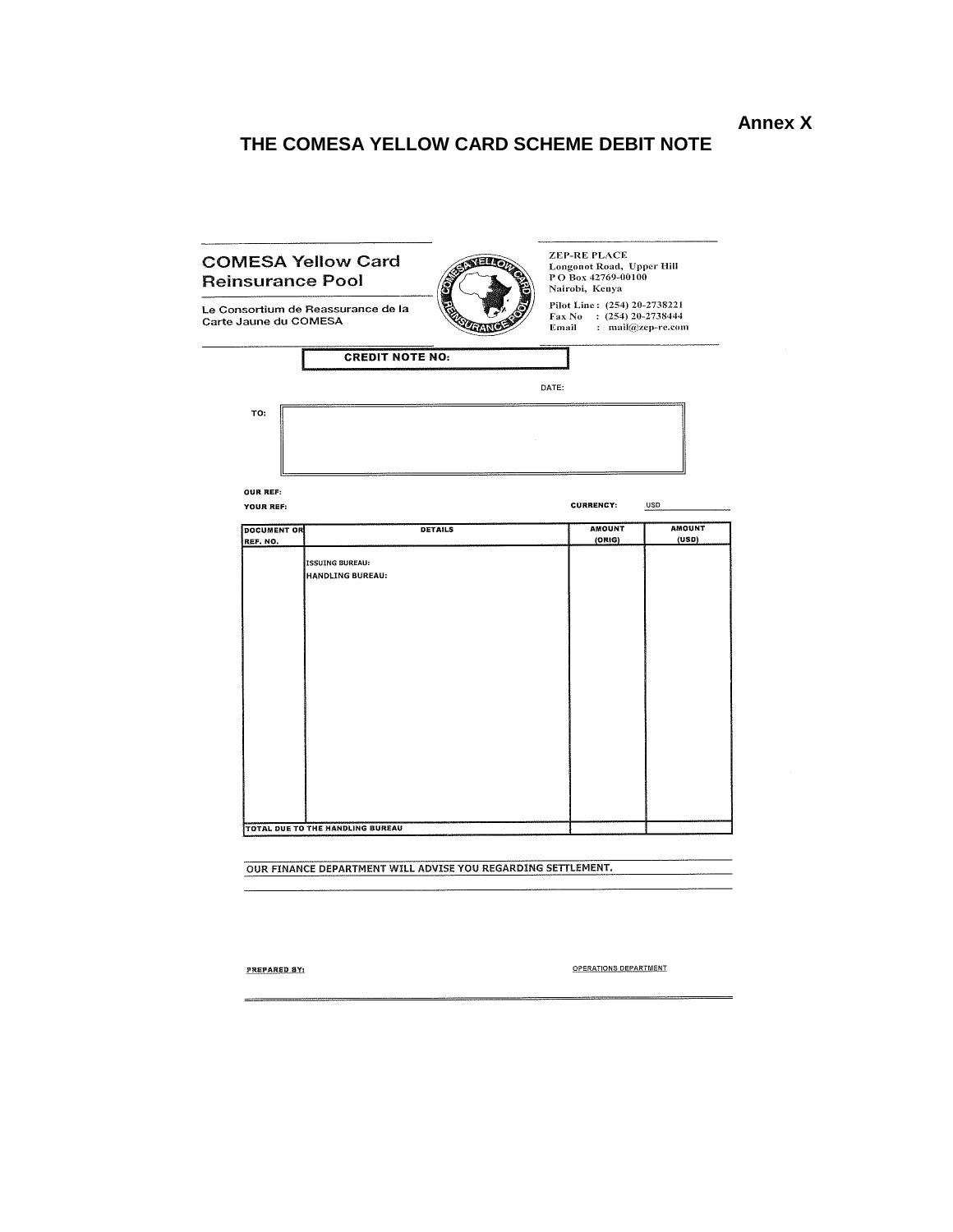# **Annex XI**

# **THE COMESA YELLOW CARD SCHEME CREDIT NOTE**

| <b>Reinsurance Pool</b>        | <b>COMESA Yellow Card</b><br>31 J                                   | <b>ZEP-RE PLACE</b><br>Longonot Road, Upper Hill<br>PO Box 42769-00100<br>Nairobi, Kenya      |                        |
|--------------------------------|---------------------------------------------------------------------|-----------------------------------------------------------------------------------------------|------------------------|
| Carte Jaune du COMESA          | Le Consortium de Reassurance de la                                  | Pilot Line: (254) 20-2738221<br>$\text{Fax No}$ : (254) 20-2738444<br>Email : mail@zep-re.com |                        |
|                                | <b>DEBIT NOTE NO:</b>                                               |                                                                                               |                        |
|                                |                                                                     | DATE:                                                                                         |                        |
| TO:                            |                                                                     |                                                                                               |                        |
| OUR REF:<br>YOUR REF:          |                                                                     | <b>CURRENCY:</b>                                                                              | <b>USD</b>             |
| <b>DOCUMENT OR</b><br>REF. NO. | <b>DETAILS</b>                                                      | <b>AMOUNT</b><br>(ORIG)                                                                       | <b>AMOUNT</b><br>(USD) |
|                                | <b>ISSUING BUREAU:</b><br><b>HANDLING BUREAU:</b>                   |                                                                                               |                        |
|                                | TOTAL DUE TO THE COMESA YELLOW CARD REINSURANCE POOL                |                                                                                               |                        |
|                                | KINDLY ARRANGE TO REMIT YOUR SETTLEMENT CHEQUE TO THE ABOVE ADDRESS |                                                                                               |                        |

PREPARED BY:

OPERATIONS DEPARTMENT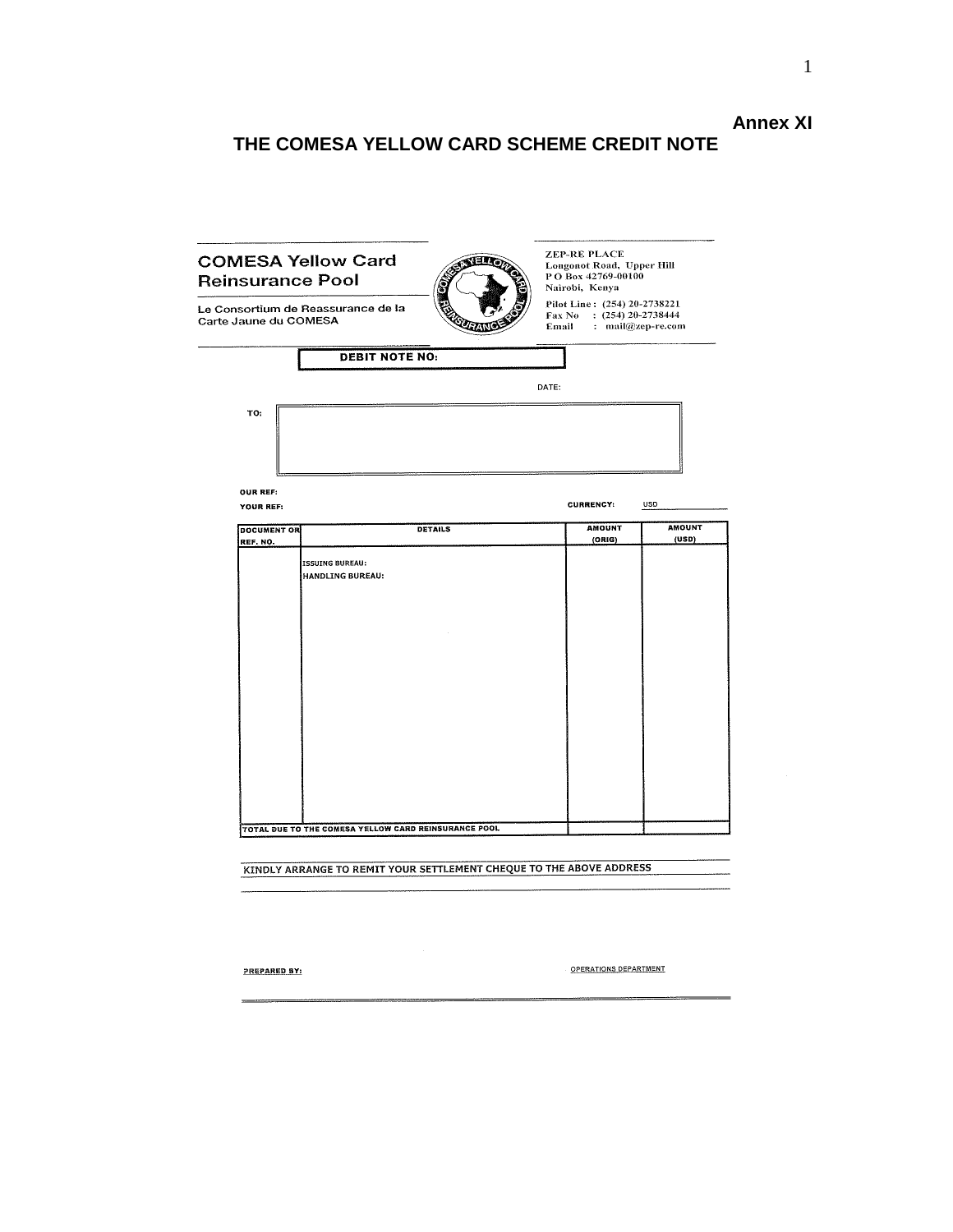**Annex XII**

#### **THECOMESA YELLOW CARD SCHEME PREMIUM REGISTER**

#### **To**: **The Reinsurance Pool Manager**

**From**: **National Bureau of …………………………………… (Issuing Bureau)**

| Issuing<br>Insurance<br>Company | Yellow<br>Card<br>No. | Period of<br>Insurance |    | Reg. no.<br>of vehicle | Make of<br>Vehicle<br>and | Use of Vehicle |       | Countries<br>to be<br>visited | Premium<br>Rate | Premium Amount |       |           | US\$  | Remark |  |
|---------------------------------|-----------------------|------------------------|----|------------------------|---------------------------|----------------|-------|-------------------------------|-----------------|----------------|-------|-----------|-------|--------|--|
|                                 |                       | From                   | To |                        | Capacity                  | Private        |       | Commercial                    |                 |                | Pool  | Members'  | Total |        |  |
|                                 |                       |                        |    |                        |                           |                | Goods | Passengers                    |                 |                | Share | Retention |       |        |  |
|                                 |                       |                        |    |                        |                           |                |       |                               |                 |                |       |           |       |        |  |
|                                 |                       |                        |    |                        |                           |                |       |                               |                 |                |       |           |       |        |  |
|                                 |                       |                        |    |                        |                           |                |       |                               |                 |                |       |           |       |        |  |
|                                 |                       |                        |    |                        |                           |                |       |                               |                 |                |       |           |       |        |  |
|                                 |                       |                        |    |                        |                           |                |       |                               |                 |                |       |           |       |        |  |

The amounts stated are in the Currency of the Issuing Agency

State the Exchange rate used……………………………….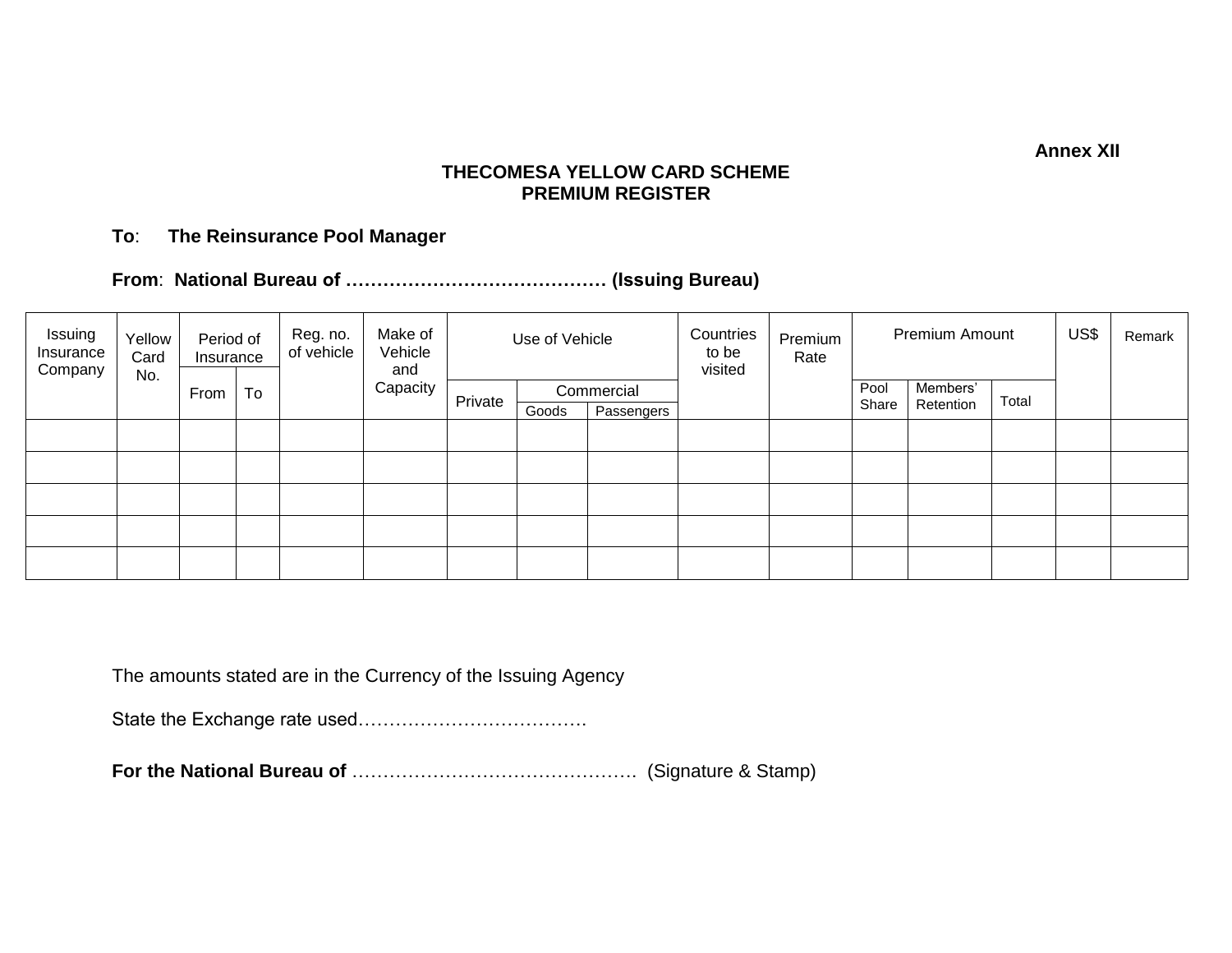#### **THE COMESA YELLOW CARD SCHEME CLAIMS SETTLEMENT REGISTER**

**Date: ……………………………………………**

| Ref. | Issuing<br>National<br>Bureau | Claim<br>No. | Name of<br>Insured | Yellow<br>Card<br>No. | Use of<br>Vehicle | Date of<br>Loss | Nature &<br>Cause of<br>Loss | Claim<br>Reserve | Date of<br>Settlement | Amount Paid |                     |                 |                    | Total<br>Amount | <b>USD</b> | O/s<br>Amount |
|------|-------------------------------|--------------|--------------------|-----------------------|-------------------|-----------------|------------------------------|------------------|-----------------------|-------------|---------------------|-----------------|--------------------|-----------------|------------|---------------|
|      |                               |              |                    |                       |                   |                 |                              |                  |                       | Damages     | Medical<br>Expenses | Handling<br>Fee | Interest<br>Earned | Paid            |            |               |
|      |                               |              |                    |                       |                   |                 |                              |                  |                       |             |                     |                 |                    |                 |            |               |
|      |                               |              |                    |                       |                   |                 |                              |                  |                       |             |                     |                 |                    |                 |            |               |
|      |                               |              |                    |                       |                   |                 |                              |                  |                       |             |                     |                 |                    |                 |            |               |
|      |                               |              |                    |                       |                   |                 |                              |                  |                       |             |                     |                 |                    |                 |            |               |
|      |                               |              |                    |                       |                   |                 |                              |                  |                       |             |                     |                 |                    |                 |            |               |
|      |                               |              |                    |                       |                   |                 |                              |                  |                       |             |                     |                 |                    |                 |            |               |

The amounts stated are in the currency of the Handling Agency and the US\$ equivalent